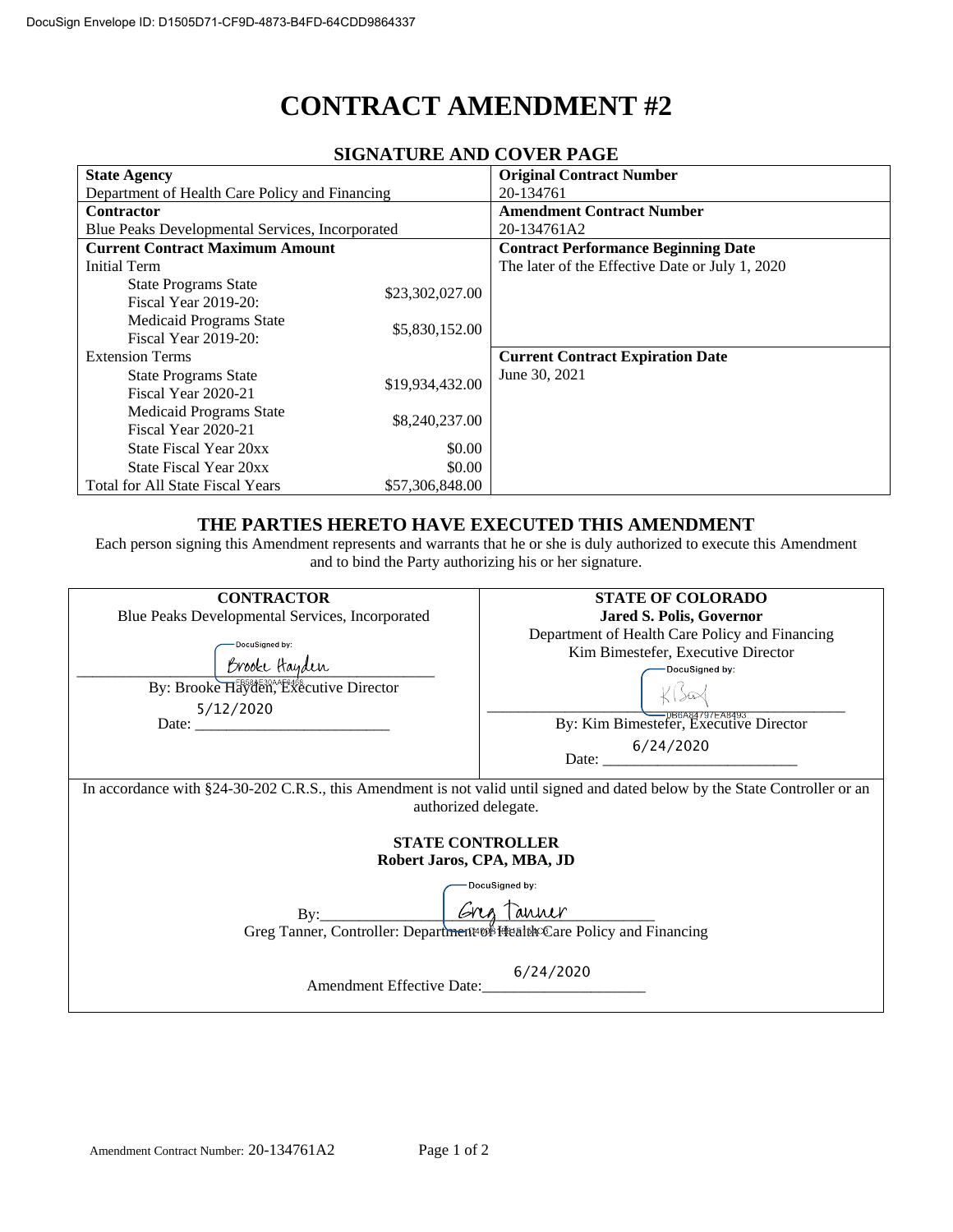## **1. PARTIES**

This Amendment (the "Amendment") to the Original Contract shown on the Signature and Cover Page for this Amendment (the "Contract") is entered into by and between the Contractor and the State.

## **2. TERMINOLOGY**

Except as specifically modified by this Amendment, all terms used in this Amendment that are defined in the Contract shall be construed and interpreted in accordance with the Contract.

#### **3. AMENDMENT EFFECTIVE DATE AND TERM**

A. Amendment Effective Date

This Amendment shall not be valid or enforceable until the Amendment Effective Date shown on the Signature and Cover Page for this Amendment. The State shall not be bound by any provision of this Amendment before that Amendment Effective Date, and shall have no obligation to pay Contractor for any Work performed or expense incurred under this Amendment either before or after of the Amendment term shown in **§3.B** of this Amendment.

B. Amendment Term

The Parties' respective performances under this Amendment and the changes to the Contract contained herein shall commence on the Amendment Effective Date shown on the Signature and Cover Page for this Amendment and shall terminate on the termination of the Contract.

#### **4. PURPOSE**

The purpose of this Contract is to provide administrative activities for specific Home and Community Based Services waivers and operating three State General Funded programs. The purpose of this Amendment is to renew the Contract for SFY 2020-21, expand Fee for Service and deliverable reimbursement compensation, to clarify contractual requirements, and the removal of Exhibit E, Information Technology Provisions.

## **5. MODIFICATIONS**

The Contract and all prior amendments thereto, if any, are modified as follows:

A. Exhibit A, Statement of Work, is hereby deleted in its entirety and replaced with Exhibit A-1, Statement of Work, attached hereto and incorporated by reference into the Contract. All references within this Contract to Exhibit A shall now be deemed to reference Exhibit A-1.

#### **6. LIMITS OF EFFECT AND ORDER OF PRECEDENCE**

This Amendment is incorporated by reference into the Contract, and the Contract and all prior amendments or other modifications to the Contract, if any, remain in full force and effect except as specifically modified in this Amendment. Except for the Special Provisions contained in the Contract, in the event of any conflict, inconsistency, variance, or contradiction between the provisions of this Amendment and any of the provisions of the Contract or any prior modification to the Contract, the provisions of this Amendment shall in all respects supersede, govern, and control. The provisions of this Amendment shall only supersede, govern, and control over the Special Provisions contained in the Contract to the extent that this Amendment specifically modifies those Special Provisions.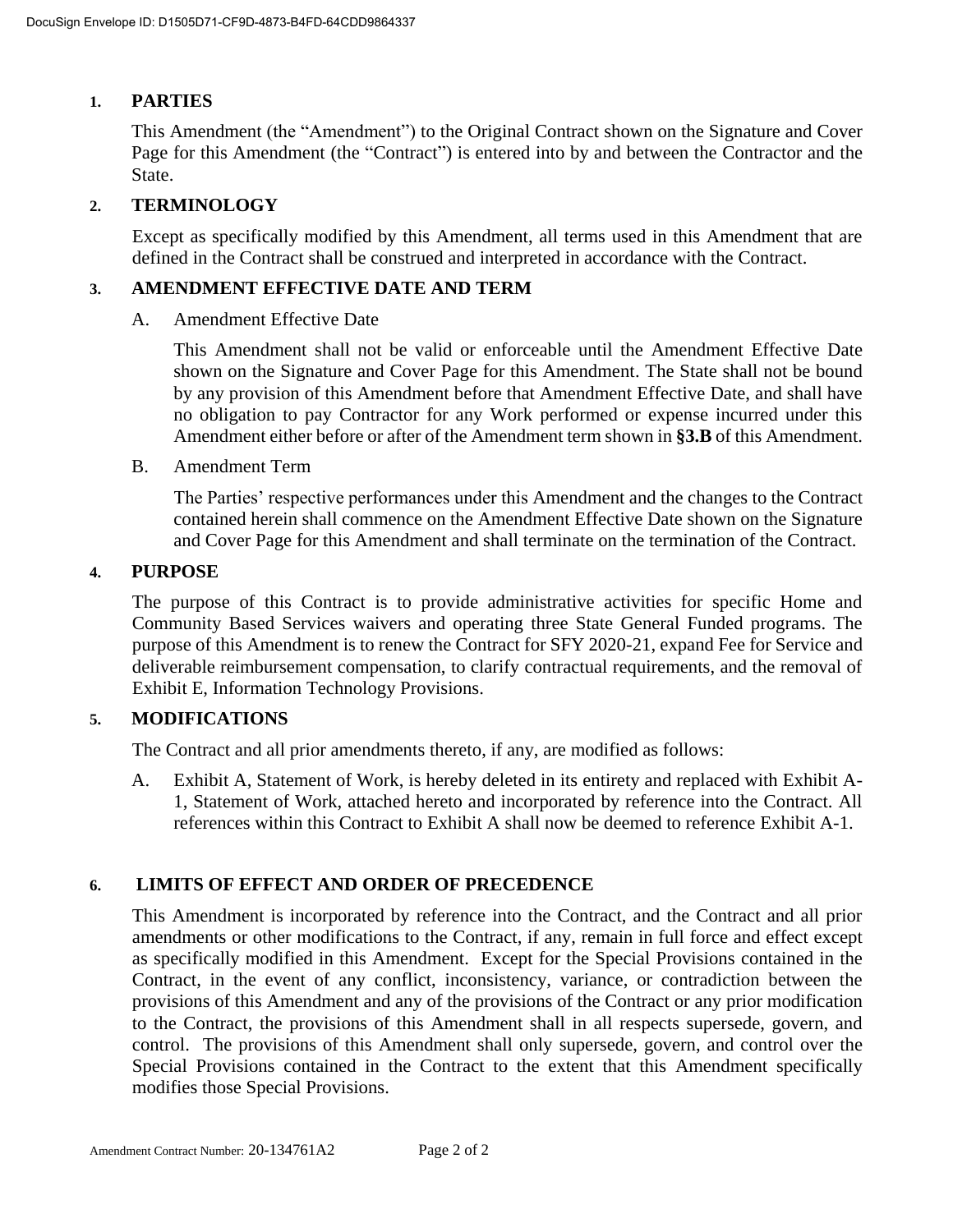## **EXHIBIT A-1, STATEMENT OF WORK**

## **1. TERMINOLOGY**

- 1.1. In addition to the terms defined in §3 of this Contract, acronyms and abbreviations are defined at their first occurrence in this Exhibit A-2, Statement of Work. the following list of terms shall be construed and interpreted as follows:
- 1.1.1. Acronyms, abbreviations and other terminology are defined at their first occurrence in this Contract. The following list is provided to assist the reader in understanding acronyms, abbreviations and terminology used throughout this document.
- 1.1.1.1. Appeal The process a case manager participates in when a Client or Member appeals an adverse action made by the case manager.
- 1.1.1.2. Business Day Any day in which the Department is open and conducting business, but shall not include weekend days or any day on which the Department observes one of the following holidays:
- 1.1.1.2.1. New Year's Day.
- 1.1.1.2.2. Martin Luther King, Jr. Day.
- 1.1.1.2.3. Washington-Lincoln Day (also referred to as President's Day).
- 1.1.1.2.4. Memorial Day.
- 1.1.1.2.5. Independence Day.
- 1.1.1.2.6. Labor Day.
- 1.1.1.2.7. Columbus Day.
- 1.1.1.2.8. Veterans' Day.
- 1.1.1.2.9. Thanksgiving Day.
- 1.1.1.2.10. Christmas Day.
- 1.1.1.3. Business Interruption Any event that disrupts the Contractor's ability to complete the Work for a period of time, and may include, but is not limited to a Disaster, Pandemic, power outage, strike, loss of necessary personnel or computer virus.
- 1.1.1.4. Case Management The assessment of an individual receiving long-term services and supports' needs, the development and implementation of a support plan for such individual, referral and related activities, the coordination and monitoring of long-term service delivery, the evaluation of service effectiveness, and the periodic reassessment of such individual's needs. Case Management under this Contract is for the State General Funded programs only and is funded with State General Funds.
- 1.1.1.5. Case Management Agency (CMA) A public or private not-for-profit or for-profit agency that meets all applicable state and federal requirements and is certified by the Department to provide Case Management services for specific Home and Community Based Services waivers pursuant to section 25.5-10-209.5, C.R.S. and pursuant to a provider participation agreement with the state department.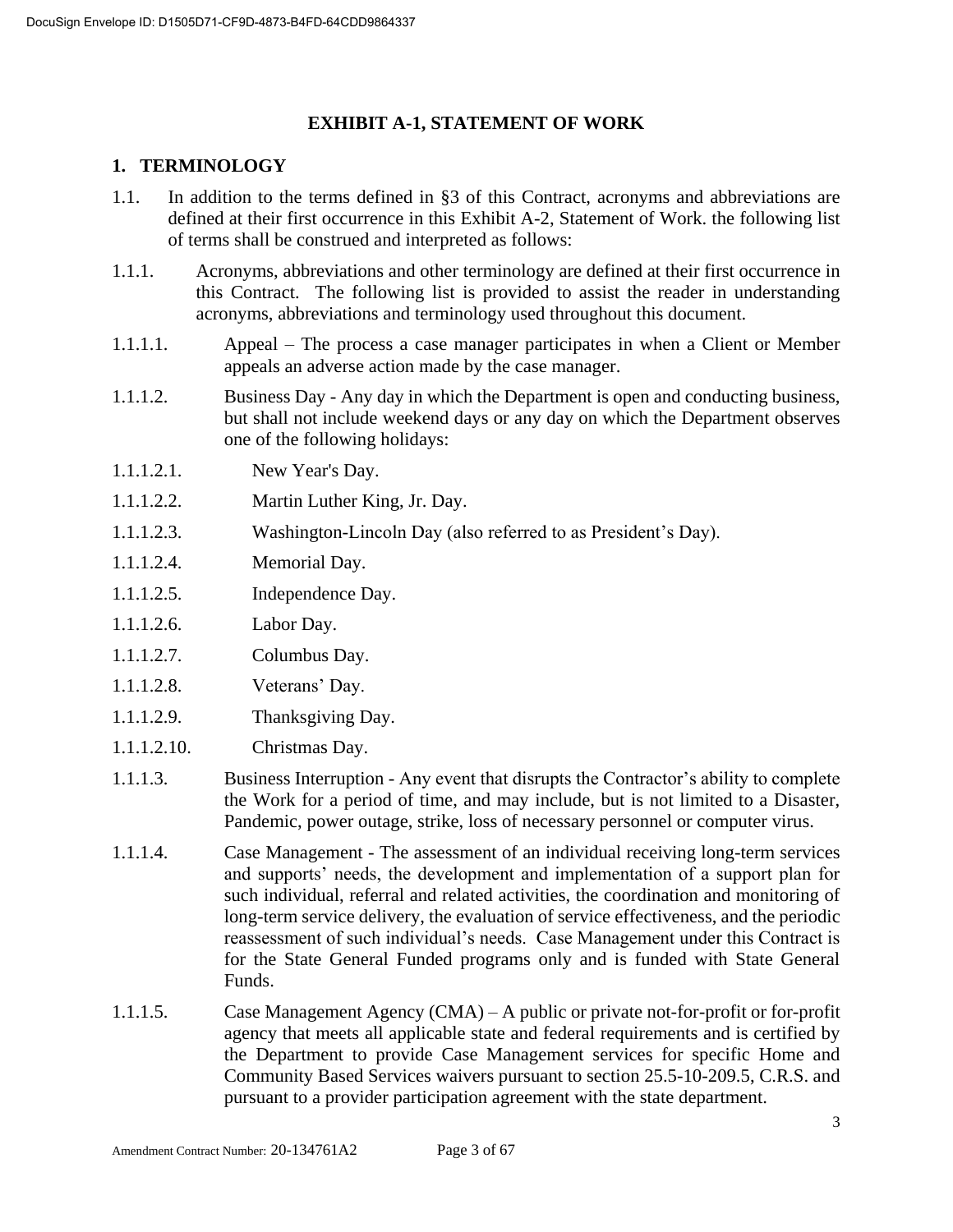- 1.1.1.6. Case Manager A person who provides case management services and meets all regulatory requirements for case manager.
- 1.1.1.7. Children's Extensive Support Waiver (HCBS-CES) The Home and Community-Based Services Children's Extensive Support waiver supports children with an intellectual and developmental disability or developmental delay and their families by providing services and supports that will help children remain in their community and avoid institutional placement.
- 1.1.1.8. Children's Habilitation Residential Program Waiver (HCBS-CHRP) The Home and Community Based Services Children's Habilitation Residential Program Waiver provides residential services and supports for children and youth, age birth through 20 years, with an intellectual and developmental disability or developmental delay and very high needs. Their needs for support put them at risk for institutional care. Waiver services help children and youth learn and maintain skills needed to live in their communities.
- 1.1.1.9. Client Any individual eligible for the Colorado Medicaid program or State Programs identified in this Contract, as Determined by the Department.
- 1.1.1.10. Closeout Period The period beginning on the earlier of ninety (90) calendar days prior to the end of the last renewal year of the Contract or notice by the Department of non-renewal and ending on the day that the Department has accepted the final deliverable for the Closeout Period and has determined that the final transition is complete.
- 1.1.1.11. Centers for Medicare and Medicaid Services (CMS) The Federal Centers for Medicare and Medicaid Services.
- 1.1.1.12. Colorado Open Records Act (CORA) The Colorado Open Records Act, C.R.S. §24-72-200.1 *et. Seq.*
- 1.1.1.13. Colorado Revised Statutes (C.R.S.) The legal code of Colorado; the legal codified general and permanent statutes of the Colorado General Assembly.
- 1.1.1.14. Community Centered Board (CCB) A private corporation, for-profit or not-for profit, that is designated pursuant to section 25.5-10-209.
- 1.1.1.15. Complaints and Grievances Any complaint received by the Contractor as it relates to the services provided through this Contract to include, but not limited to, general business functions, administration, transparency, State SLS and OBRA-SS program requirements, State SLS and OBRA-SS program subcontractors, administrative case management functions. Complaints received outside of the scope of this Contract shall not be included.
- 1.1.1.16. Contract The Contract, including all attached Exhibits, all documents incorporated by reference, all referenced statues, rules, and cited authorities, and any future modifications thereto, that are entered into as a result of this Contract.
- 1.1.1.17. Contractor The individual, entity or subrecipient selected to complete the Work contained in the Contract. Contractor and subrecipient will be used interchangeably throughout this contract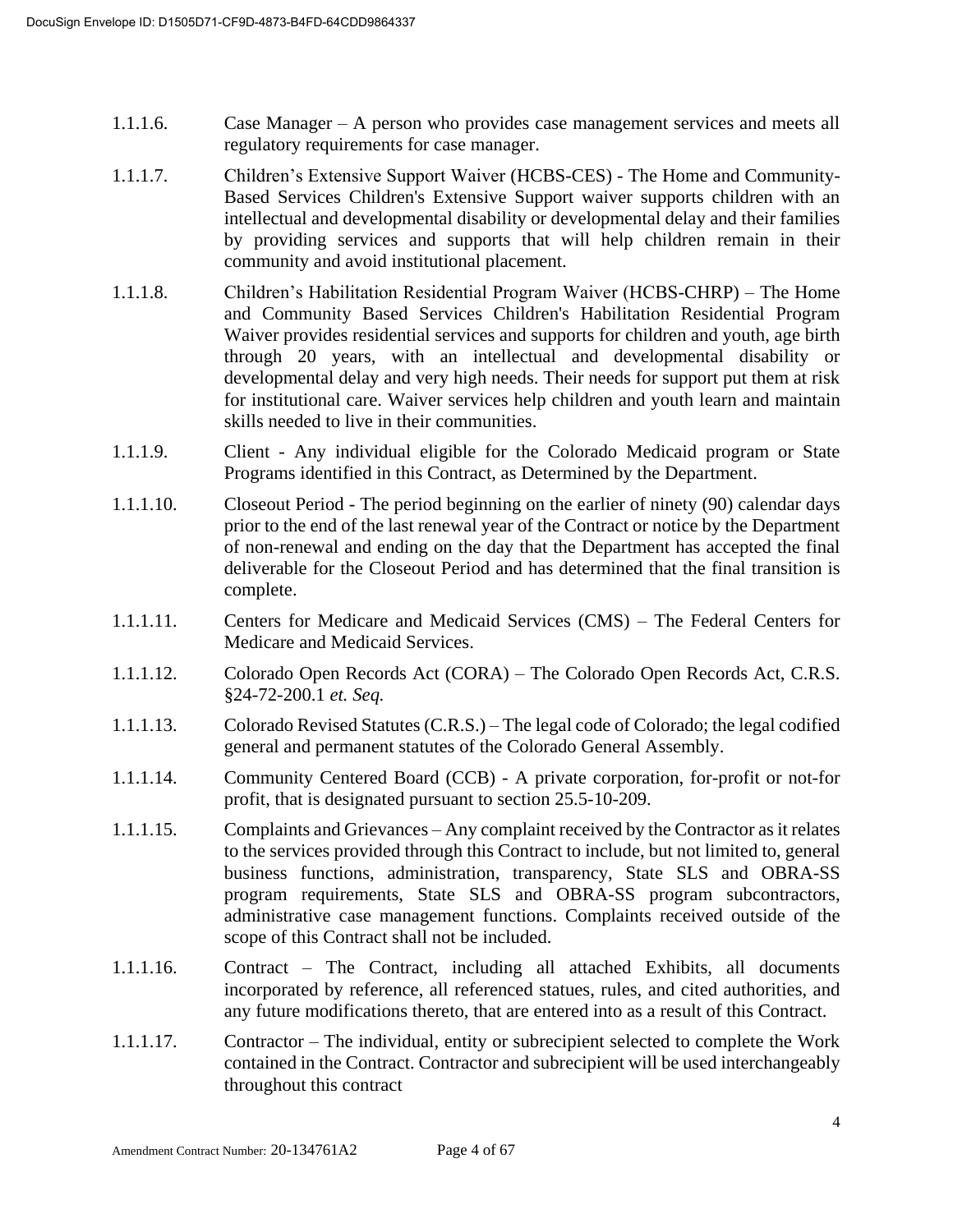- 1.1.1.18. Corrective Action Plan A written plan, which includes the specific actions the agency shall take to correct non-compliance with regulations and contractual obligations, which stipulates the date by which each action shall be completed.
- 1.1.1.19. Critical Incident Report (CIR) Mistreatment, Abuse, Neglect or Exploitation (MANE) - A Critical Incident Report entered into the Department prescribed system with a category of Mistreatment, Abuse, Neglect, or Exploitation.
- 1.1.1.20. Critical Incident Report (CIR) Non-MANE A Critical Incident Report entered into the Department prescribed system with a category of criminal activity, damage to consumer's property/theft, death, injury/illness, medication management issues, missing persons, other high-risk issues, and unsafe housing/displacement
- 1.1.1.21. Data State Confidential Information and other State information resources transferred to the Contractor for the purpose of completing a task or project assigned in the Statement of Work.
- 1.1.1.22. Deliverable Any tangible or intangible object produced by Contractor as a result of the work that is intended to be delivered to the Department, regardless of whether the object is specifically described or called out as a "Deliverable" or not.
- 1.1.1.23. Department The Colorado Department of Health Care Policy and Financing, a Department of the government of the State of Colorado.
- 1.1.1.24. Developmental Delay Determination A child meets one or more of the following: A child who is less than five (5) years of age at risk of having a developmental disability because of the presence of one or more conditions identified in 10 C.C.R 2505-10 Section 8.600.4.
- 1.1.1.25. Developmental Disability Determination (DD Determination) A disability that: A. Is manifested before the person reaches twenty-two (22) years of age; B. Constitutes a substantial disability to the affected individual, as demonstrated by the criteria identified in 10 C.C.R 2505-10 Section 8.600.4.
- 1.1.1.26. Developmental Disabilities Waiver (HCBS-DD) The Home and Community-Based Services Waiver for Persons with Developmental Disabilities (DD) provides access to 24-hour, seven days a week supervision through Residential Habilitation and Day Habilitation Services and Supports.
- 1.1.1.27. Disaster An event that makes it impossible for the Contractor to perform the Work out of its regular facility, and may include, but is not limited to, natural disasters, fire, Pandemic, or terrorist attacks.
- 1.1.1.28. Effective Date The date on which the Contractor resulting from this Contract is approved and signed by the Colorado State Controller or designee, as shown on the Signatures and Cover Page for the Contract.
- 1.1.1.29. Family Support Services Program (FSSP) The Family Support Services Program (FSSP) provides support for families who have individuals with developmental disabilities or delays with costs that are beyond those normally experienced by other families.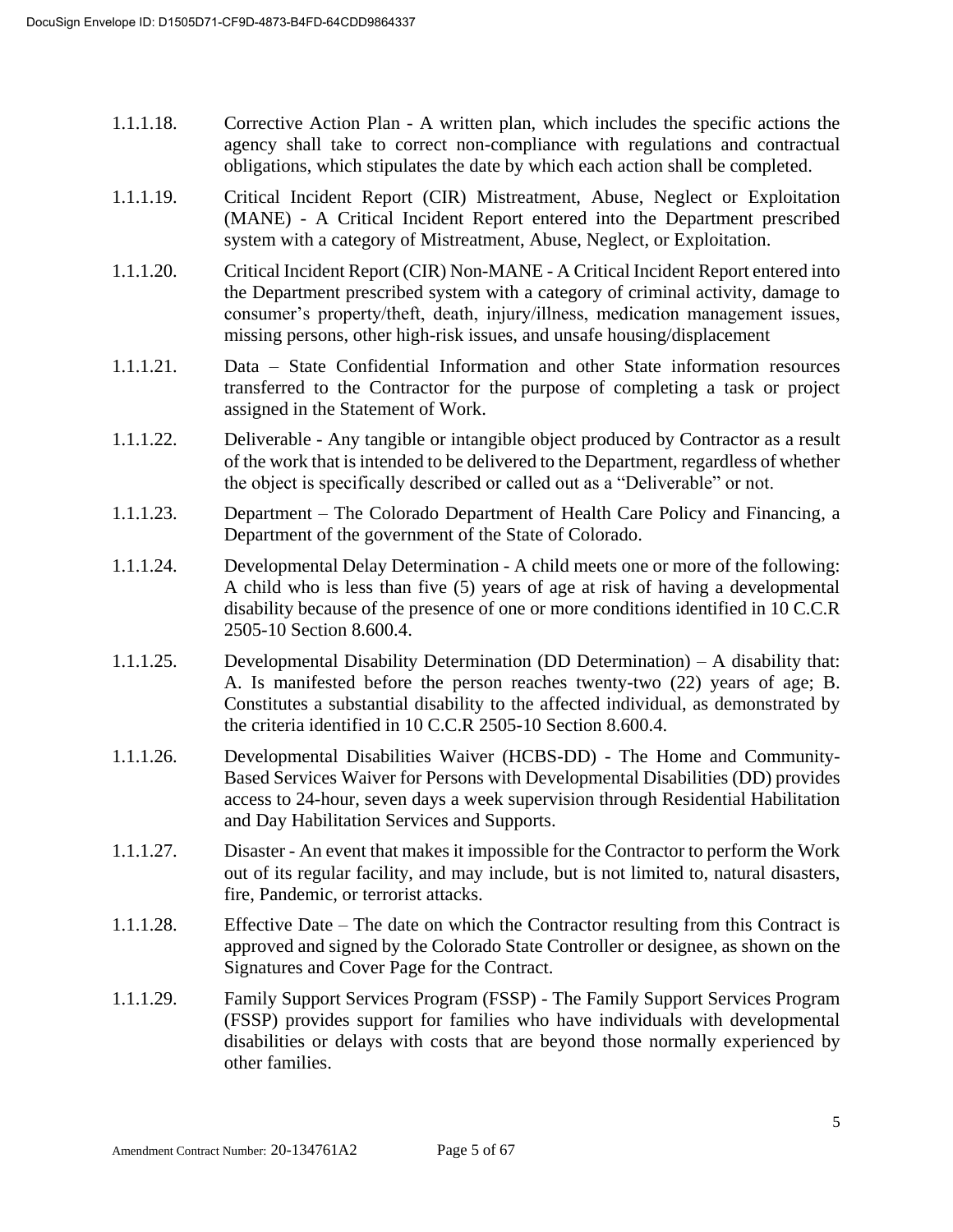- 1.1.1.30. Financial Eligibility The eligibility criteria for a publicly funded program, based on the individual's financial circumstances, including income and resources, if applicable.
- 1.1.1.31. Health First Colorado Colorado's Medicaid Program.
- 1.1.1.32. HIPAA The Health Insurance Portability and Accountability Act of 1996, as amended.
- 1.1.1.33. Home and Community Based Services (HCBS) waivers Services and supports authorized through a 1915(c) waiver of the Social Security Act and provided in community settings to a client who requires an institutional level of care that would otherwise be provided in a Hospital, Nursing Facility, or Intermediate Care Facility for Individuals with Intellectual Disabilities (ICF-IID).
- 1.1.1.34. Human Rights Committee A third party mechanism to adequately safeguard the legal rights of persons receiving services by participating in the granting of informed consent, monitoring the suspensions of rights, monitoring behavioral developmental programs, monitoring of psychotropic medications, and reviewing investigations of allegations of mistreatment of persons with intellectual and developmental disabilities.
- 1.1.1.35. Intake and Referral The initial contact with individuals and shall include, but not limited to, a preliminary screening in the following areas: an individual's need for long term services and supports; an individual's need for referral to other programs or services; an individual's eligibility for financial and program assistance; and the need for a Level of Care Evaluation of the individual seeking services.
- 1.1.1.36. Investigation A procedure completed after an allegation of abuse, neglect and/or exploitation, is defined as a formal administrative review and systemic assessment of the agency's policies and practices and the waiver participant's services and supports to ensure immediate and on-going health and welfare. All investigations are completed using the specified investigation procedures required by this Contract. However, such procedures must not be used in lieu of investigations required by law or which may result from action initiated pursuant to section 19- 10-103, C.R.S., (Colorado Children's Code), Section 18-8-115, C.R.S., (Colorado Criminal Code - Duty To Report A Crime), and Section 26-3.1-102, C.R.S., (Social Services Code - Protective Services).
- 1.1.1.37. Key Personnel Includes Executive Director, Chief Financial Officer, Licensed Medical Professional, Contract Lead, and Case Management Director.
- 1.1.1.38. Level of Care Determination Determining eligibility of an individual for a Long-Term Services and Supports (LTSS) program and determined by a Community Centered Board.
- 1.1.1.39. Level of Care Evaluation A comprehensive evaluation with the individual seeking services and others chosen by the individual to participate and an evaluation by the case manager utilizing the Department prescribed tool, with supporting diagnostic information from the individual's medical provider, and to determine the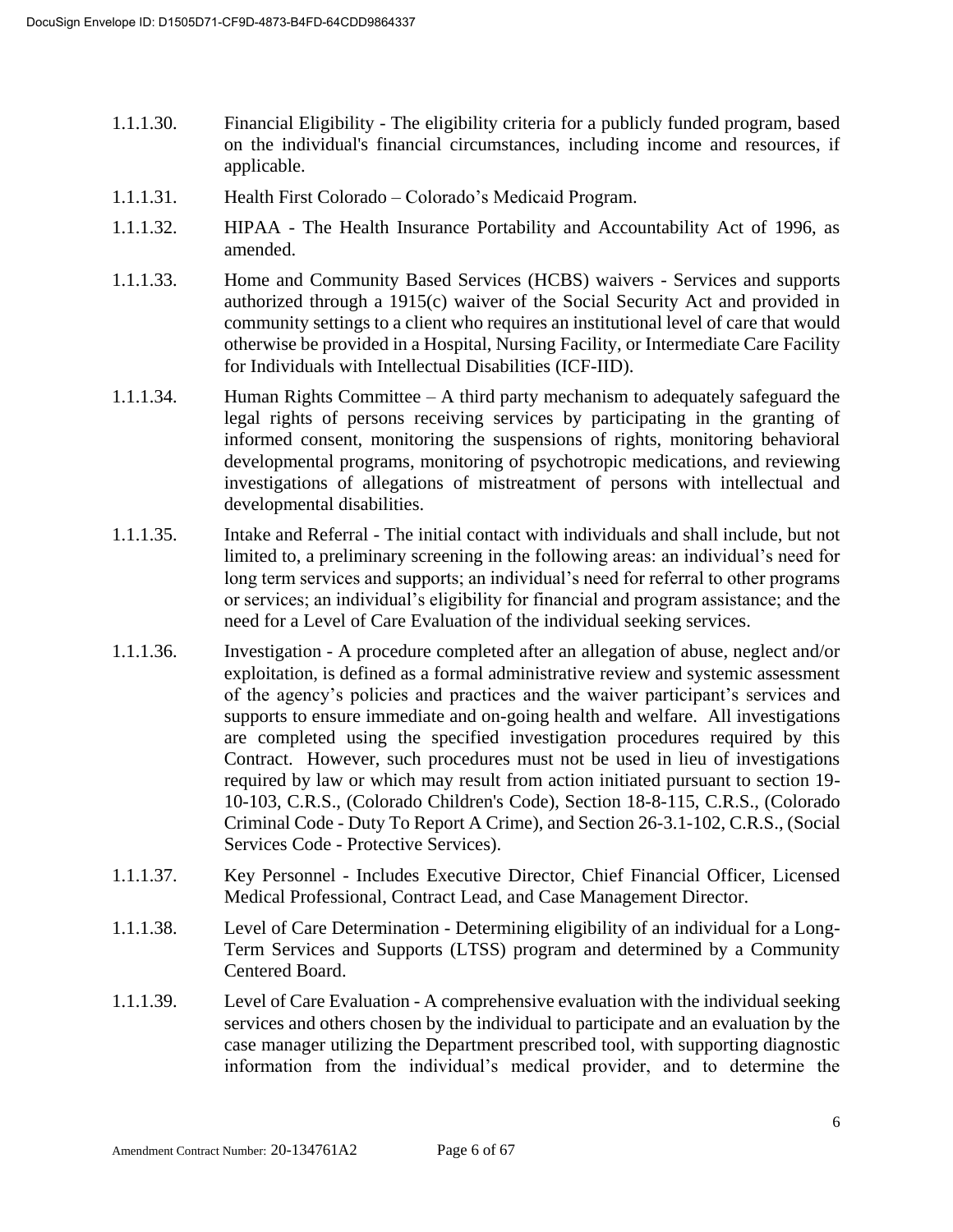individual's level of functioning for admission or continued stay in certain Long-Term Services and Supports (LTSS) programs.

- 1.1.1.40. Long-Term Services and Supports (LTSS) the services and supports used by individuals of all ages with functional limitations and chronic illnesses who need assistance to perform routine daily activities such as bathing, dressing, preparing meals, and administering medications.
- 1.1.1.41. Member Any individual enrolled in the Colorado Medicaid program, State General Fund programs, Colorado's CHP+ program or the Colorado Indigent Care Program, as determined by the Department.
- 1.1.1.42. Monitoring A role of Case Managers to ensure that members get the authorized services in accordance with their support plan, to include, but not limited to monitoring quality of services and supports provided to Members enrolled in a State General Funded program.
- 1.1.1.43. Omnibus Reconciliation Act of 1987 Specialized Services Program (OBRA-SS) Any service or support recommended by an individualized Level II determination that a particular nursing facility resident requires due to mental illness, intellectual disability or related condition, that supplements the scope of services that the facility must provide under reimbursement as nursing facility services.
- 1.1.1.44. Operational Start Date When the Department authorizes Contractor to begin fulfilling its obligations under the Contract.
- 1.1.1.45. Other Personnel Individuals and Subcontractors, in addition to Key Personnel, assigned to positions to complete tasks associated with the Work.
- 1.1.1.46. Pandemic Refers to an epidemic that has spread over several countries or continents, usually affecting a large number of people.
- 1.1.1.47. Professional Medical Information Page (PMIP) The medical information document signed by a licensed medical professional used as a component of the level of care evaluation to determine the client's need for LTSS program.
- 1.1.1.48. Pre-Admission Screening and Resident Review (PASRR) The review that occurs for all client's seeking admission to a Medicaid nursing facility to screen the client for evidence of serious mental illness and/or intellectual and developmental disabilities ore related conditions. The review determines whether the client needs the level of services that a nursing facility provider and whether clients who need nursing facility services also need specialized services.
- 1.1.1.49. Provider Any health care professional or entity that has been accepted as a provider in the Colorado Medicaid program, Colorado's CHP+ program or the Colorado Indigent Care Program, as determined by the Department.
- 1.1.1.50. Quality Improvement Strategy (QIS) The Department's process to measure and improve its performance in meeting the HCBS waiver assurances annually as set forth in 42 C.F.R. Sections 441.301 and 441.302.
- 1.1.1.51. Quarter Four (4) distinct time periods during the State Fiscal Year. Quarter one (1) begins on July 1 and ends September 30. Quarter two (2) begins on October 1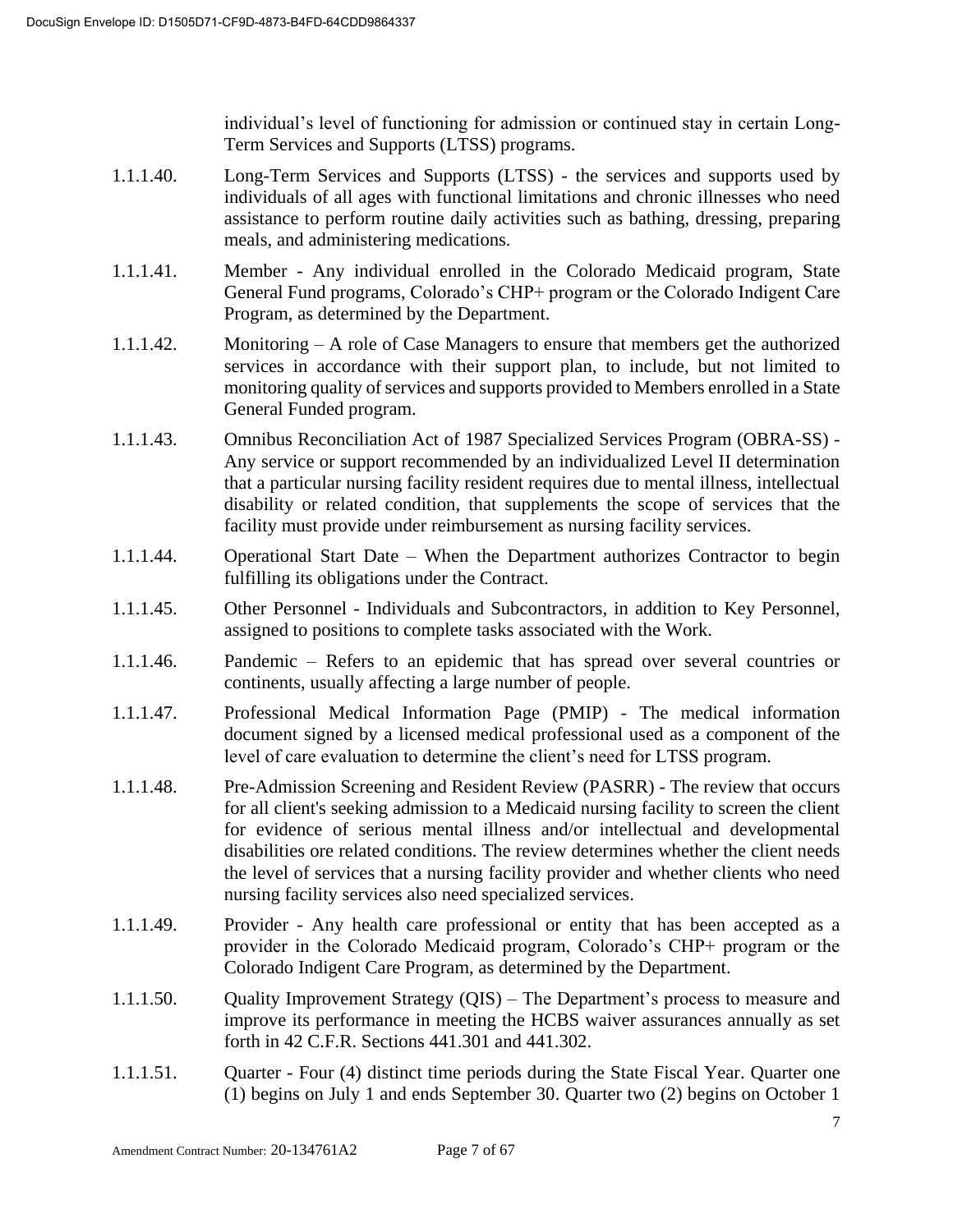and ends December 31. Quarter three (3) begins on January 1 and ends March 31. Quarter four (4) begins on April 1 and ends on June 30.

- 1.1.1.52. Regional Accountable Entity (RAE) A single regional entity responsible for duties previously performed by Regional Care Collaborate Organizations and Behavioral Health Organizations (BHO).
- 1.1.1.53. Service Area Designated distinct geographical area determined by the Department where the Community Centered Board is authorized to provide administrative activities and State General Fund programs.
- 1.1.1.54. State Intellectual Disability Authority (SIDA) The person authorized by the Department to review PASRR Level II Evaluations and approve or deny a nursing facility admission for individuals with intellectual and developmental disabilities. SIDA issues the Letter of Determination to the nursing facility.
- 1.1.1.55. Support Need Level Assessment The standardized assessment tool to identify and measure the practical support requirements for HCBS-CHRP waiver participants.
- 1.1.1.56. Supported Living Services Waiver (HBCS-SLS) The Home and Community-Based Supported Living Services waiver provides necessary services and supports for adult individuals with intellectual or developmental disabilities, so they can remain in their homes and communities with minimal impact to individuals' community and social supports.
- 1.1.1.57. State Supported Living Services (State-SLS) The State Funded Supported Living Services (State-SLS) program is funded through an allocation from the Colorado General Assembly. The State SLS program is designed to provide supports to individuals with demonstrated needs in order to remain in their community. The State SLS program shall not duplicate Home and Community Based services for those who are currently eligible.
- 1.1.1.58. Surcharge Any additional amount added by the Contractor, over and above the rate charged by the subcontractor to the Contractor, which would be shown on an individual's service plan or on encounter data service rates submitted to the Department.
- 1.1.1.59. Waiting List A list of otherwise eligible individuals established to manage selection of individuals' entrance into the waiver or State General Fund programs until approved capacity and funding become available.

## **2. CONTRACTOR'S GENERAL REQUIREMENTS**

- 2.1. The Department will contract with only one (1) organization for the Service Area designated in Section 2.2, the Contractor, and will work solely with that organization with respect to all tasks and deliverables to be completed, services to be rendered and performance standards to be met under this Contract.
- 2.2. Community Centered Board Designation
- 2.2.1. Subject to available appropriations, the Department shall provide or purchase authorized services and supports for individuals with intellectual and developmental disabilities pursuant to §25.5-10-206, C.R.S. by contracting with the Contractor as the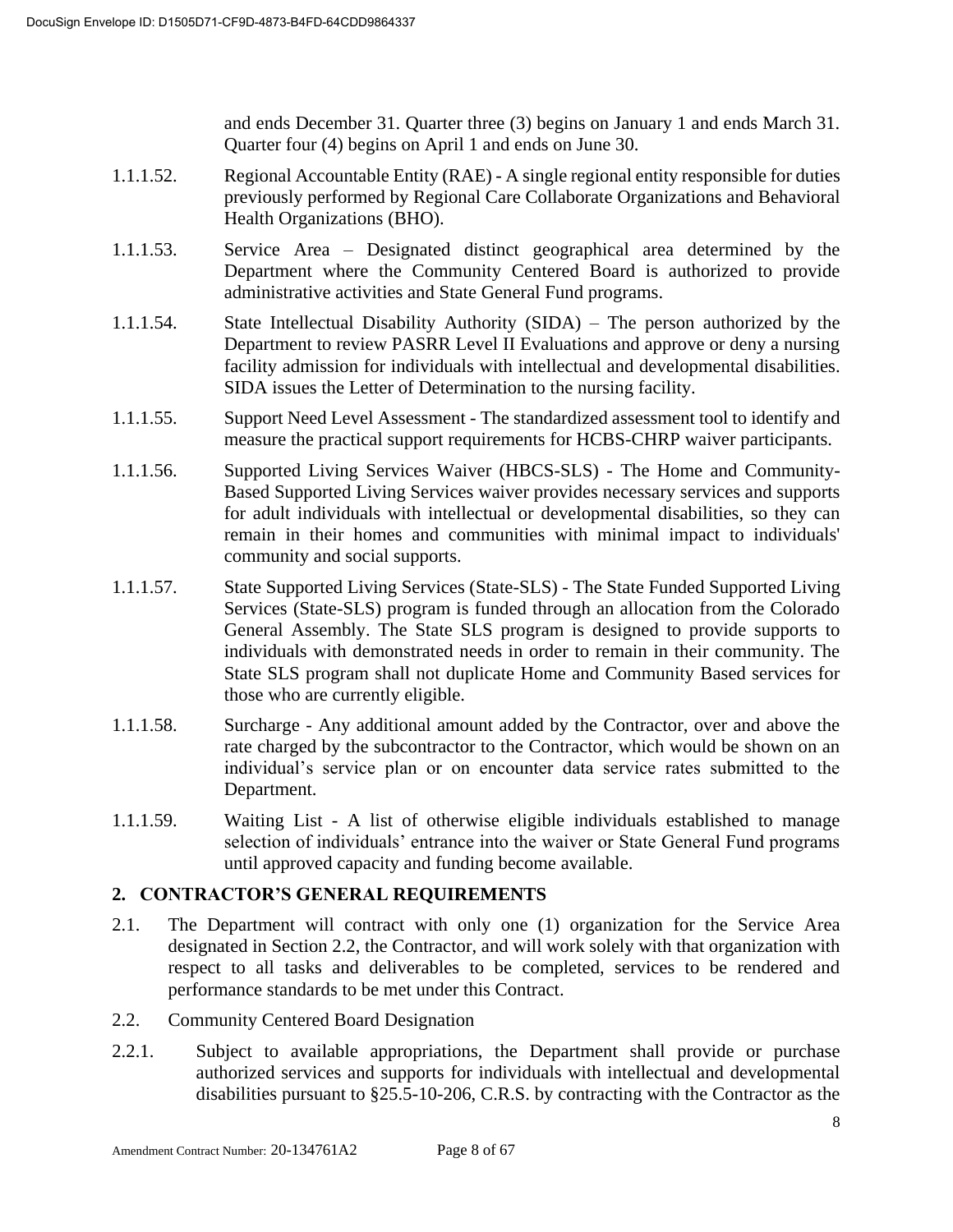Community Centered Board (CCB) under §25.5-10-209, C.R.S. and have the Contractor purchase or provide services for eligible persons under the provisions of §25.5-10-211et seq., C.R.S. In accordance with applicable statutes and rules, the Contractor, has been designated as the Community Centered Board serving Alamosa, Conejos, Costilla, Mineral, Rio Grande, and Saguache County.

- 2.3. Contractor may be privy to internal policy discussions, contractual issues, price negotiations, confidential medical information, Department financial information, advance knowledge of legislation and other Confidential Information. In addition to all other confidentiality requirements of the Contract, the Contractor shall also consider and treat any such information as Confidential Information and shall only disclose it in accordance with the terms of the Contract.
- 2.4. The Contractor shall work cooperatively with Department staff and, if applicable, the staff of other State contractors to ensure the completion of the Work. The Department may, in its sole discretion, use other contractors to perform activities related to the Work that are not contained in the Contract or to perform any of the Department's responsibilities. In the event of a conflict between Contractor and any other State contractor, the State will resolve the conflict and Contractor shall abide by the resolution provided by the State.
- 2.5. The Contractor shall inform the Department on current trends and issues in the healthcare marketplace and provide information on new technologies in use that may impact the Contractor's responsibilities under this Contract.
- 2.6. The Contractor shall maintain complete and detailed records of all meetings, presentations, and any other interactions or Deliverables related to the Work described in the Contract. The Contractor shall make such records available to the Department upon request throughout the term of the Contract.
- 2.7. Deliverables
- 2.7.1. All Deliverables shall meet Department-approved format and content requirements. The Department will specify the number of copies and media for each Deliverable.
- 2.7.2. All Deliverables shall be submitted to the Department by close of business on the due date determined by the Department.
- 2.7.3. Contractor shall submit each Deliverable to the Department for review and approval and shall adhere to the following Deliverable process such for any documentation creation, review, and acceptable cycle, the Contractor shall:
- 2.7.3.1. Gather and document requirements for the Deliverable.
- 2.7.3.2. Create a draft in the Department-approved format for the individual Deliverable.
- 2.7.3.3. Perform internal quality control review(s) of the Deliverable, including, but not limited to:
- 2.7.3.3.1. Readability.
- 2.7.3.3.2. Spelling.
- 2.7.3.3.3. Grammar.
- 2.7.3.3.4. Completion.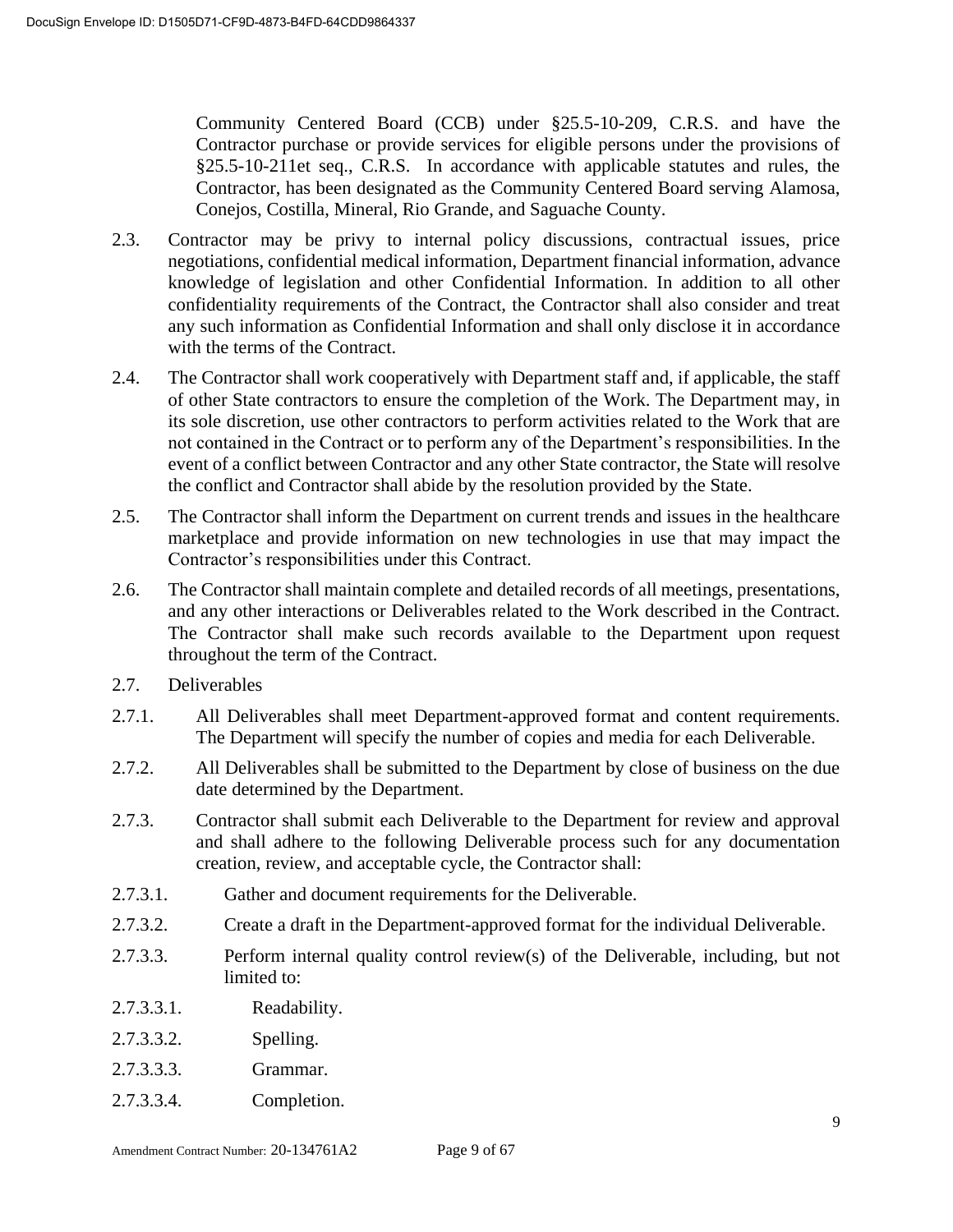- 2.7.3.3.5. Adhere to all required templates or development of templates.
- 2.7.4. The Department will review the Deliverable and may direct Contractor to make changes to the Deliverable. Contractor shall make all changes and resubmit the Deliverable within the timeframe determined by the Department.
- 2.7.5. Changes the Department direct include, but are not limited to, modifying portions of the Deliverable, requiring new pages or portions of the Deliverable, requiring resubmission of the Deliverable or requiring inclusion of information or components that were left out of the Deliverable.
- 2.7.6. The Department may also direct Contractor to provide clarification or provide a walkthrough of any Deliverable to assist the Department in its review. Contractor shall provide the clarification or walkthrough as directed by the Department.
- 2.7.7. Once the Department has received an acceptable version of the Deliverable, including all changes directed by the Department, the Department will notify Contractor of its acceptance of the Deliverable in writing. A Deliverable shall not be deemed accepted prior to the Department's notice to Contractor of its acceptance of that Deliverable. The Contractor shall not receive payment for a Deliverable until it has been received and accepted by the Department. Deliverables requiring correction shall not be paid until receipt of a revised and accepted Deliverable.
- 2.7.8. In the event any due date for a Deliverable falls on a day that is not a Business Day, the due date shall be automatically extended to the next Business Day, unless otherwise directed by the Department.
- 2.7.9. All due dates or timelines that reference a period of days, months or quarters shall be measured in calendar days, months and quarters unless specifically stated as being measured in Business Days or otherwise. All times stated in the Contract shall be considered to be in Mountain Time, adjusted for Daylight Saving Time as appropriate, unless specifically stated otherwise.
- 2.7.10. No Deliverable, report, data, procedure or system created by Contractor for the Department that is necessary to fulfilling Contractor's responsibilities under the Contract, as determined by the Department, shall be considered proprietary.
- 2.7.11. If any Deliverable contains ongoing responsibilities or requirements for the Contractor, such as Deliverables that are plans, policies or procedures, then Contractor shall comply with all requirements of the most recently approved version of that Deliverable. Contractor shall not implement any version of any such Deliverable prior to receipt of the Department's written approval of that version of that Deliverable. Once a version of any Deliverable described in this subsection is approved by the Department, all requirements, milestones and other Deliverables contained within that Deliverable shall be considered to be requirements, milestones and Deliverables of this Contract.
- 2.7.12. Any Deliverable described as an update of another Deliverable shall be considered a version of the original Deliverable for the purposes of this subsection.
- 2.8. Stated Deliverables and Performance Standards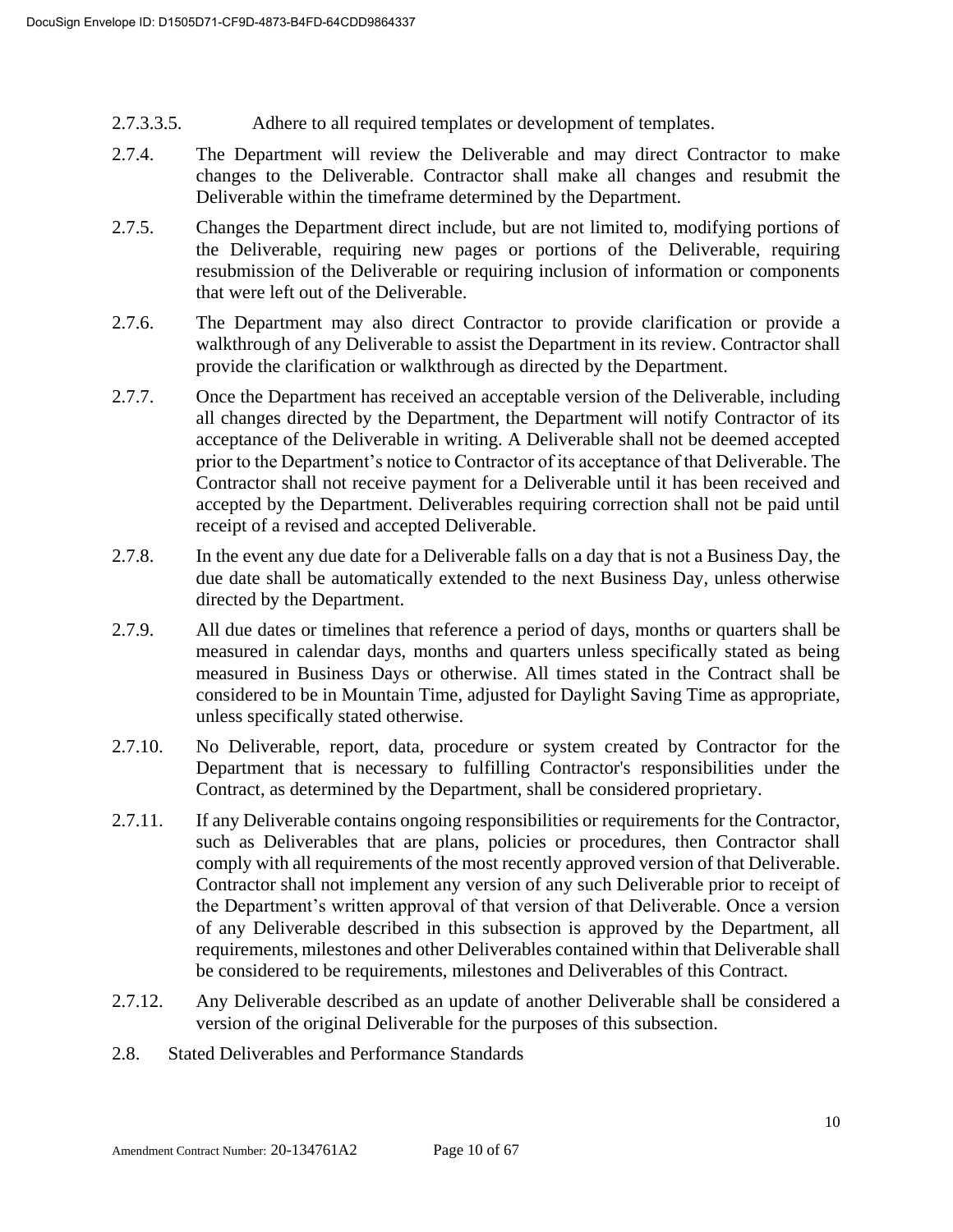- 2.8.1. Any section within this Statement of Work headed with or including the term "DELIVERABLE" or "PERFORMANCE STANDARD" is intended to highlight a Deliverable or performance standard contained in this Statement of Work and provide a clear due date for the Deliverables. The sections with these headings are for ease of reference not intended to expand or limit the requirements or responsibilities related to any Deliverable or performance standard, except to provide the due date for the Deliverables.
- 2.9. Communication with the Department
- 2.9.1. The Contractor shall enable all Contractor staff to exchange documents and electronic files with the Department staff in formats compatible with the Department's systems. The Department currently uses Microsoft Office 2016 and/or Microsoft Office 365 for PC. If the Contractor uses a compatible program, then the Contractor shall ensure that all documents or files delivered to the Department are completely transferrable and reviewable, without error, on the Department's systems.
- 2.9.2. The Department will use a transmittal process to provide the Contractor with official direction within the scope of the Contract. The Contractor shall comply with all direction contained within a completed transmittal. For a transmittal to be considered complete, it must include, at a minimum, all of the following:
- 2.9.2.1. The date the transmittal will be effective.
- 2.9.2.2. Direction to the Contractor regarding performance under the Contract.
- 2.9.2.3. A due date or timeline by which the Contractor shall comply with the direction contained in the transmittal.
- 2.9.2.4. The name of the Department employee who has been designated to sign transmittals.
- 2.9.2.4.1. The Department will provide the Contractor with the name of the person it has designated to sign transmittals on behalf of the Department, who will be the Department's primary designee. The Department will also provide the Contractor with a list of backups who may sign a transmittal on behalf of the Department if the primary designee is unavailable. The Department may change any of its designees from time to time by providing notice to the Contractor through a transmittal.
- 2.9.3. The Department may deliver a completed transmittal to the Contractor in hard copy, as a scanned attachment to an email or through a dedicated communication system, if such a system is available.
- 2.9.4. If a transmittal is delivered through a dedicated communication system or other electronic system, then the Department may use an electronic signature to sign that transmittal.
- 2.9.5. If the Contractor receives conflicting transmittals, the Contractor shall contact the Department's primary designee, or backup designees if the primary designee is unavailable, to obtain direction. If the Department does not provide direction otherwise, then the transmittal with the latest effective date shall control.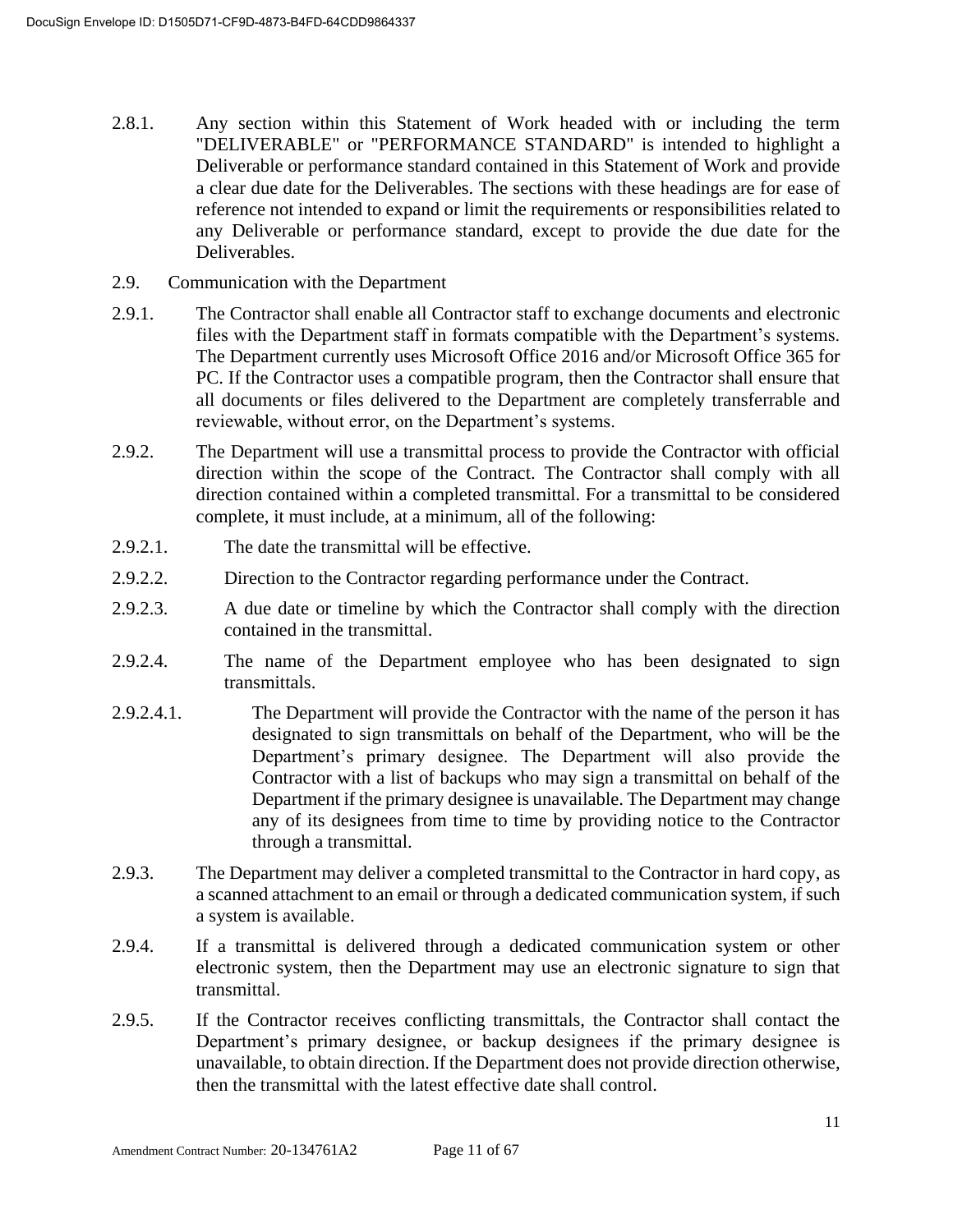- 2.9.6. In the event that the Contractor receives direction from the Department outside of the transmittal process, it shall contact the Department's primary designee, or backup designees if the primary designee is unavailable, and have the Department confirm that direction through a transmittal prior to complying with that direction.
- 2.9.7. Transmittals may not be used in place of an amendment, and may not, under any circumstances be used to modify the term of the Contract or any compensation under the Contract. Transmittals are not intended to be the sole means of communication between the Department and the Contractor, and the Department may provide day-today communication to the Contractor without using a transmittal.
- 2.9.8. The Contractor shall retain all transmittals for reference and shall provide copies of any received transmittals upon request by the Department.
- 2.10. Client and Member Engagement
- 2.10.1. Person and Family Centered Approach
- 2.10.1.1. The Contractor shall actively engage Members in their health and well-being by demonstrating the following:
- 2.10.1.1.1. Responsiveness to Member and family/caregiver needs by incorporating best practices in communication and cultural responsiveness in service delivery.
- 2.10.1.1.2. Utilization of various tools to communicate clearly and concisely.
- 2.10.1.1.3. The Contractor shall align Member engagement activities with the Department's person- and family-centered approach that respects and values individual preferences, strengths, and contributions.
- 2.10.2. Cultural Responsiveness
- 2.10.2.1. The Contractor shall provide and facilitate the delivery of services in a culturally competent manner to all Clients and Members, including those with limited English proficiency and diverse cultural and ethnic backgrounds, disabilities, and regardless of gender, sexual orientation or gender identity.
- 2.10.2.2. The Contractor shall provide all information for Clients and Members in a manner and format that may be easily understood and is readily accessible by Clients and Members.
- 2.10.2.2.1. Readily accessible is defined as electronic information and services that comply with modern accessibility standards, such as Section 508 of the Americans with Disabilities Act, Section 504 of the Rehabilitation Act.
- 2.10.3. Language Assistance Services
- 2.10.3.1. The Contractor shall provide language assistance services including bilingual staff and/or interpreter services, at no cost to the Client or Member. Language assistance shall be provided at all points of contact, in a timely manner and during all hours of operation.
- 2.10.3.2. The Contractor shall make oral interpretation available in all languages.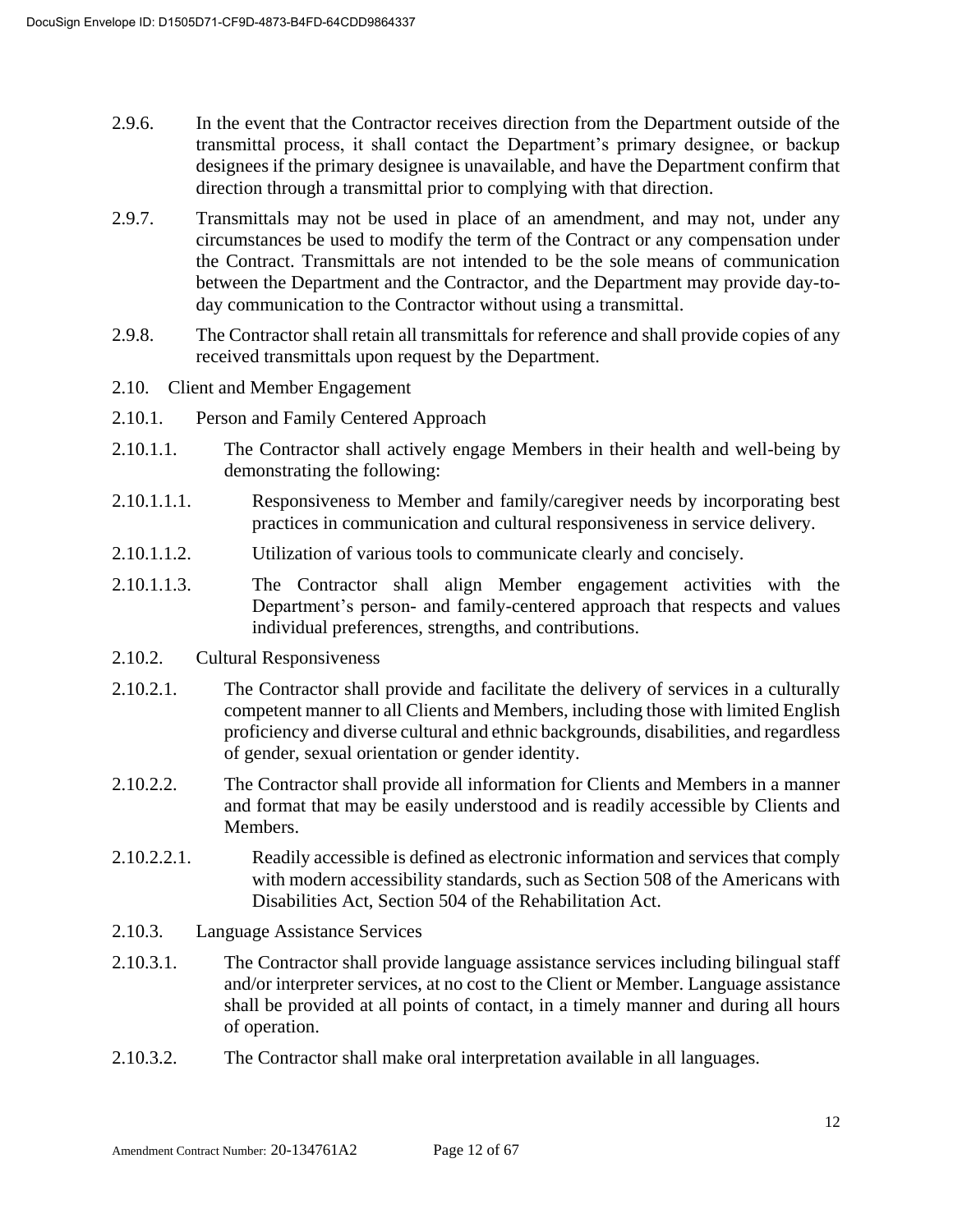- 2.10.3.3. The Contractor shall assure the competence of language assistance provided by interpreters and bilingual staff.
- 2.10.3.4. The Contractor shall not use family and friends to provide interpretation services unless requested by the Client or Member.
- 2.10.3.5. The Contractor shall provide interpreter services for all interactions with Clients and Members when there is no Contractor staff person available who speaks a language understood by a Client or Member.
- 2.10.3.6. The Contractor shall notify Clients and Members verbally regarding the Client's or Member's right to receive the following language assistance services, as well as how to access the following language assistance services:
- 2.10.3.6.1. Oral interpretation for any language. Oral interpretation requirements apply to all non-English languages, not just those that the state identifies as prevalent.
- 2.10.3.6.2. The Contractor shall ensure that language assistance services shall include, but are not limited to, the use of auxiliary aids such as TTY/TDY and American Sign Language.
- 2.10.3.6.3. The Contractor shall ensure that customer service telephone functions easily access interpreter or bilingual services.
- 2.10.4. Written Materials for Clients and Members
- 2.10.4.1. The Contractor shall ensure that all written materials created for distribution to Clients and Members meet all noticing requirements of 45 C.F.R. Part 92.
- 2.10.4.2. The Contractor shall ensure that all written materials created for distribution to Clients and Members are culturally and linguistically appropriate to the recipient.
- 2.10.4.3. The Contractor shall write all materials in easy to understand language.
- 2.10.5. Client and Member Communication
- 2.10.5.1. The Contractor shall maintain consistent communication, both proactive and responsive, with all Clients and Members.
- 2.10.5.2. The Contractor shall assist any Client or Member who contacts the Contractor, including Clients and Members not in the Contractor's Region/District/Service Area, who need assistance contacting their SEP, CMA, RAE, or other agencies.
- 2.10.6. Client and Member Rights
- 2.10.6.1. The Contractor shall have written policies guaranteeing each Client's and Member's right to be treated with respect and due consideration for his or her dignity and privacy.
- 2.10.6.2. The Contractor shall provide information to Clients and Members regarding their rights that include, but are not limited to:
- 2.10.6.2.1. The right to be treated with respect and due consideration for their dignity and privacy.
- 2.10.6.2.2. The right to participate in decisions regarding their services.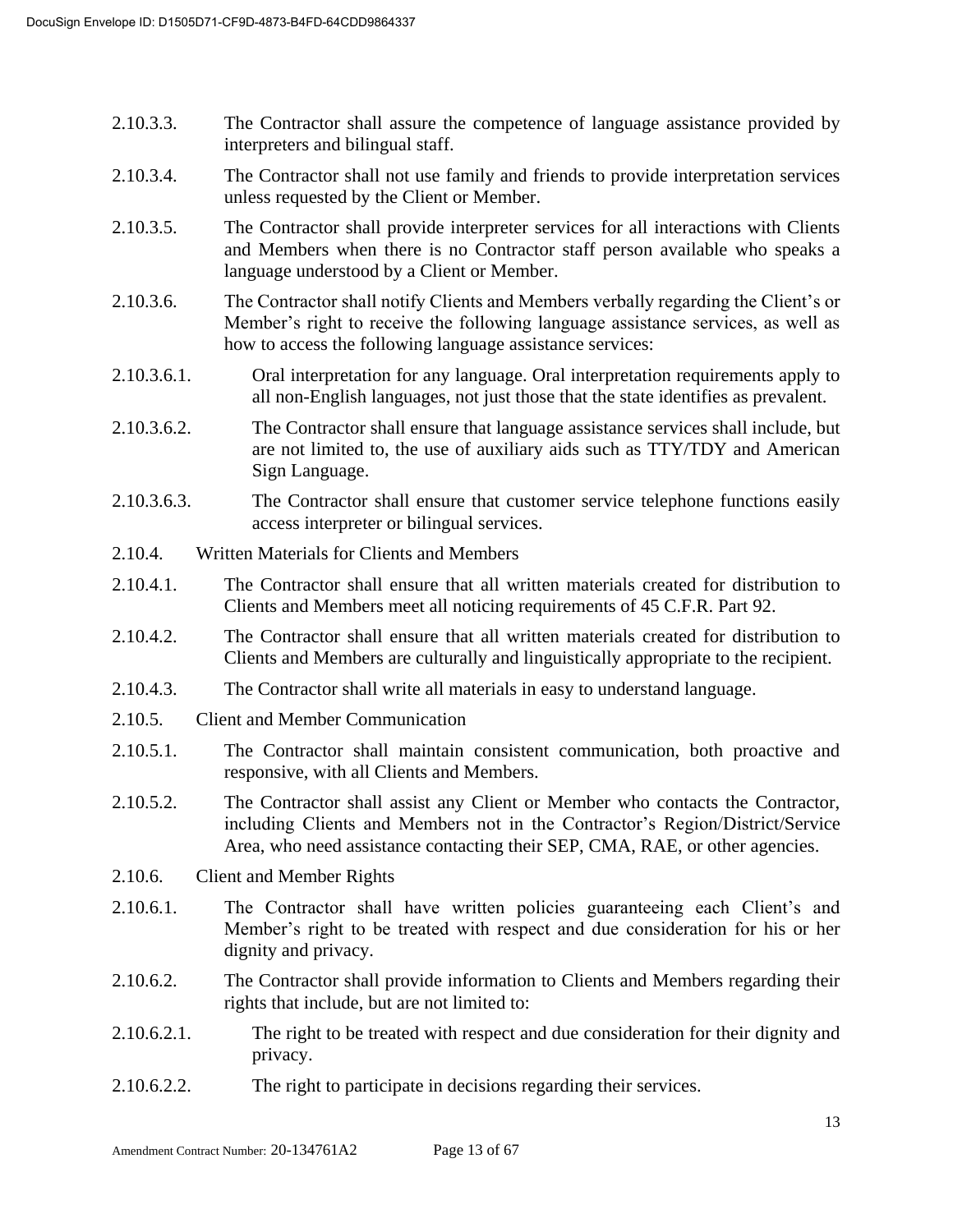- 2.10.6.2.3. The right to be free from any form of restraint or seclusion used as a means of coercion, discipline, convenience or retaliation.
- 2.10.6.2.4. The right to request and receive a copy of their records.
- 2.10.6.2.5. The right to obtain available and accessible services under the Contract.
- 2.10.6.3. The Contractor shall post and distribute rights to individuals, including but not limited to:
- 2.10.6.3.1. Clients/Members.
- 2.10.6.3.2. Client's/Member's families.
- 2.10.6.3.3. Providers.
- 2.10.6.3.4. Case workers.
- 2.11. Community Outreach
- 2.11.1. The Contractor shall create and implement a Community Outreach Plan for the contract period. The Community Outreach Plan shall include, but not be limited to a description of the following:
- 2.11.1.1. How the Contractor plans to utilize existing social networks and natural sources of support in their designated service area;
- 2.11.1.2. How the Contractor plans to utilize state-funded services and supports administered at the local level;
- 2.11.1.3. How the Contractor plans to collaborate with and seek input from the community, members receiving or waiting to receive services, and service agencies under contract with the Contractor.
- 2.11.2. The Contractor shall submit the Community Outreach Plan to the Department for review, approval, and payment.
- 2.11.2.1. DELIVERABLE: Community Outreach Plan
- 2.11.2.2. DUE: August 15<sup>th</sup>
- 2.12. Operations Guide
- 2.12.1. Contractor shall not engage in any Work under the Contract, other than the Work described in this Section 2.12 and 2.13, prior to the Operational Start Date. The Department shall not be liable to the Contractor for, and Contractor shall not receive, any payment for any period prior to the Operational Start Date under this Contract.
- 2.12.2. The Contractor shall create and implement an Operations Guide. The Operations Guide shall include the creation and management of the following:
- 2.12.2.1. Communication Plan.
- 2.12.2.2. Business Continuity Plan.
- 2.12.2.3. Long-Range Plan.
- 2.12.2.4. Closeout Plan.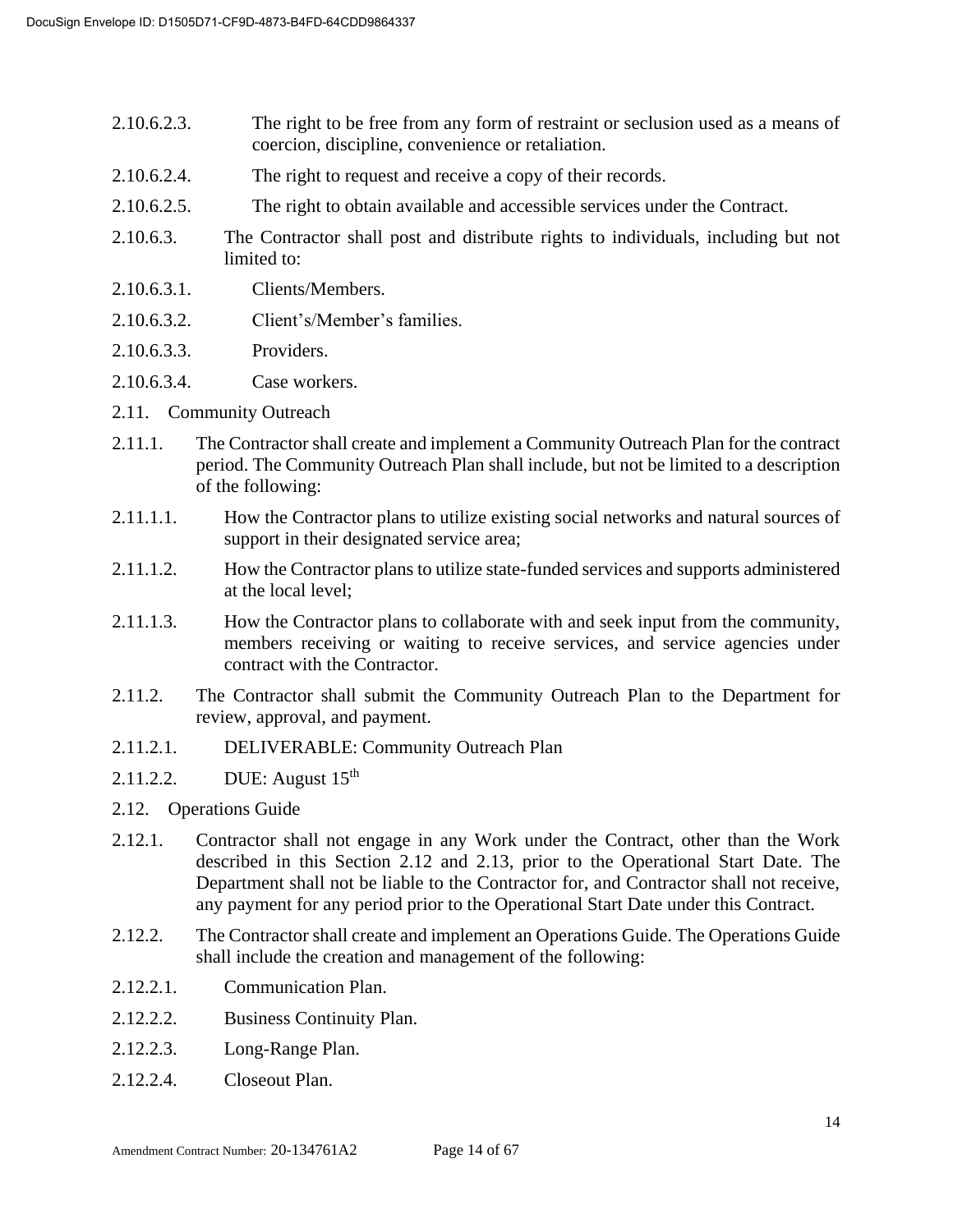- 2.12.3. The Contractor shall submit the Operations Guide to the Department for review, approval, and payment.
- 2.12.3.1. DELIVERABLE: Operations Guide
- 2.12.3.2. DUE: Within forty-five (45) Business Days after the Effective Date
- 2.12.4. The Contractor shall review its Operations Guide on an annual basis and determine if any modifications are required to account for any changes in the Work, in the Department's processes and procedures or in the Contractor's processes and procedures and update the Guide as appropriate to account for any changes. The Contractor shall submit an Annual Operations Guide Update that contains all changes from the most recently approved prior Operations Guide or Annual Operations Guide Update or shall note that there were no changes. If changes were made to the Operations Guide, the Contractor shall also compile and submit a summary of all changes to the Department.
- 2.12.4.1. DELIVERABLE: Annual Operations Guide Update and Summary
- 2.12.4.2. DUE: Annually, by August 15th of each year
- 2.12.5. The Operational Start Date shall not occur until Contractor has completed all requirements of the Operations Guide, unless the Department provides written approval otherwise.
- 2.12.6. Communication Plan with Members, Providers, and Other Entities
- 2.12.6.1. The Contractor shall create a Communication Plan that includes, but is not limited to, all of the following:
- 2.12.6.1.1. A description of how the Contractor will communicate to Members any changes to the services those Members will receive or how those Members will receive the services.
- 2.12.6.1.2. A description of the communication methods, including things such as email lists, newsletters and other methods, that the Contractor will use to communicate with Providers and Subcontractors.
- 2.12.6.1.3. The specific means of immediate communication with Members and a method for accelerating the internal approval and communication process to address urgent communications or crisis situations.
- 2.12.6.1.4. A general plan for how the Contractor will address communication deficiencies or crisis situations, including how the Contractor will increase staff, contact hours or other steps the Contractor will take if existing communication methods for Members or Providers are insufficient.
- 2.12.6.1.5. A listing of the following individuals within the Contractor's organization, including cell phone numbers and email addresses:
- 2.12.6.1.5.1. An individual who is authorized to speak on the record regarding the Work, the Contract or any issues that arise that are related to the Work.
- 2.12.6.1.5.2. An individual who is responsible for any website or marketing related to the Work.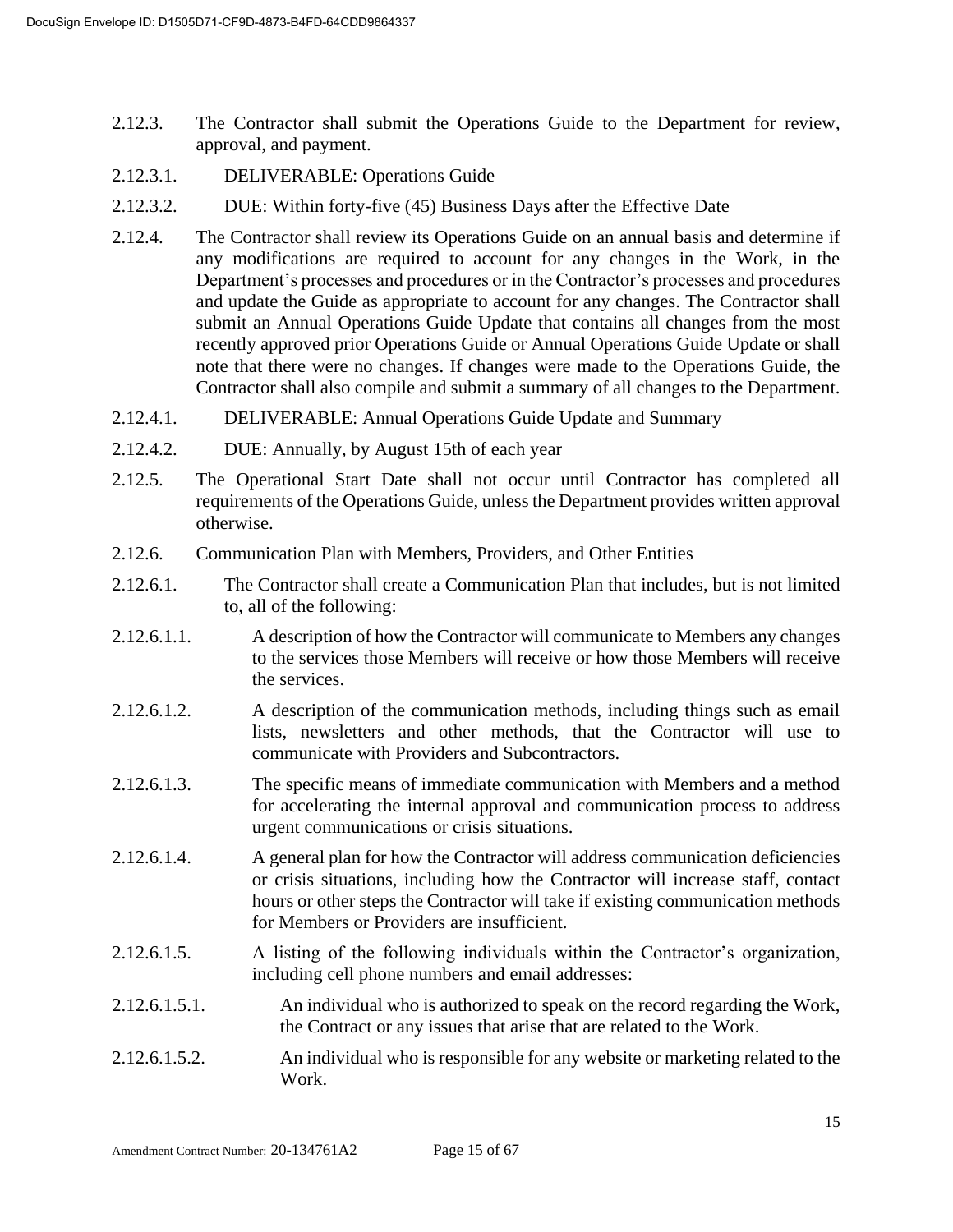- 2.12.6.1.5.3. Back-up communication staff that can respond in the event that the other individuals listed are unavailable.
- 2.12.7. Business Continuity Plan
- 2.12.7.1. The Contractor shall create a Business Continuity Plan that the Contractor will follow in order to continue operations after a Disaster or a Business Interruption. The Business Continuity Plan shall include, but is not limited to, all of the following:
- 2.12.7.1.1. How the Contractor will replace staff that are lost or unavailable during or after a Business Interruption so that the Work is performed in accordance with the Contract.
- 2.12.7.1.2. How the Contractor will back-up all information necessary to continue performing the Work, so that no information is lost because of a Business Interruption.
- 2.12.7.1.2.1. In the event of a Disaster, the plan shall also include how the Contractor will make all information available at its back-up facilities.
- 2.12.7.1.3. How the Contractor will maintain complete back-up copies of all data, databases, operating programs, files, systems, and software pertaining to enrollment information at a, off-site location.
- 2.12.7.1.4. How the Contractor will comply with the disaster recovery standards described in Section 2.16.
- 2.12.7.1.5. How the Contractor will minimize the effects on Members of any Business Interruption.
- 2.12.7.1.6. How the Contractor will communicate with the Department during the Business Interruption and points of contact within the Contractor's organization the Department can contact in the event of a Business Interruption.
- 2.12.7.1.7. Planned long-term back-up facilities out of which the Contractor can continue operations after a Disaster.
- 2.12.7.1.8. The time period it will take to transition all activities from the Contractor's regular facilities to the back-up facilities after a Disaster.
- 2.12.8. Long-Range Plan
- 2.12.8.1. The Contractor shall create a long-range plan, or strategic plan, for its designated service area pursuant to 10 C.C.R. 2505-10, Section 8.601.1 (c). The long-range plan shall include, but not be limited to:
- 2.12.8.1.1. A summary of the agency's administrative or case management accomplishments.
- 2.12.8.1.2. A summary of the needs determination to include identified needs of eligible persons in the designated service area and a plan to address those needs.
- 2.12.8.1.3. A summary of the local area issues impacting or expected to impact the designated service area and a plan to address those issues.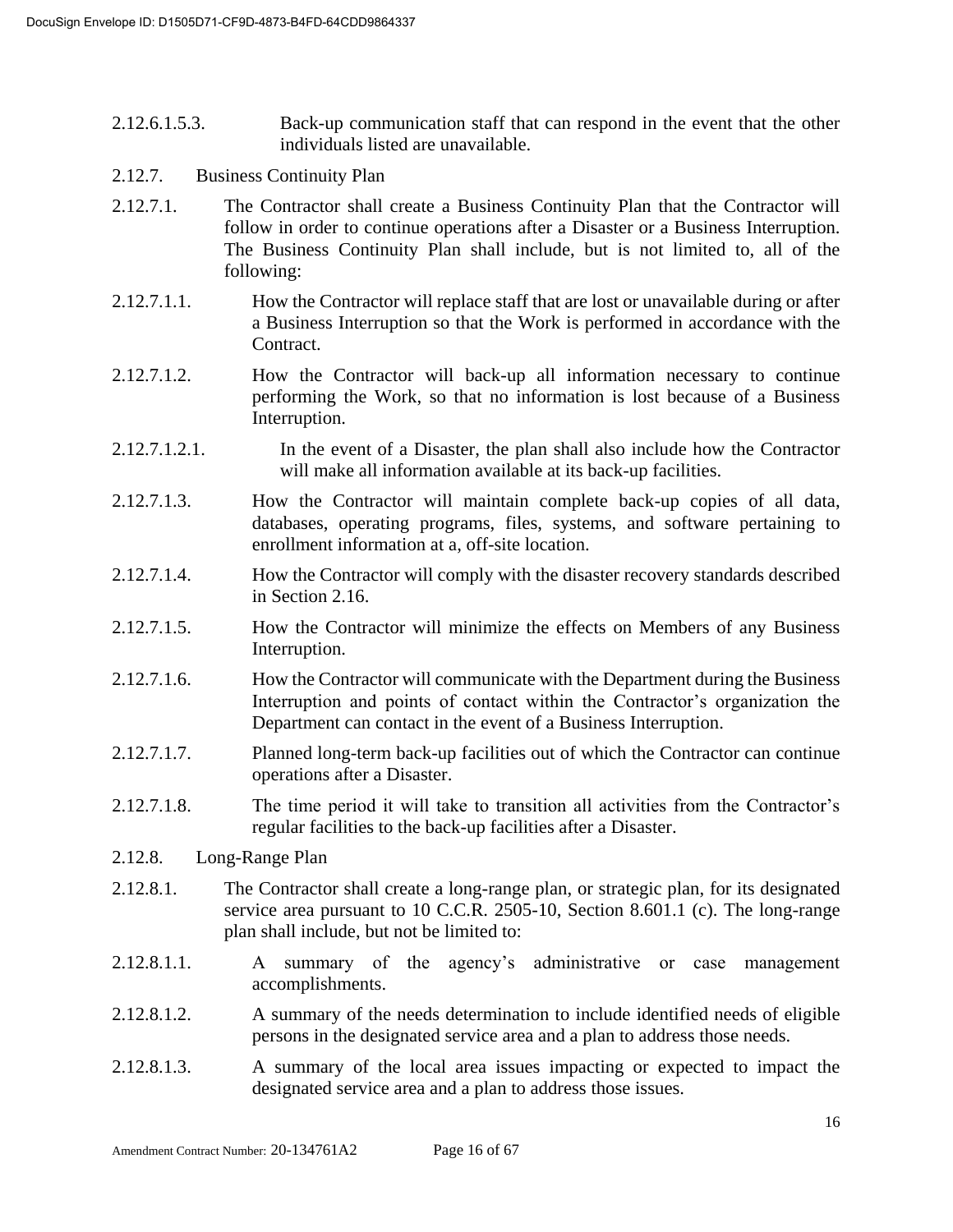- 2.12.8.1.4. A summary of how public input was obtained/sought for the development of the long-range plan or annual update.
- 2.12.8.2. The Long-Range Plan must include updates from the previous year's plan.
- 2.12.9. Closeout Plan
- 2.12.9.1. The Contractor shall create a Closeout Plan that describes all requirements, steps, timelines, milestones, and Deliverables necessary to fully transition the services described in the Contract from the Contractor to the Department or to another contractor selected by the Department to be the contractor after the termination of the Contract. The Closeout Plan shall include, but is not limited to, all of the following:
- 2.12.9.1.1. Transfer of Members
- 2.12.9.1.2. Transfer of documentation to include all electronic and physical documentation
- 2.12.9.1.3. Transfer of all member records through the Department Case Management Systems
- 2.12.9.1.4. Transfer of services
- 2.12.9.1.5. Transfer of Case Management Services
- 2.12.9.2. The Closeout Plan shall also designate an individual to act as a closeout coordinator who will ensure that all requirements, steps, timelines, milestones, and deliverables contained in the Closeout Plan are completed and work with the Department and any other contractor to minimize the impact of the transition on Members and the Department.
- 2.12.9.3. The Contractor shall deliver the Closeout Plan to the Department for review and approval.
- 2.12.9.4. The Contractor shall be ready to perform all Work by the Operational Start Date.
- 2.12.9.4.1. In the event the Contractor is required to execute their Closeout Plan, the Contractor shall provide weekly updates to the Department demonstrating compliance and progression toward meeting the milestones described herein.

#### 2.13. Closeout Period

- 2.13.1. During the Closeout Period, the Contractor shall complete all of the following:
- 2.13.1.1. Implement the most recent Closeout Plan or Closeout Plan Update as approved by the Department in the Operations Guide, as described herein and complete all steps, Deliverables and milestones contained in the most recent Closeout Plan or Closeout Plan Update that has been approved by the Department.
- 2.13.1.2. Provide to the Department, or any other contractor at the Department's direction, all reports, data, systems, Deliverables and other information reasonably necessary for a transition as determined by the Department or included in the most recent Closeout Plan or Closeout Plan Update that has been approved by the Department.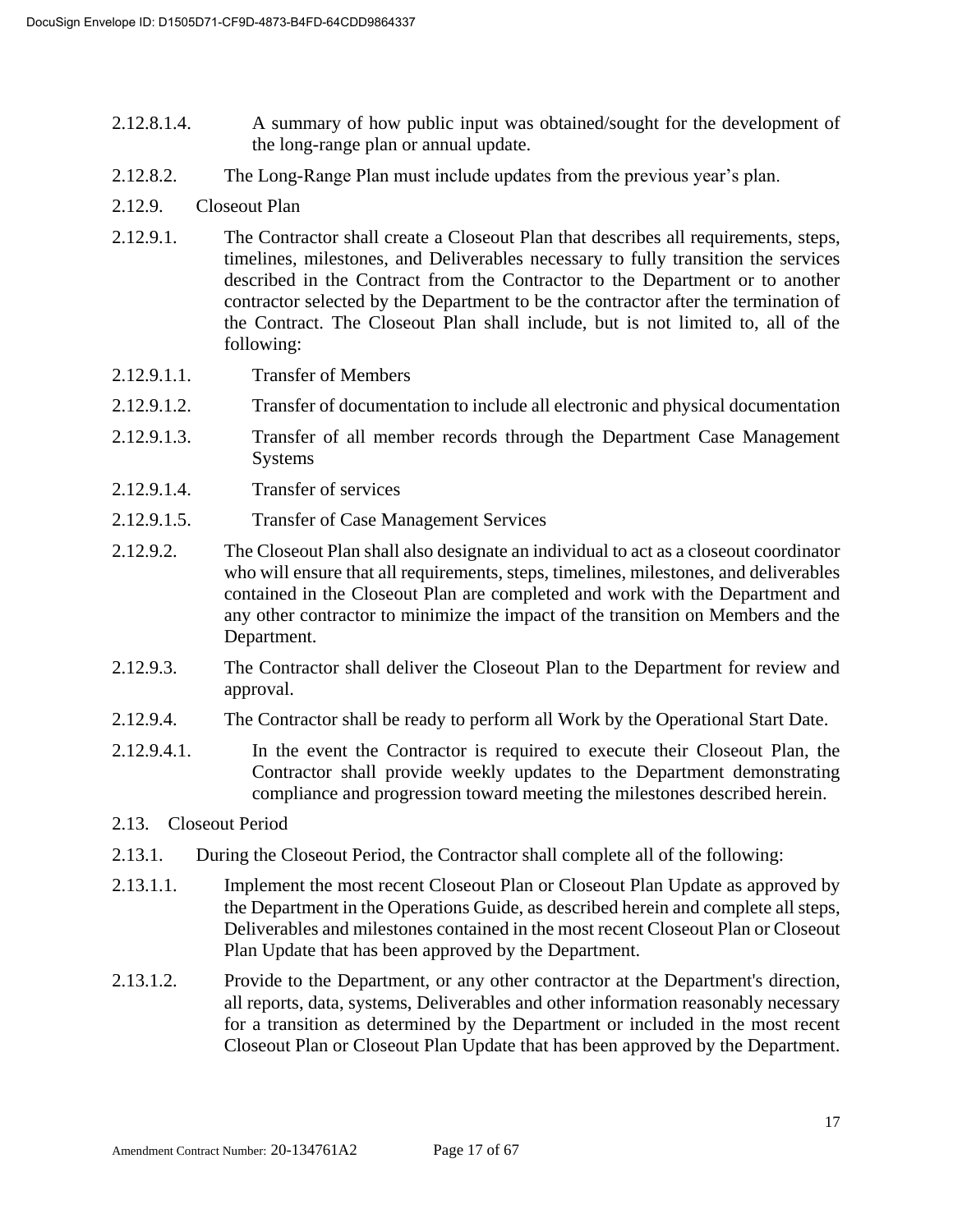- 2.13.1.3. Ensure that all responsibilities under the Contract have been transferred to the Department, or to another contractor at the Department's direction, without significant interruption.
- 2.13.1.4. Notify any Subcontractors and/or providers of the termination of the Contract, as directed by the Department.
- 2.13.1.5. Notify all members that the Contractor will no longer be a Community Centered Board as directed by the Department. Contractor shall create these notifications and deliver them to the Department for approval. Once the Department has approved the notifications, Contractor shall deliver these notifications to all members, but in no event shall Contractor deliver any such notification prior to approval of that notification by the Department.
- 2.13.1.5.1. DELIVERABLE: Member Notifications
- 2.13.1.5.2. DUE: Thirty (30) days prior to termination of the Contract
- 2.13.1.6. Continue meeting each requirement of the Contract as described in the Departmentapproved and updated Closeout Plan, or until the Department determines that specific requirement is being performed by the Department or another contractor, whichever is sooner. The Department will determine when any specific requirement is being performed by the Department or another contractor and will notify the Contractor of this determination for that requirement.
- 2.13.1.7. The Closeout Period may extend past the termination of the Contract. The Department will perform a closeout review to ensure that Contractor has completed all requirements of the Closeout Period. If Contractor has not completed all of the requirements of the Closeout Period by the date of the termination of the Contract, then any incomplete requirements shall survive termination of the Contract.
- 2.14. Performance Reviews
- 2.14.1. The Department may conduct desk reviews and/or on-site performance reviews or evaluations of the Contractor in relation to the Work performed under the Contract.
- 2.14.2. The Department may work with the Contractor in the completion of any performance reviews or evaluations or the Department may complete any or all performance reviews or evaluations independently, at the Department's sole discretion.
- 2.14.3. The Contractor shall provide all information necessary for the Department to complete all performance reviews or evaluations, as determined by the Department, upon the Department's request. The Contractor shall provide this information regardless of whether the Department decides to work with the Contractor on any aspect of the performance review or evaluation.
- 2.14.4. The Contractor shall provide all documentation requested by the Department, to complete the performance review, using the Department's identified process within ten (10) Business Days of the Department's request. All documentation must be compiled in the Department's prescribed manner.
- 2.14.5. The Department may conduct these performance reviews or evaluations at any point during the term of the Contract, or after termination of the Contract for any reason.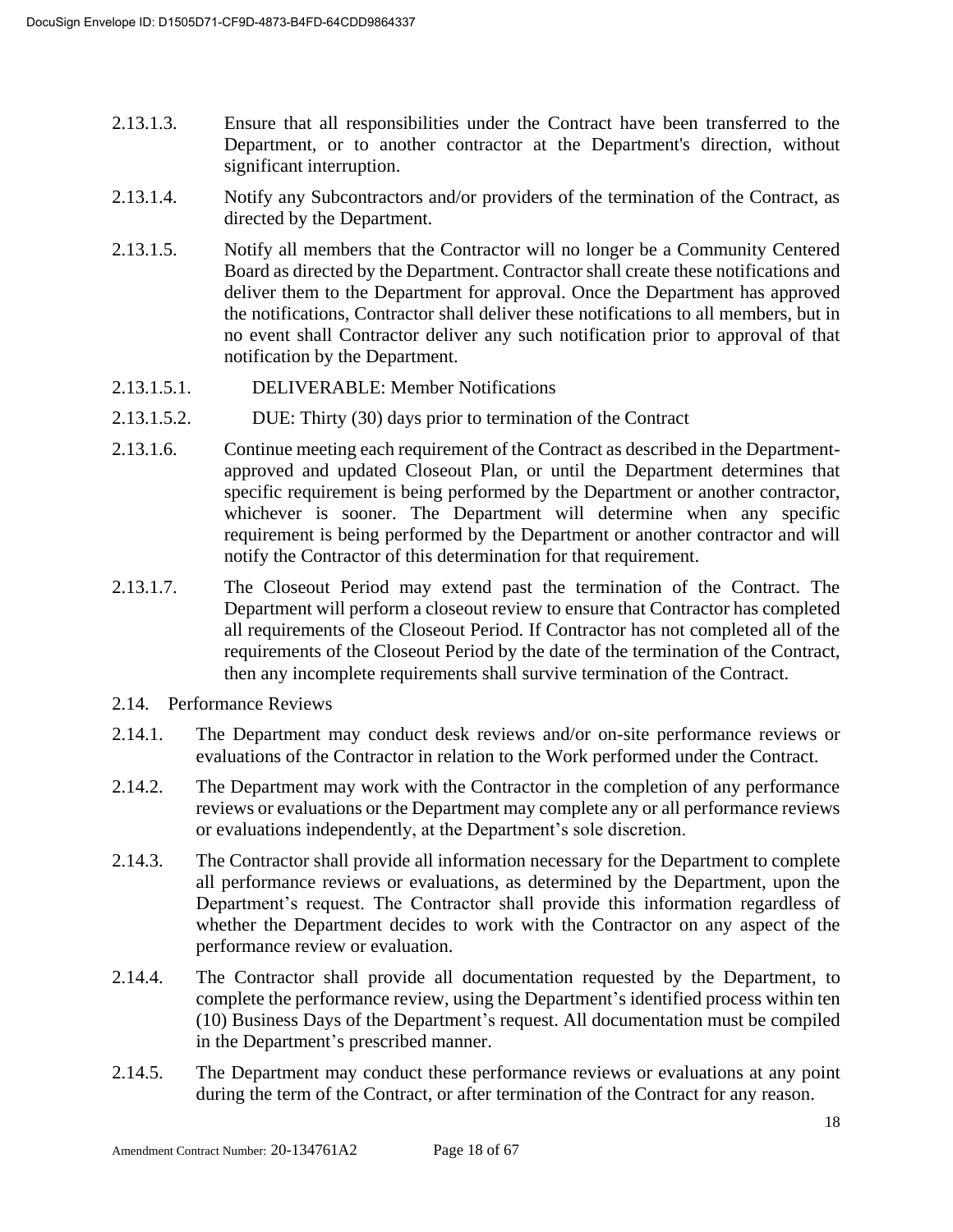- 2.14.6. The Department may make the results of any performance reviews or evaluations available to the public, or may publicly post the results of any performance reviews or evaluations.
- 2.14.7. The Department may recoup funding as a result of any performance review or evaluation where payment was rendered for services not complete or not in alignment with federal and state regulations or this Contract.
- 2.15. Renewal Options and Extensions
- 2.15.1. The Department may, within its sole discretion, choose to not exercise any renewal option in the Contract for any reason. If the Department chooses to not exercise an option, it may reprocure the performance of the Work in its sole discretion.
- 2.15.2. The Parties may amend the Contract to extend beyond five (5) years, in accordance with the Colorado Procurement Code and its implementing rules, in the event that the Department determines the extension is necessary to align the Contract with other Department contracts, to address state or federal programmatic or policy changes related to the Contract, or to provide sufficient time to transition the Work.
- 2.16. Department System Access
- 2.16.1. In the event that the Contractor requires access to any Department computer system to complete the Work, the Contractor shall have and maintain all hardware, software, and interfaces necessary to access the system without requiring any modification to the Department's system. The Contractor shall follow all Department policies, processes, and procedures necessary to gain access to the Department's systems.
- 2.16.2. The Contractor shall be responsible for any costs associated with obtaining and maintaining access to systems needed to perform the Work under this solicitation, as determined by the Department. The Department will not reimburse the Contractor for any costs associated with obtaining and maintaining access to Department systems.
- 2.17. State of Colorado Information Technology Requirements
- 2.17.1. Protection of System Data
- 2.17.1.1. In addition to the requirements of the main body of this Contract, if Contractor or any Subcontractor is given access to State Records by the State or its agents in connection with Contractor's performance under the Contract, Contractor shall protect all State Records in accordance with this Exhibit. All provisions of this Exhibit that refer to Contractor shall apply equally to any Subcontractor performing work in connection with the Contract.
- 2.17.1.2. For the avoidance of doubt, the terms of this Exhibit shall apply to the extent that any of the following statements is true in regard to Contractor access, use, or disclosure of State Records:
- 2.17.1.2.1. Contractor provides physical or logical storage of State Records;
- 2.17.1.2.2. Contractor creates, uses, processes, discloses, transmits, or disposes of State Records;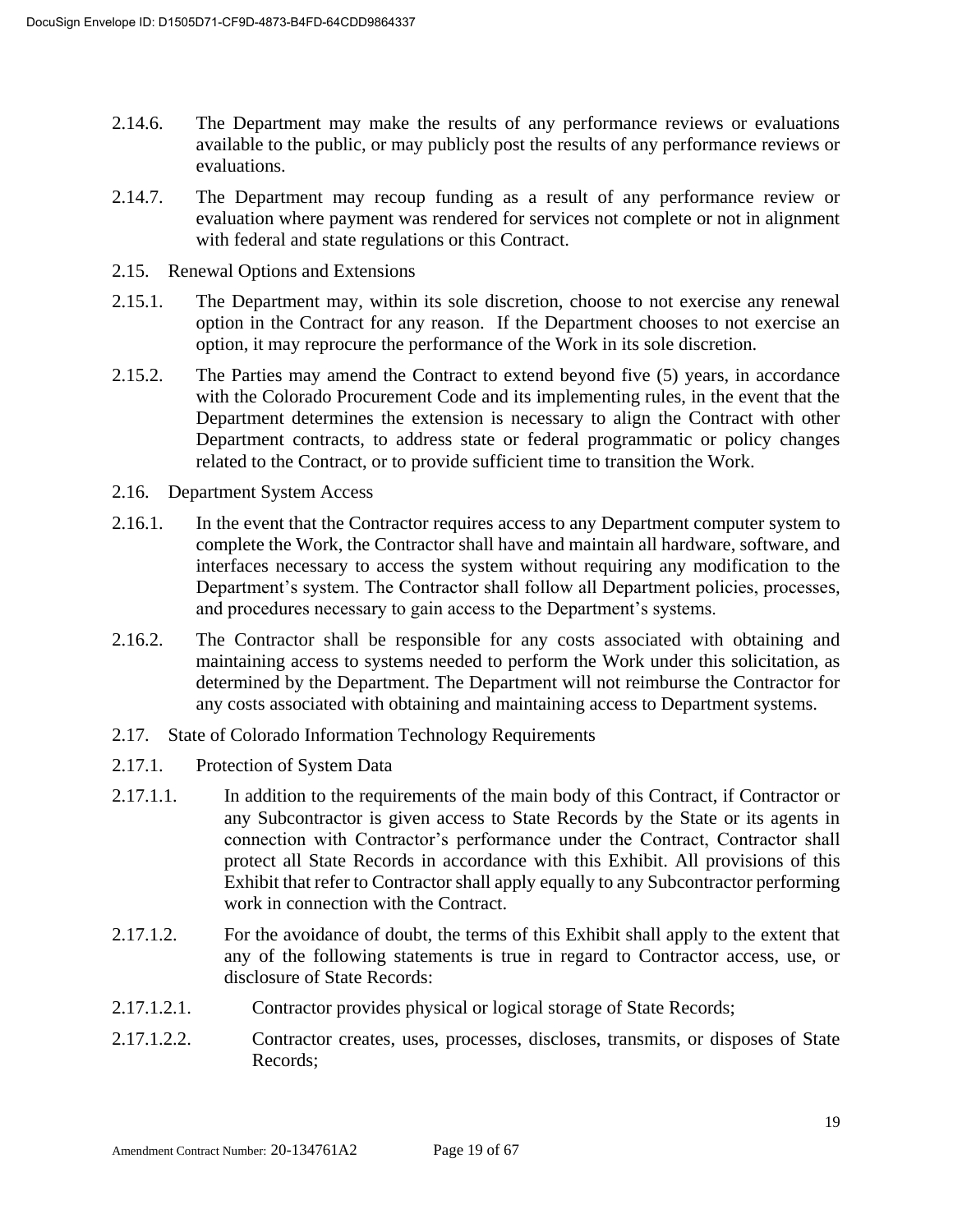- 2.17.1.2.3. Contractor is otherwise given physical or logical access to State Records in order to perform Contractor's obligations under this Contract.
- 2.17.1.3. Contractor shall, and shall cause its Subcontractors, to do all of the following:
- 2.17.1.3.1. Provide physical and logical protection for all hardware, software, applications, and data that meets or exceeds industry standards and the requirements of this Contract.
- 2.17.1.3.2. Maintain network, system, and application security, which includes, but is not limited to, network firewalls, intrusion detection (host and network), annual security testing, and improvements or enhancements consistent with evolving industry standards.
- 2.17.1.3.3. Comply with State and federal rules and regulations related to overall security, privacy, confidentiality, integrity, availability, and auditing.
- 2.17.1.3.4. Provide reasonable policies, procedures and training intended to prevent unauthorized access to workspaces, computers, networks, software, databases, or other physical or electronic environments.
- 2.17.1.3.5. Promptly report all Incidents, including Incidents that do not result in unauthorized disclosure or loss of data integrity, to a designated representative of the State's Office of Information Security ("OIS").
- 2.17.1.3.6. Comply with rules, policies, procedures, and standards issued by the Governor's Office of Information Technology ("OIT") pursuant to §24-37.5- 401 through 406, C.R.S and 8 C.C.R §1501-5 as posted at [www.oit.state.co.us/about/policies.](http://www.oit.state.co.us/about/policies)
- 2.17.1.4. Subject to Contractor's reasonable access security requirements and upon reasonable prior notice, Contractor shall provide the State with scheduled access for the purpose of inspecting and monitoring access and use of State Records, maintaining State systems, and evaluating physical and logical security control effectiveness.
- 2.17.1.5. Contractor shall perform current background checks in a form reasonably acceptable to the State on all of its respective employees and agents performing services or having access to State Records provided under this Contract, including any Subcontractors or the employees of Subcontractors. A background check performed within 30 days prior to the date such employee or agent begins performance or obtains access to State Records shall be deemed to be current.
- 2.17.1.5.1. Contractor will provide notice to the Security and Compliance Representative for the State indicating that background checks have been performed. Such notice will inform the State of any action taken in response to such background checks, including any decisions not to take action in response to negative information revealed by a background check.
- 2.17.1.5.2. If Contractor will have access to Federal Tax Information under the Contract, Contractor shall agree to the State's requirements regarding Safeguarding Requirements for Federal Tax Information and shall comply with the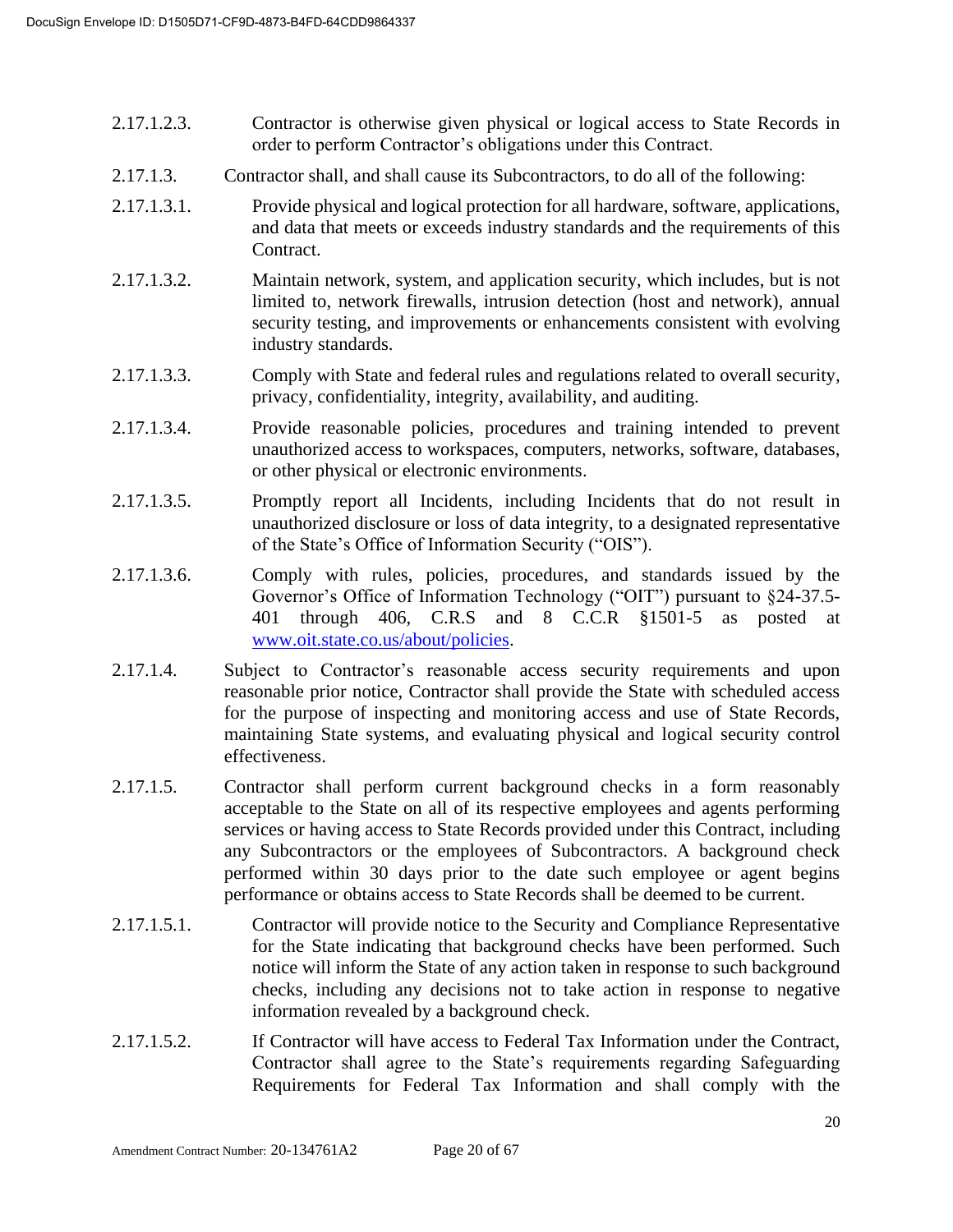background check requirements defined in IRS Publication 1075 and §24-50- 1002, C.R.S.

- 2.17.2. Data Handling
- 2.17.2.1. The State, in its sole discretion, may securely deliver State Records directly to the facility where such data is used to perform the Work. Contractor may not maintain or forward these State Records to or from any other facility or location, except for the authorized and approved purposes of backup and disaster recovery purposes, without the prior written consent of the State. Contractor may not maintain State Records in any data center or other storage location outside the United States for any purpose without the prior express written consent of OIS.
- 2.17.2.2. Contractor shall not allow remote access to State Records from outside the United States, including access by Contractor's employees or agents, without the prior express written consent of OIS. Contractor shall communicate any request regarding non-U.S. access to State Records to the Security and Compliance Representative for the State. The State shall have sole discretion to grant or deny any such request.
- 2.17.2.3. Upon request by the State made any time prior to 60 days following the termination of this Contract for any reason, whether or not the Contract is expiring or terminating, Contractor shall make available to the State a complete and secure download file of all data that is encrypted and appropriately authenticated. This download file shall be made available to the State within 10 Business Days of the State's request, and shall contain, without limitation, all State Records, Work Product, and system schema and transformation definitions, or delimited text files with documents, detailed schema definitions along with attachments in its native format. Upon the termination of Contractor's provision of data processing services, Contractor shall, as directed by the State, return all State Records provided by the State to Contractor, and the copies thereof, to the State or destroy all such State Records and certify to the State that it has done so. If legislation imposed upon Contractor prevents it from returning or destroying all or part of the State Records provided by the State to Contractor, Contractor shall guarantee the confidentiality of all State Records provided by the State to Contractor and will not actively process such data anymore.
- 2.17.2.4. The State retains the right to use the established operational services to access and retrieve State Records stored on Contractor's infrastructure at its sole discretion and at any time. Upon request of the State or of the supervisory authority, Contractor shall submit its data processing facilities for an audit of the measures referred to in this Exhibit in accordance with the terms of this Contract.
- 2.18. Collaboration with Other Care Coordination Entities or Entry Point and Case Management Agencies
- 2.18.1. The Contractor shall comply with written communication from the Department, provided by the Department, between the Contractor and community partners and service providers that outline how the Contractor will work together with these partners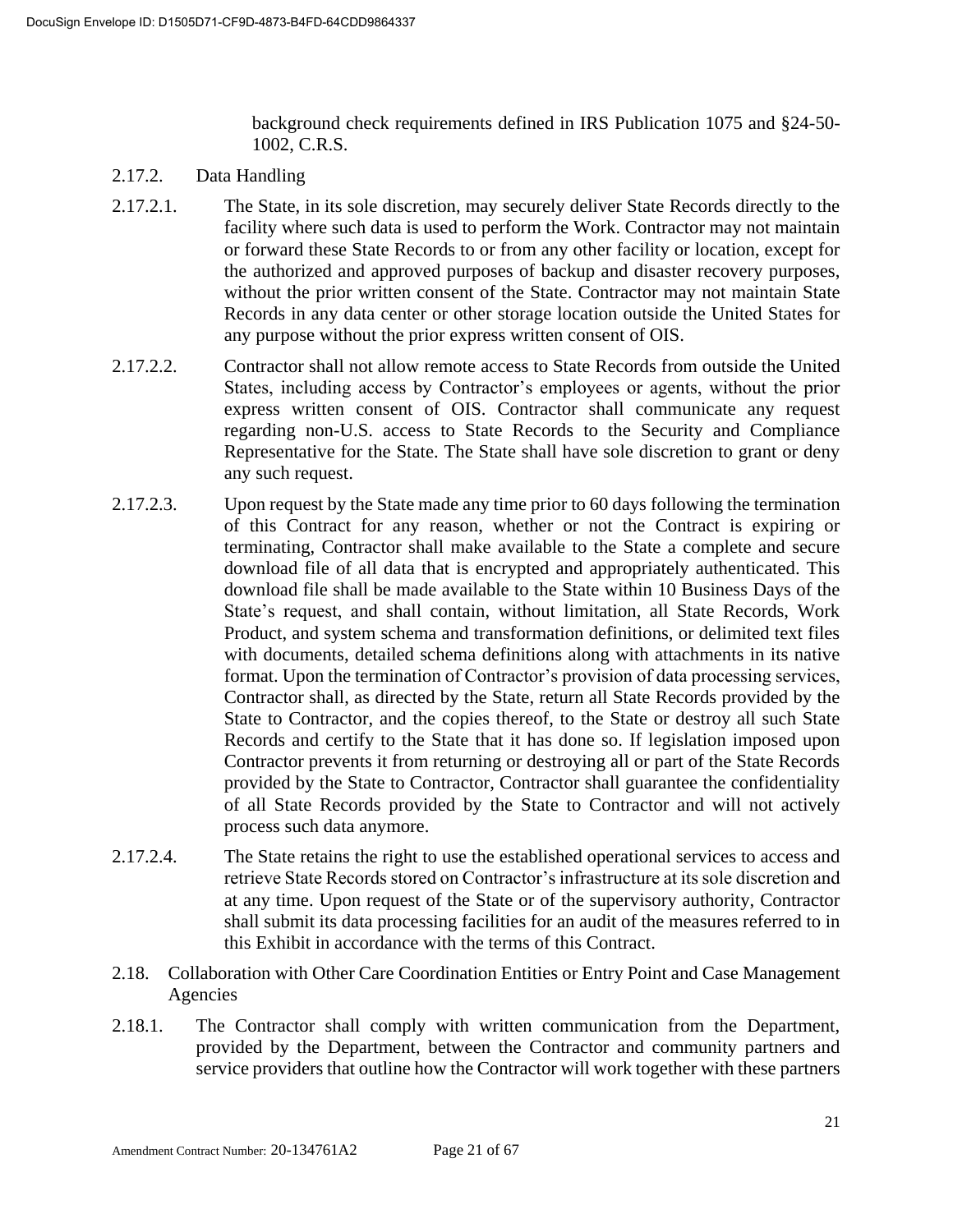to coordinate care and better serve Department enrollees. As applicable, the communications shall address partnerships with:

- 2.18.1.1. Regional Accountable Entities (RAE)
- 2.18.1.1.1. The RAE is responsible for promoting physical and behavioral health. The RAE promotes the population's health and functioning, coordinates care across disparate providers, interfaces with LTSS providers, and collaborates social, educational, justice, recreational, and housing agencies to foster healthy communities and address complex needs that span multiple agencies and jurisdictions. The RAE manages a network of primary care physical health providers and behavioral health providers to ensure access to appropriate care for Medicaid Clients.
- 2.18.1.1.2. The Contractor shall support the Department's RAE efforts and ensure collaboration occurs for all shared Clients and Members.
- 2.18.1.1.3. The Contractor shall collaborate with the RAE when a Client or Member needs assistance in accessing or coordinating the Client's or Member's physical, behavioral, or mental health needs. This shall include, but is not limited to:
- 2.18.1.1.3.1. Coordinating with the RAE for shared Clients or Members who admit to a hospital, to include, but not limited to, communicating reasons for admission, Client's or Member's hospital status, and plans for discharge.
- 2.18.1.1.3.2. Collaborating with the RAE for shared Clients or Members discharging from the hospital to ensure all support needs are reflected in the Support Plan and the Client or Member is connected to the necessary services to support a successful discharge.
- 2.18.1.1.3.3. Sharing of all information necessary for the RAE to assist Clients or Members in accessing and coordinating physical and behavioral health needs.
- 2.18.1.1.4. The Contractor shall honor Clients' or Members' preferences for case management and care coordination, when applicable, while ensuring collaboration with the RAE occurs.
- 2.18.1.2. Single Entry Point Agencies and Case Management Agencies
- 2.18.1.2.1. Single Entry Points (SEPs) are the agencies selected to provide intake, screening, referral, Functional Eligibility Assessment, and case management functions for persons in need of or receiving LTSS within a Single Entry Point District. Case Management Agencies (CMAs) are public or private not-forprofit or for-profit agency that meets all applicable state and federal requirements and is certified by the Department to provide case management services for specific Home and Community Based Services waivers pursuant to section 25.5-10-209.5, C.R.S. and pursuant to a provider participation agreement with the state department.
- 2.18.1.2.1.1. The Contractor shall collaborate with SEPs and CMAs, this may include, but is not limited to: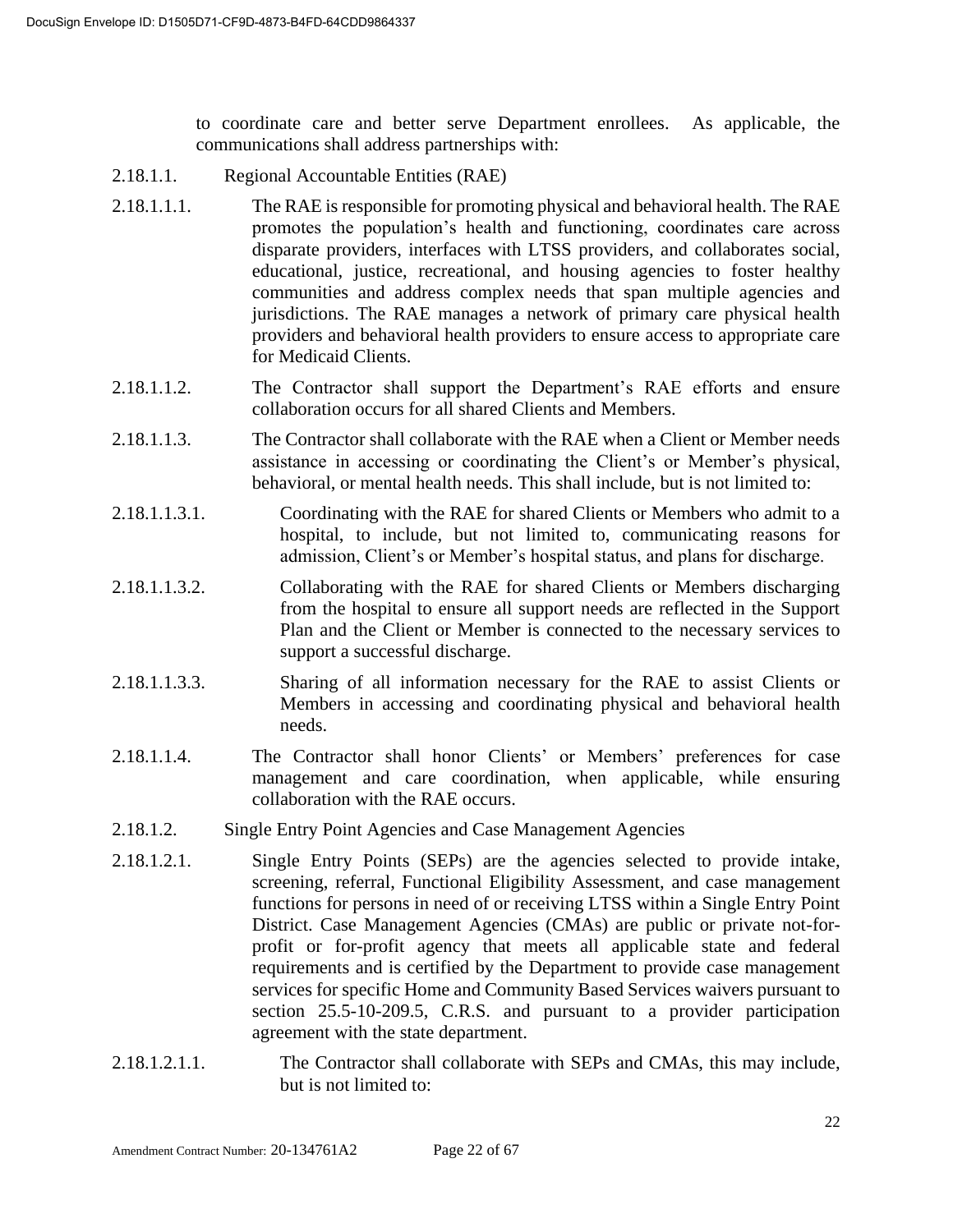| 2.18.1.2.1.1.1. | Coordinating the transfer of Members switching to or from an HCBS<br>waiver.                                                         |
|-----------------|--------------------------------------------------------------------------------------------------------------------------------------|
| 2.18.1.2.1.1.2. | Connecting Clients or Members to the appropriate SEP or CMA,<br>determined by the Client's or Member's needs and preferences.        |
| 2.18.1.2.1.1.3. | Sharing information necessary for the SEP and/or CMA to assist Clients<br>in accessing LTSS programs targeted for Clients with I/DD. |
| 2.18.1.2.1.1.4. | Coordinating the receipt of LTSS when a Member is enrolled in an<br>HCBS waiver not targeted for members with I/DD.                  |

#### 2.19. Transparency

- 2.19.1. Board of Director Changes
- 2.19.1.1. The Contractor shall notify the Department in writing of any changes to the Board of Directors within ten (10) Business Days.
- 2.19.2. Annual Financial Audit
- 2.19.2.1. The Contractor shall submit a copy of the Annual Financial Audit Report to the Department.
- 2.19.2.1.1. DELIVERABLE: Annual Financial Audit Report
- 2.19.2.1.2. DUE: No later than thirty (30) calendar days following the acceptance of the audit by the Contractor's Board of Directors.
- 2.19.3. IRS Form 990
- 2.19.3.1. The Contractor shall submit a copy of the Form 990 the Contractor filed with the Federal Internal Revenue Service to the Department, if applicable.
- 2.19.3.1.1. DELIVERABLE: IRS Form 990
- 2.19.3.1.2. DUE: No later than thirty (30) calendar days following the Contractor's filing of the form with the Internal Revenue Service.
- 2.20. Provider Fraud
- 2.20.1. Contractor shall notify the Department and the Colorado Medicaid Fraud Control Unit of the Colorado Department of Law (MFCU) if it identifies or suspects possible Provider Fraud as a result of any activities in its performance of this Contract.
- 2.20.2. Upon identification or suspicion of possible Provider Fraud, the Contractor shall complete the Contractor Suspected Fraud Written Notice Form provided by the Department.
- 2.20.2.1. For each incident of identified or suspected Provider Fraud, Contractor shall provide all of the following, at a minimum:
- 2.20.2.1.1. Written documentation of the findings.
- 2.20.2.1.2. Information on any verbal or written reports.
- 2.20.2.1.3. All details of the findings and concerns, including a chronology of Contractor actions which resulted in the reports, in a format agreed to by the Department.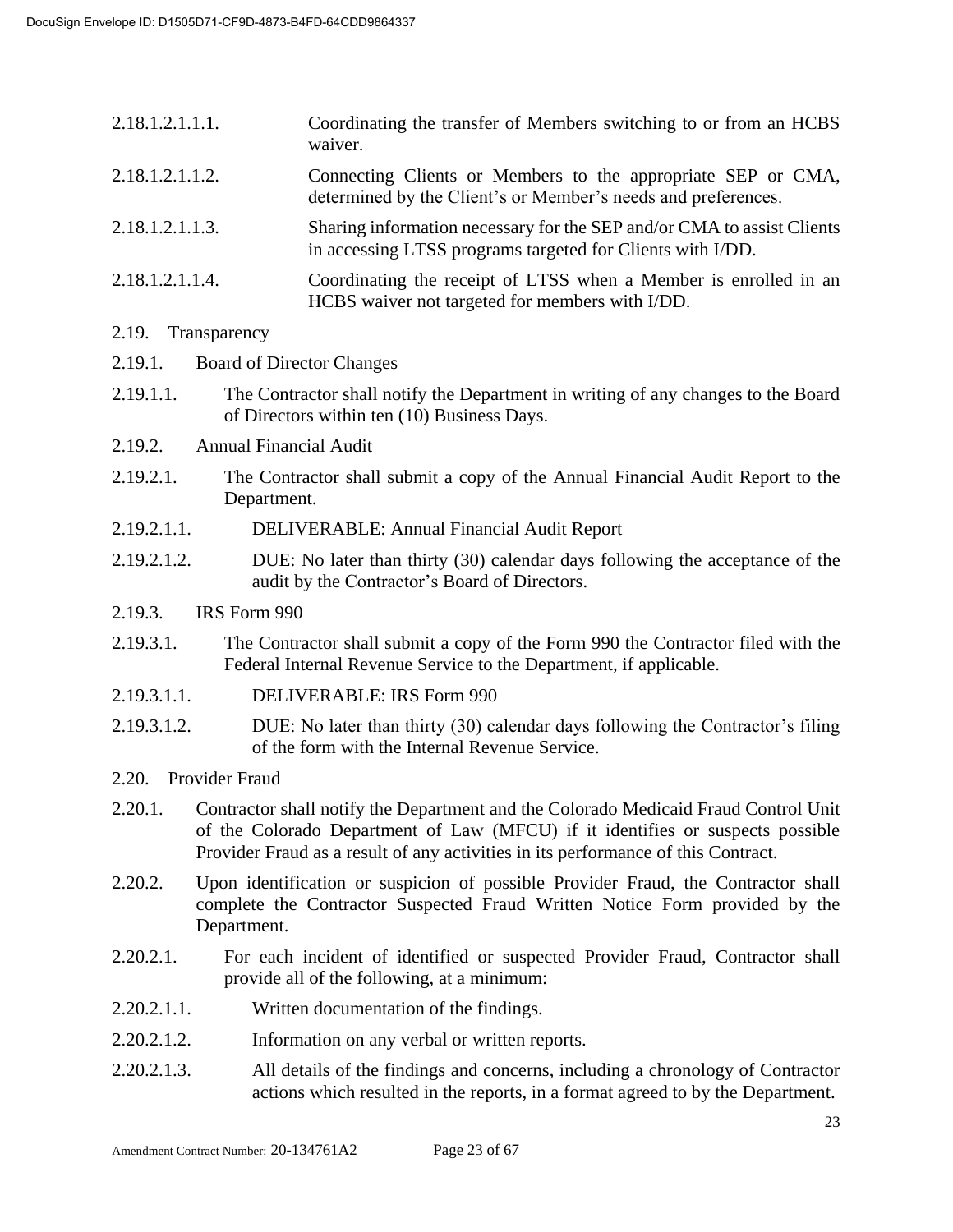- 2.20.2.1.4. Information on the identification of any affected claims that have been discovered.
- 2.20.2.1.5. Any claims data associated with its report (in a mutually agreed upon format, if possible).
- 2.20.2.1.6. Any additional information as required by the Department.
- 2.20.3. For each incident of identified or suspected Provider Fraud, Contractor shall deliver the completed Contractor Suspected Fraud Written Notice Form to the Department and the MFCU.
- 2.20.3.1. DELIVERABLE: Completed Contractor Suspected Fraud Written Notice Form
- 2.20.3.2. DUE: Within three (3) Business Days following the initial discovery of the Fraud or suspected Fraud
- 2.20.4. Contractor shall revise or provide additional information related to the Contractor Suspected Fraud Written Notice Form as requested by the Department or the MFCU.
- 2.20.4.1. DELIVERABLE: Contractor Suspected Fraud Written Notice Revisions and Additional Information
- 2.20.4.2. DUE: Within three (3) Business Days following the Department's or the MFCU's request, unless the Department or MFCU provides for a different period in its request.
- 2.21. Member Fraud
- 2.21.1. Contractor shall notify the Department if it identifies or suspects possible Member Fraud as a result of any activities in its performance of this Contract.
- 2.21.2. Upon identification or suspicion of possible Member Fraud, the Contractor shall complete the Contractor Suspected Fraud Written Notice Form provided by the Department.
- 2.21.2.1. For each incident of identified or suspected Member Fraud, Contractor shall provide all of the following, at a minimum:
- 2.21.2.1.1. All verbal and written reports related to the suspected fraud.
- 2.21.2.1.2. All details of the findings and concerns, including a chronology of Contractor actions which resulted in the reports, and the Member's State ID number, and Member's date of birth if applicable.
- 2.21.2.1.3. Information on the identification of any affected claims that have been discovered.
- 2.21.2.1.4. Any claims data associated with its report in a format agreed to by the Department.
- 2.21.2.1.5. Any additional information as required by the Department.
- 2.21.3. For each incident of identified or suspected Member Fraud, Contractor shall deliver the completed Contractor Suspected Fraud Written Notice Form to the Department at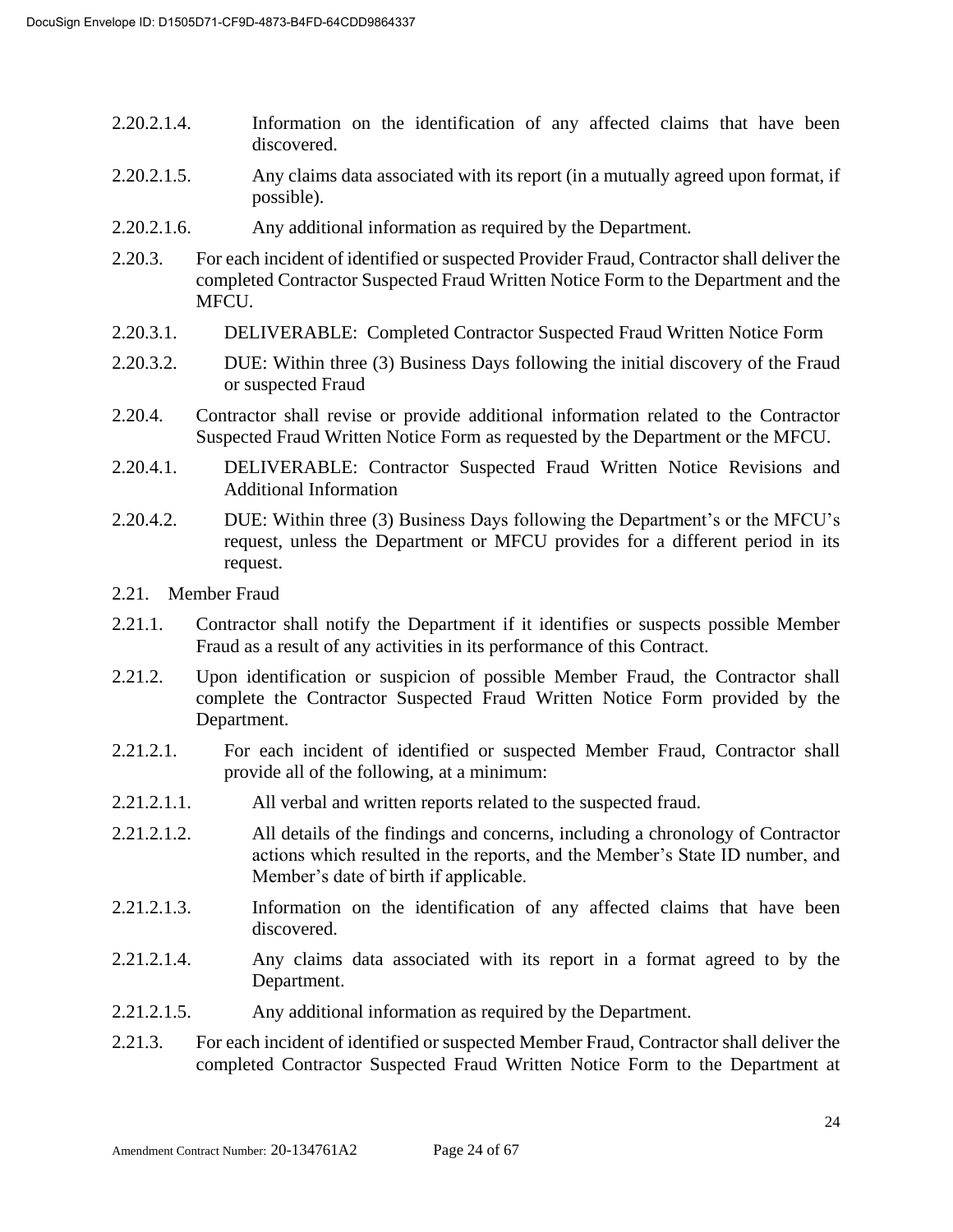[report.clientfraud@state.co.us,](mailto:report.clientfraud@state.co.us) or at such other email address as provided by the Department from time to time.

- 2.21.3.1. DELIVERABLE: Completed Contractor Suspected Fraud Written Notice Form
- 2.21.3.2. DUE: Within three (3) Business Days following the initial discovery of the Fraud or suspected Fraud
- 2.21.4. Contractor shall revise or provide additional information related to the Contractor Suspected Fraud Written Notice Form as requested by the Department.
- 2.21.4.1. DELIVERABLE: Contractor Suspected Fraud Written Notice Revisions and Additional Information
- 2.21.4.2. DUE: Within three (3) Business Days following the Department's request, unless the Department provides for a different period in its request

## **3. CONTRACTOR PERSONNEL**

- 3.1. Personnel General Requirements
- 3.1.1. Contractor shall provide qualified Key Personnel and Other Personnel as necessary to perform the Work throughout the term of the Contract.
- 3.1.2. Contractor shall provide the Department with a final list of individuals assigned to the Contract and appropriate contact information for those individuals.
- 3.1.2.1. DELIVERABLE: Final list of Key Personnel
- 3.1.2.2. DUE: Annually, by July 15th of each year
- 3.1.3. Contractor shall update this list to account for changes in the Key Personnel.
- 3.1.3.1. DELIVERABLE: Updated list of Key Personnel
- 3.1.3.2. DUE: Within ten (10) Business Days of the any change to Key Personnel
- 3.2. Key Personnel
- 3.2.1. Contractor shall designate people to hold the following Key Personnel positions:
- 3.2.1.1. Executive Director
- 3.2.1.2. Licensed Medical Professional
- 3.2.1.3. Chief Financial Officer
- 3.2.1.4. Case Management Director
- 3.2.1.5. Contract Lead
- 3.2.1.5.1. The Contract Lead shall be responsible for all of the following:
- 3.2.1.5.1.1. Serving as Contractor's primary point of contact for contract deliverables and other contract related questions or issues for the Department.
- 3.2.1.5.1.2. Ensuring the completion of all Work in accordance with the Contract's requirements. This includes, but is not limited to, ensuring the accuracy, timeliness and completeness of all work.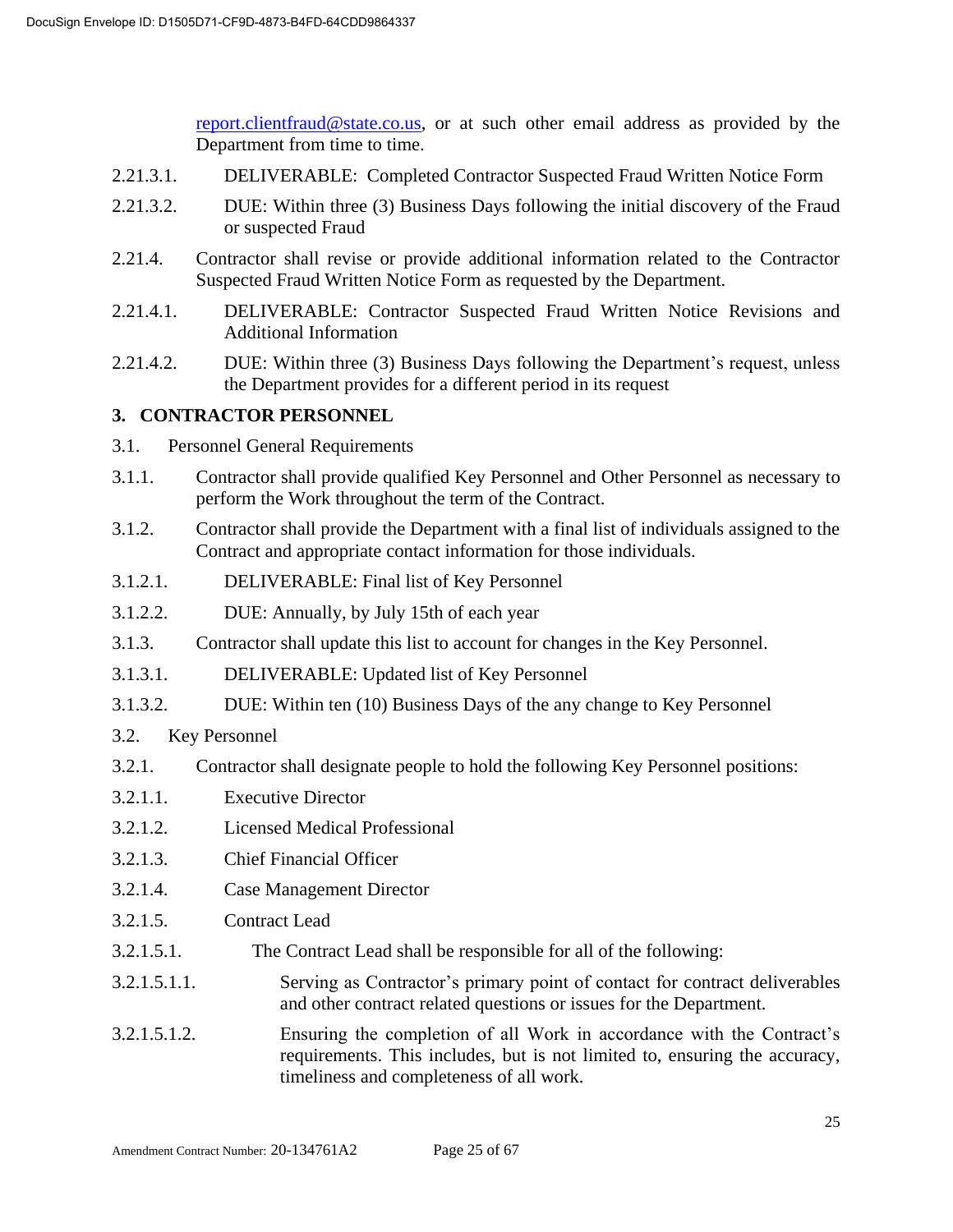- 3.2.1.5.1.3. Ensuring the timely submission and accuracy of all Deliverables submitted to the Department.
- 3.3. Personnel Availability
- 3.3.1. Contractor shall ensure Key Personnel and Other Personnel assigned to the Contract are available for meetings with the Department during the Department's normal business hours, as determined by the Department. Contractor shall also make these personnel available outside of the Department's normal business hours and on weekends with prior notice from the Department.
- 3.3.2. Contractor's Key Personnel and Other Personnel shall be available for all regularly scheduled meetings between Contractor and the Department, unless the Department has granted prior written approval otherwise.
- 3.3.3. Contractor shall ensure that the Key Personnel and Other Personnel attending all meetings between the Department and Contractor have the authority to represent and commit Contractor regarding work planning, problem resolution and program development.
- 3.3.4. At the Department's direction, the Contractor shall make its Key Personnel and Other Personnel available to attend meetings as subject matter experts with stakeholders both within the State government and external private stakeholders.
- 3.3.5. All of Contractor's Key Personnel and Other Personnel that attend any meeting with the Department or other Department stakeholders shall be present at the meeting or attend by telephone or video conference, unless the Department gives prior, written permission. If Contractor has any personnel attend by telephone or video conference, Contractor shall provide all additional equipment necessary for attendance, including any virtual meeting space or telephone conference lines.
- 3.3.6. The Contractor shall respond to all telephone calls, voicemails, and emails from the Department within two (2) Business Days of receipt by the Contractor, unless the situation is identified as urgent by the Department. For situations identified as urgent by the Department, the Contractor must respond to the Department the same business day but no later than twenty-four (24) hours following the request.
- 3.4. Other Personnel Responsibilities
- 3.4.1. Contractor shall use its discretion to determine the number of Other Personnel necessary to perform the Work in accordance with the requirements of this Contract. If the Department determines that Contractor has not provided sufficient Other Personnel to perform the Work in accordance with the requirements of this Contract, Contractor shall provide all additional Other Personnel necessary to perform the Work in accordance with the requirements of this Contract at no additional cost to the Department.
- 3.4.2. Contractor shall ensure that all Other Personnel have sufficient training and experience to complete all portions of the Work assigned to them. Contractor shall provide all necessary training to its Other Personnel, except for State-provided training specifically described in this Contract.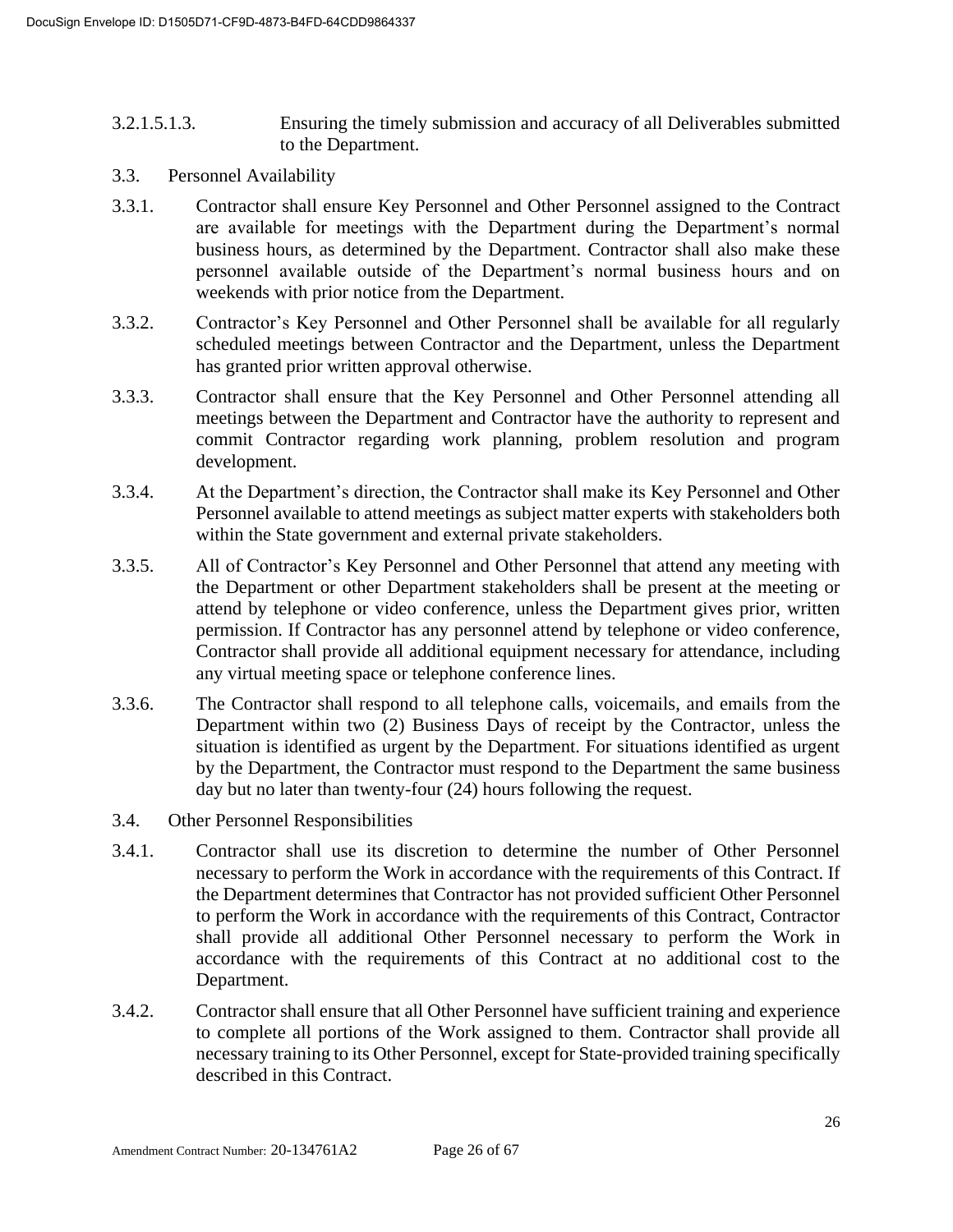- 3.4.3. The Contractor shall employ or contract with a licensed medical professional who will be available for consultation regarding Long Term Home Health (LTHH) PARs for Clients.
- 3.4.4. Contractor may subcontract to complete a portion of the Work required by the Contract. The conditions for using a Subcontractor or Subcontractors are as follows:
- 3.4.4.1. Contractor shall not subcontract more than forty percent (40%) of the Work.
- 3.4.4.2. Contractor shall provide the organizational name of each Subcontractor and all items to be worked on by each Subcontractor to the Department.
- 3.4.4.2.1. DELIVERABLE: Name of each Subcontractor and items on which each Subcontractor will work.
- 3.4.4.2.2. DUE: Annually, by July 15th of each year
- 3.4.4.3. Contractor shall notify the Department of any changes to Subcontractors within ten (10) business days of the change.
- 3.4.5. The Contractor shall obtain prior consent and written approval for any use of Subcontractor(s).
- 3.5. Background Checks
- 3.5.1. The Contractor shall conduct background checks on all new applicants considered for employment.
- 3.5.2. Background checks under Section 3.5. shall be conducted by a third-party and shall include, at a minimum, a comprehensive check into the applicant's criminal history.
- 3.5.3. Beginning on and after January 1, 2019, prior to hiring or contracting with an employee who will provide direct care to an at-risk adult, the Contractor shall request a Colorado Adult Protective Services (CAPS) background check from the Colorado Department of Human Services data system. The CAPS background check shall be used to determine if the potential employee is implicated in a case of mistreatment of an at-risk adult.
- 3.5.4. If any of the Contractor's Key Personnel, or Other Personnel, are required to have and maintain any professional licensure or certification issued by any federal, state or local government agency, then the Contractor shall maintain copies of such current licenses and certifications and provide them to the Department upon request.

#### **4. GENERAL BUSINESS FUNCTIONS**

- 4.1. Business Functions
- 4.1.1. The general Business Functions of the Contractor shall include, but not be limited to, the following for the State General Fund programs and administrative functions outlined in this Contract.:
- 4.1.1.1. Providing access to its facilities for clients, service providers and others. Regular business office hours of operation shall be posted and made available to the public and accommodations shall be made available for clients who need assistance or consultation outside regular business office hours. The Contractor shall provide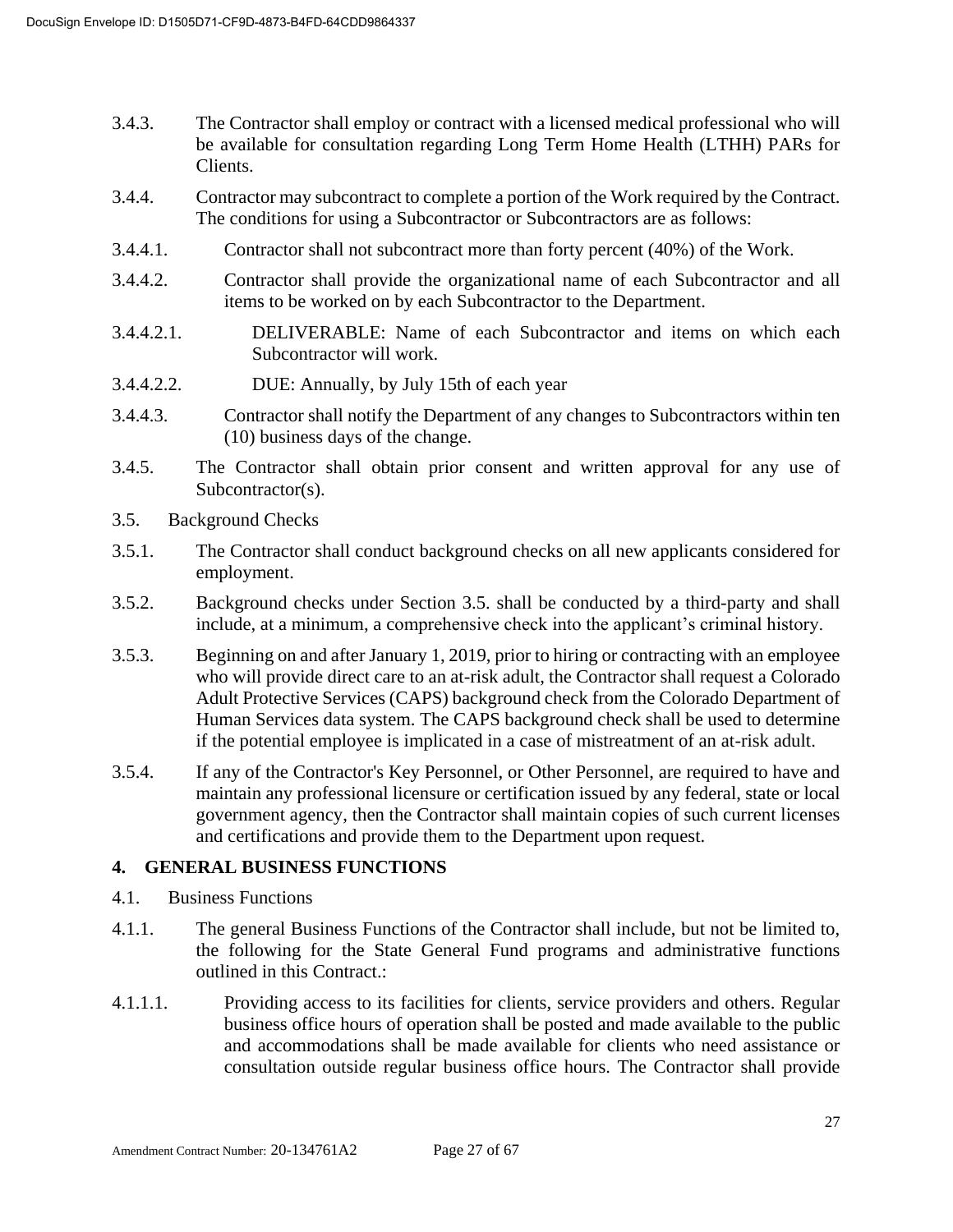emergency contact information to the Department for Key Personnel, when posted hours of operation do not follow a standard Monday through Friday schedule.

- 4.1.1.2. Providing access to a telephone system and trained staff to ensure a response to messages, and telephone calls received after hours.
- 4.1.1.3. Providing access to telecommunication devices and/or interpreters for the hearing and vocally impaired and access to foreign language interpreters as needed.
- 4.1.1.4. Providing a person-centered business approach seeking to accommodate Client requests.
- 4.1.1.5. Following communication direction set by the Department. The application of these standards includes but is not limited to Memo Series, technical assistance documents, Provider Bulletins, training documents, and email correspondence.
- 4.1.1.6. Facilitating the Medicaid application process and responding to all referrals of potentially eligible Clients within Department prescribed timeframes.
- 4.1.2. The Contractor shall support the Department's National Core Indicator (NCI) efforts.
- 4.2. Complaints and Grievances
- 4.2.1. The Contractor shall receive, document and track any complaint received by the Contractor as it relates to the services provided through this Contract to include, but not limited to, general business functions, administration, transparency, State SLS, OBRA-SS, and administrative case management functions. Complaints received outside of the scope of this Contract shall not be included. Documentation shall consist of a complaint log that includes the date of complaint, name of the complainant, the nature of the complaint, and the date and description of the resolution.
- 4.2.2. The Contractor shall analyze complaints for trends and shall submit all trends observed throughout the Fiscal Year and the remedial actions taken to address them to the Department.
- 4.2.3. Trend analysis may include an examination of information including but not limited to:
- 4.2.3.1. A comparison of complaint types and number of complaints over a period of time.
- 4.2.3.2. Number of type of complaint against the Contractor, time, location, individual involved, staff involved, and/or any additional relevant information.
- 4.2.3.3. An examination of potential reasons for the increase or decrease in complaints by total number, provider or subcontractor, individual, or staff.
- 4.2.3.4. An examination of preventative measures that can be implemented to reduce the number or frequency of future complaints.
- 4.2.3.5. Implementation of a plan of action or any future actions to take place.
- 4.2.3.6. An analysis of whether the plan of action and changes made were effective or if additional changes need to occur.
- 4.2.4. As part of the complaint process the Contractor shall:
- 4.2.4.1. Document complaints received.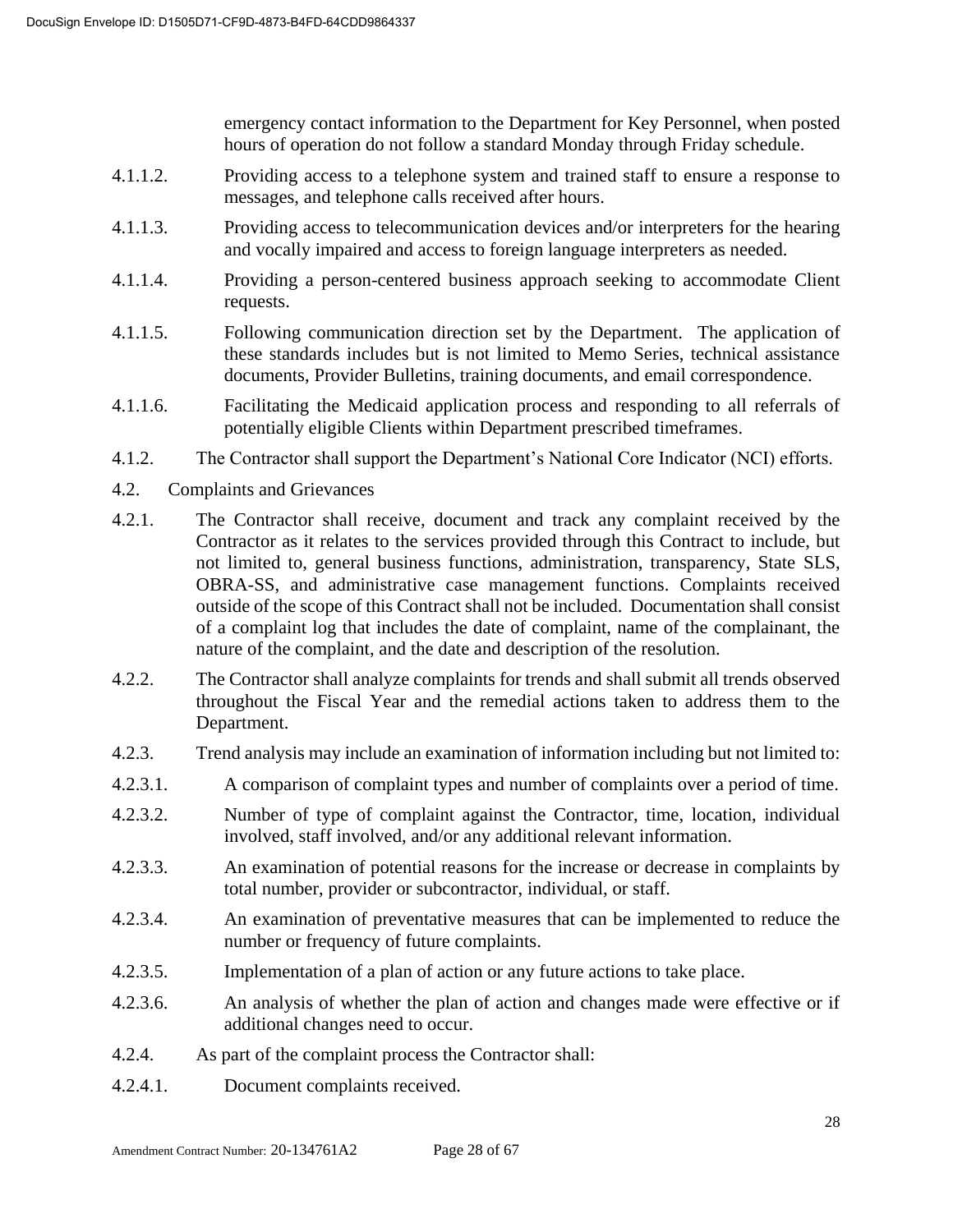- 4.2.4.2. Address substantiated complaints.
- 4.2.4.3. Respond to complaints received and document actions taken to resolve and/or mitigate complaints.
- 4.2.4.4. Conduct quarterly trend analyses of all complaints received for the full period of the contract.
- 4.2.4.5. The Contractor shall maintain all supporting documentation related to the collection and follow-up to complaints and make it available to the Department upon request.
- 4.2.4.6. The Contractor shall submit the Complaint Trends Analysis to the Department for review, approval, and payment.
- 4.2.4.6.1. DELIVERABLE: Complaint Trends Analysis
- 4.2.4.6.2. DUE: Quarterly, by October 31st, January 31st, April 30th and June 30th of each year or the Fiscal Year end close date determined by the Department
- 4.3. Critical Incident Reports
- 4.3.1. The Contractor shall:
- 4.3.1.1. Report critical incidents in the Department prescribed system as soon as possible, but no later than twenty-four (24) hours (one business day) following notification.
- 4.3.1.2. Ensure all suspected incidents of mistreatment, abuse, neglect, and exploitation are immediately reported consistent with statute; §19-10-103, C.R.S. Colorado Children's Code, §18-8-115 C.R.S. (Colorado Criminal Code- Duty to Report a Crime), §18-6.5-108 C.R.S. (Colorado Criminal Code- Wrongs to At-Risk Adults) and §26-3.1-102, C.R.S. (Social Services Code-Protective Services).
- 4.3.1.3. The Contractor shall enter all CIR follow-up information in accordance with Department direction in the Department prescribed system and maintain detailed documentation.
- 4.3.1.4. PERFORMANCE STANDARD: One hundred (100%) percent of CIRs (CIRs-MANE and CIRs-Other) are added to the Department prescribed system within one (1) Business day.
- 4.4. Critical Incident Trend Analysis
- 4.4.1. The Contractor shall review and analyze all critical incidents for HCBS-DD, HCBS-SLS, HCBS-CES, HCBS-CHRP, State SLS, and OBRA-SS to identify trends and problematic practices and documenting appropriate action.
- 4.4.2. The Critical Incident Trend Analysis shall include an examination of information including but not limited to:
- 4.4.2.1. Incident Date, Incident Time, Case Management (CM) Notification Date, CM Notification Time, Entry Date, Entry Time, Incident Type, Case Manager, Program Type, Incident Location Description, Percent of Timely Reporting.
- 4.4.2.2. An examination of potential reasons for the increase or decrease in incidents.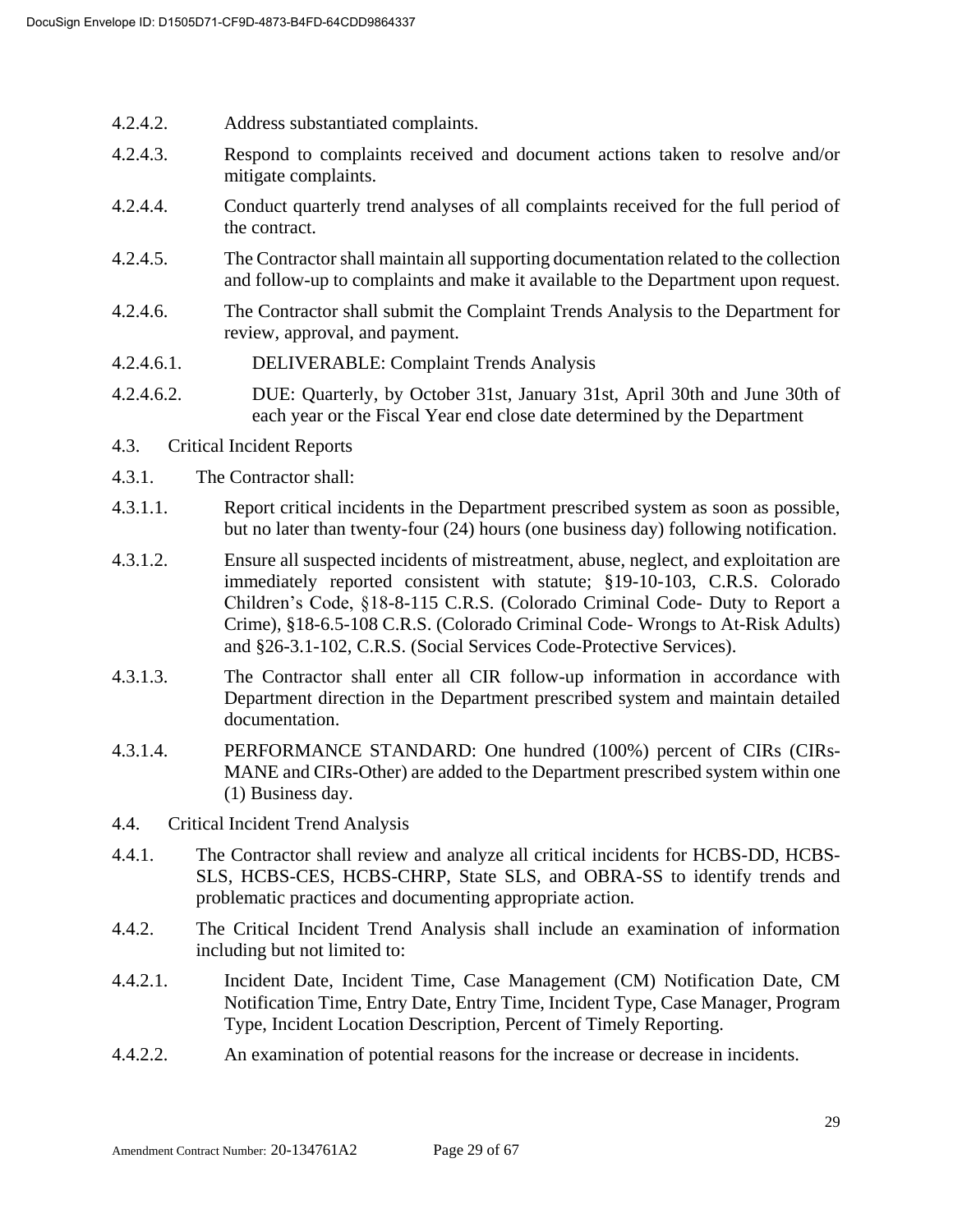- 4.4.2.3. An examination of preventative measures that can be implemented to reduce the number or frequency of future incidents.
- 4.4.2.4. Identify the root cause of the critical incident and analyze to determine if intervention is needed to prevent similar critical incidents in the future.
- 4.4.2.5. Implementation of a plan of action or any future actions to take place.
- 4.4.2.6. An analysis of whether the plan of action and changes made were effective or if additional changes need to occur.
- 4.4.3. The Contractor shall submit the Critical Incident Trend Analyses on the Department's prescribed template.
- 4.4.3.1. DELIVERABLE: Critical Incident Trend Analysis
- 4.4.3.2. DUE: Quarterly, by October 31st, January 31st, April 30th and June 30th or the Fiscal Year end close date determined by the Department
- 4.5. Investigations
- 4.5.1. The Contractor shall insure all allegations of abuse, neglect, and exploitation are investigated and documented within the Department's prescribed system.
- 4.5.2. Investigations may include but is not limited to: examination of Critical Incident Reports, log notes, and medical documentation related to the member; documented interviews with the waiver participant, guardian, and support staff as appropriate; documentation regarding any questions not resolved by a law enforcement or county investigation (e.g., provider training, program management supervision, etc.); documentation of follow-up, preventative strategies and outcomes of reviews and assessments regarding the allegations and incident; the examination incident report and preliminary results of the investigation, a summary of the investigative procedures utilized, the full investigative finding, the actions taken, and Human Rights Committee review of the investigative report and the action taken on recommendations made by the committee.
- 4.6. Human Rights Committee (HRC)
- 4.6.1. The Contractor shall establish and facilitate a Human Rights Committee (HRC) pursuant to §25.5-10-209(h), C.R.S. and 10 C.C.R. 2505-10 Section 8.608.5. The Contractor shall maintain qualifications for each member of the HRC and make it available to the Department upon request.
- 4.6.2. The Contractor shall establish at least one HRC as a third-party mechanism to safeguard the rights of persons receiving services. The HRC is an advisory and review body to the administration of the Contractor.
- 4.6.3. The Contractor shall develop policies and procedures to assure that all potential conflicts of interest are addressed.
- 4.6.4. The Contractor shall orient members regarding the duties and responsibilities of the Human Rights Committee and make this information available to the Department upon request.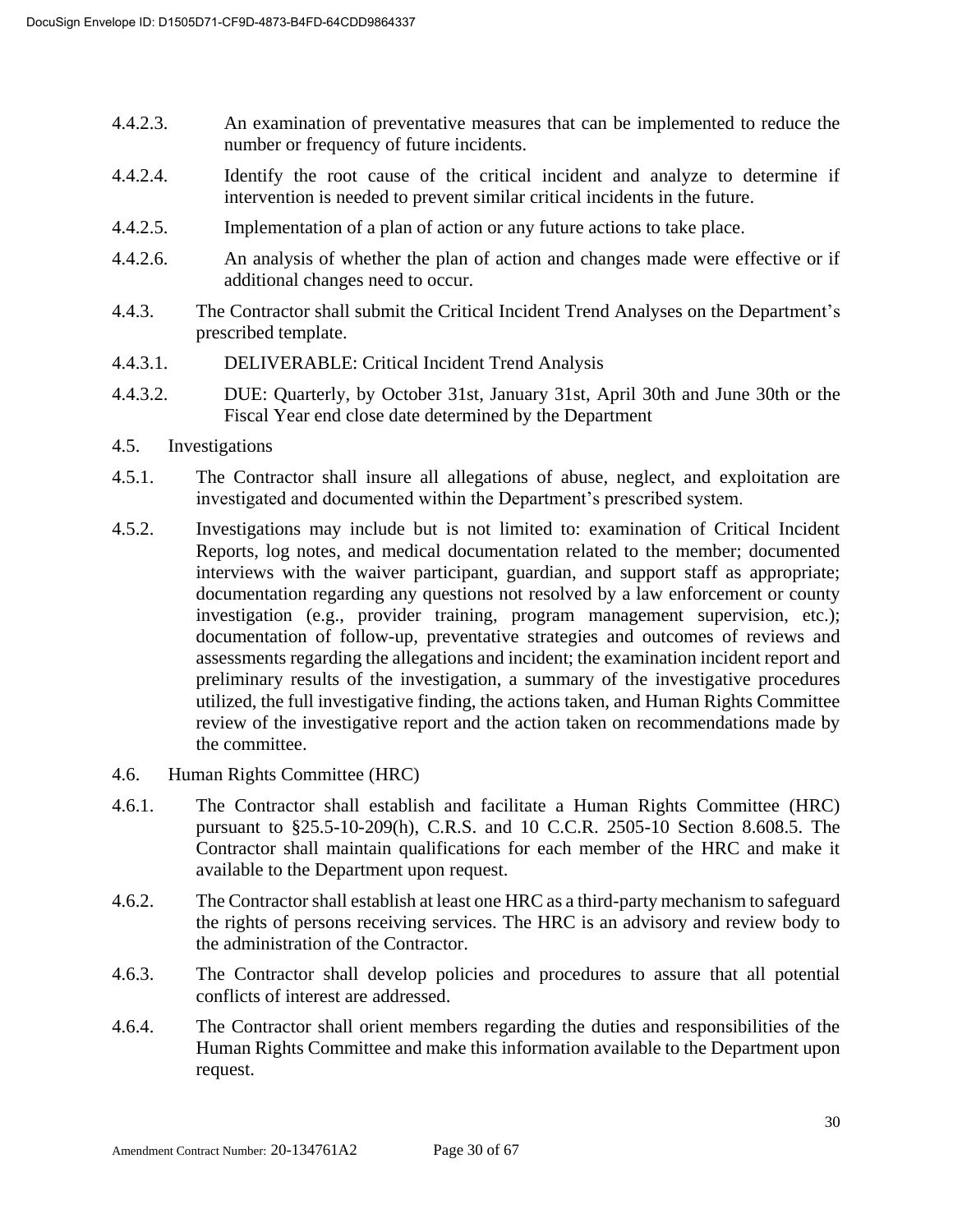- 4.6.5. The Contractor shall provide the HRC with the necessary staff support to facilitate its functions.
- 4.6.6. The Contractor shall keep proper documentation and record of all HRC recommendations and assure that all documentation is a part of the individual's master record.
- 4.6.7. The Contractor shall submit HRC meeting minutes and/ or attendance logs to the Department within ten (10) Business Days of receiving the request.
- 4.6.8. The Contractor shall notify the Department in writing of any changes to the HRC membership within ten (10) Business Days.
- 4.6.9. The Contractor shall submit a list of all the HRC meetings held with all members reviewed on a template prescribed by the Department or a template approved by the Department.
- 4.6.9.1. DELIVERABLE: Human Rights Committee Meeting List
- 4.6.9.2. DUE: Monthly, the 15th of each month
- 4.7. Quality Improvement Strategies (QIS)
- 4.7.1. The Contractor shall respond to all inquiries and requests for corrective action related to QIS within the timeframe specified by the Department.
- 4.8. Corrective Action Plan
- 4.8.1. When the Department determines that the Contractor is not in compliance with any term of this Contract, the Contractor, upon written notification by the Department, shall develop a Corrective Action Plan. Corrective Action Plans shall include, but not be limited to:
- 4.8.1.1. A detailed description of actions to be taken including any supporting documentation.
- 4.8.1.2. A detailed time frame specifying the actions to be taken.
- 4.8.1.3. Contractor's employee(s) responsible for implementing the actions.
- 4.8.1.4. The implementation time frames and a date for completion.
- 4.8.2. The Contractor shall submit the Corrective Action Plan to the Department within ten (10) Business Days of the receipt of a written request from the Department.
- 4.8.2.1. DELIVERABLE: Corrective Action Plan
- 4.8.2.2. DUE: Within ten (10) Business Days of receipt of a written request from the Department.
- 4.8.3. The Contractor shall notify the Department in writing, within three (3) Business Days if it will not be able to present the Corrective Action Plan by the due date. The Contractor shall explain the rationale for the delay and the Department may grant an extension, in writing, of the deadline for the Contractor's compliance.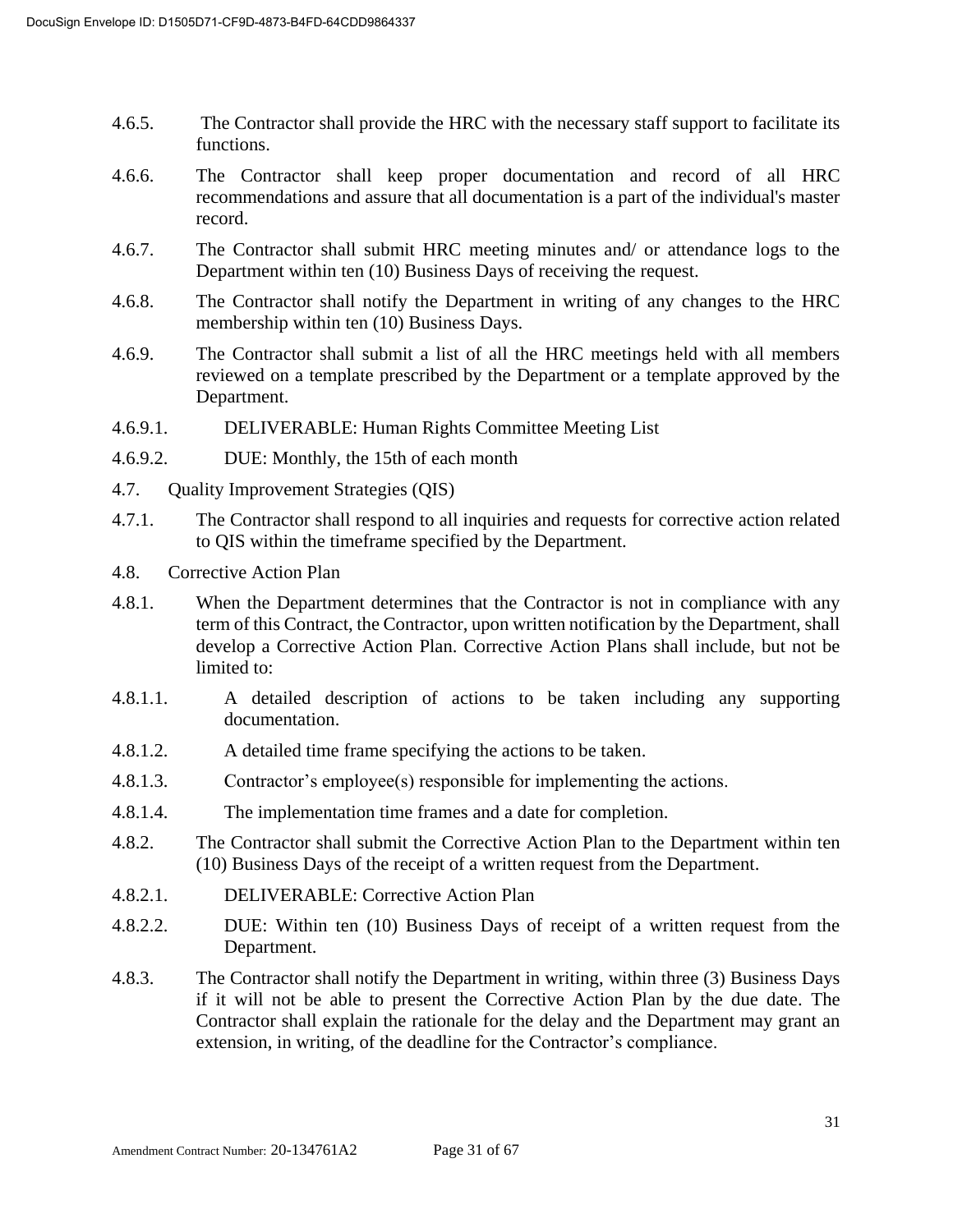- 4.8.4. Upon receipt of the Contractor's Corrective Action Plan, the Department will accept, modify or reject the proposed Corrective Action Plan. Modifications and rejections shall be accompanied by a written explanation.
- 4.8.5. In the event of a rejection of Contractor's Corrective Action Plan the Contractor shall re-write the Corrective Action Plan and resubmit it along with requested documentation to the Department for review.
- 4.8.5.1. DELIVERABLE: Revised Corrective Action Plan.
- 4.8.5.2. DUE: Within five (5) Business Day of the Department's rejection.
- 4.8.6. Upon acceptance by the Department the Contractor shall implement the Corrective Action Plan.
- 4.8.7. If corrections are not made within the requested timeline and/or quality specified by the Department then funds may be suspended or withheld from this Contract.
- 4.8.8. As part of the Corrective Action Plan, supporting documentation demonstrating that deficiencies have been remediated may be required. The Contractor shall ensure all supporting documentation is submitted within the timeframes established in the Corrective Action Plan.
- 4.8.9. Upon receipt of the Contractor's supporting documentation, the Department will accept, request modifications, or reject the documentation. Modifications and rejections shall be accompanied by a written explanation.
- 4.8.10. In the event of a rejection of the Contractor's supporting documentation to the Corrective Action Plan, the Contractor shall correct and resubmit the supporting documentation to the Department for review.
- 4.8.11. If a Corrective Action Plan or any supporting activities or documentation required to correct a deficiency are not submitted within the requested timeline and/or quality specified by the Department, funds may be suspended or withheld from this Contract.
- 4.8.11.1. DELIVERABLE: Revised Supporting Documentation
- 4.8.11.2. DUE: Within five (5) Business Day of the Department's rejection
- 4.8.12. If corrections are not made by the timeline and quality specified by the Department then funds may be withheld from this Contract. Payments of funds from this Contract will resume beginning the month that the correction is made and accepted by the Department.

## **5. DISABILITY DETERMINATION, WAITING LIST MANAGEMENT, AND PROGRAM ENROLLMENT**

- 5.1. Developmental Disability and Delay Determinations
- 5.1.1. The Contractor shall determine whether an applicant meets the definition of an Individual with Developmental Disabilities or Delay as defined under 10 CCR 2505- 10, section 8.600.4, in accordance with 10 C.C.R. 2505-10 Section 8.607.2.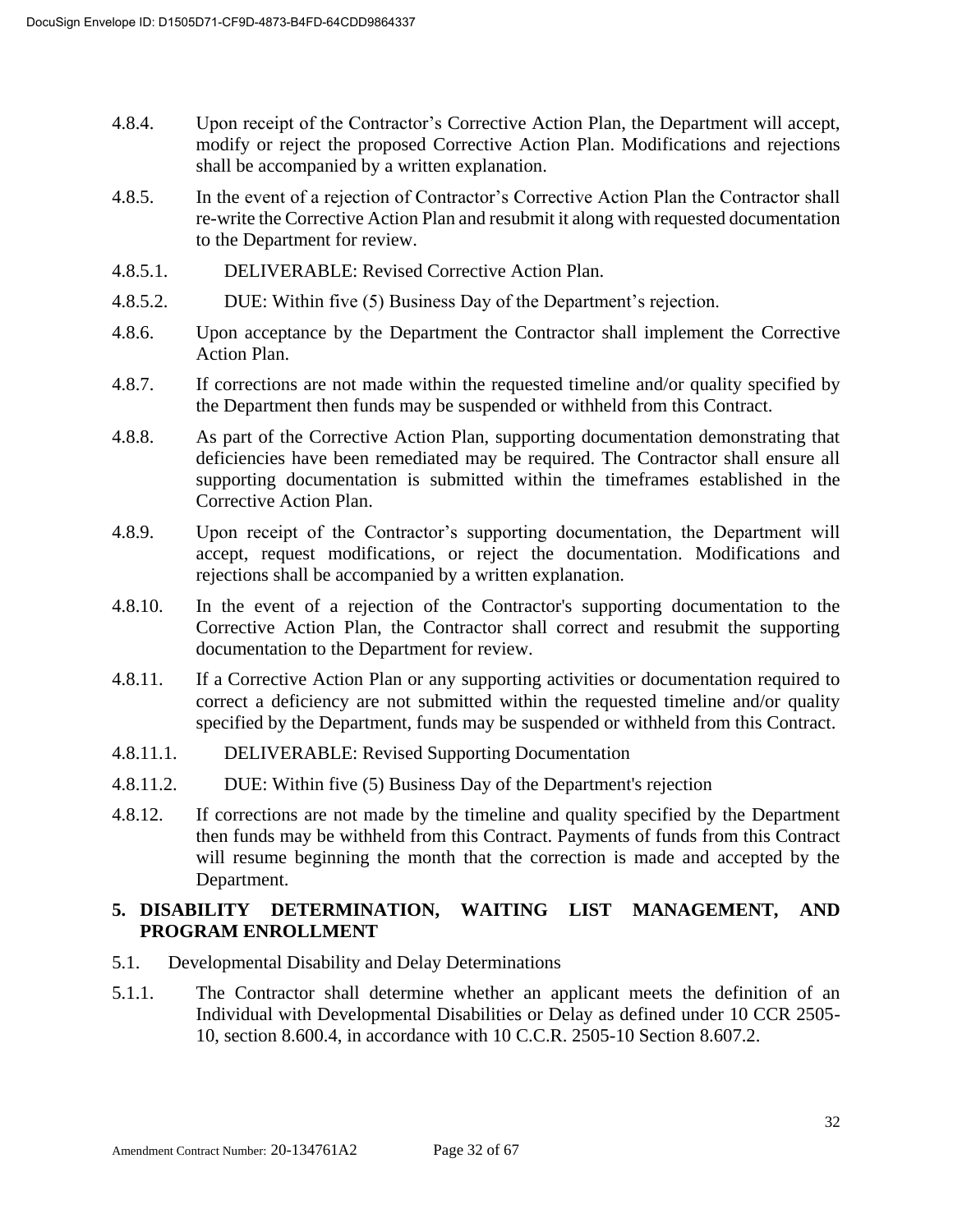- 5.1.2. The Contractor shall complete the individual's determination record and assessment record in the Department prescribed system with all applicable dates and information within ten (10) Business Days after a determination is complete.
- 5.1.3. The Contractor shall maintain the individual's determination, documents, and request forms and make them available to the Department upon request or to another CCB upon transfer.
- 5.1.4. The Contractor shall ensure that all determinations are complete, in accordance with Department regulations, and the individual has been determined to have a disability or delay prior to enrollment into HCBS-DD, HCBS-SLS, HCBS-CHRP, HCBS-CES, State SLS, FSSP, and OBRA-SS.
- 5.2. Waiting List Management
- 5.2.1. The Contractor shall maintain a program specific waiting list within the Department's prescribed system for all eligible clients for whom funding is not available. Waiting lists may be applicable for State SLS, FSSP, HCBS-DD, HCBS-SLS, HCBS-CHRP, and HCBS-CES dependent on available funding. The Contractor shall not maintain a waiting list for OBRA-SS.
- 5.2.2. The name of a person eligible for the program shall be placed on the waiting list by the Contractor making the eligibility determination.
- 5.2.3. When an eligible person is placed on the waiting list for Waiver services, a written notice of action including information regarding client rights and appeals shall be sent to the person or the person's legal guardian in accordance with the provisions of 10 C.C.R. 2505-10 Section 8.057 et seq.
- 5.2.4. The placement date used to establish a person's order on an HCBS waiver waiting list shall be:
- 5.2.4.1. The date on which the person was initially determined to have a developmental disability by the Contractor; or
- 5.2.4.2. The fourteenth (14) birth date if a child is determined to have a developmental disability by the Contractor prior to the age of fourteen.
- 5.2.5. When a client is eligible for a program and funding is not available, the Contractor shall:
- 5.2.5.1. Verify demographic information.
- 5.2.5.2. Compile and correct data.
- 5.2.6. The Contractor shall complete data entry of Waiting List record into the Department prescribed system within ten (10) Business Days of any addition or change to the Waiting List.
- 5.2.7. The Contractor shall conduct and document, in the Department prescribed case management system, an annual follow-up with individuals eighteen (18) and older for all HCBS waivers with a Waiting List timeline of "As Soon As Available" (ASAA), Safety Net (SN), or "see date" to update changes in demographic information and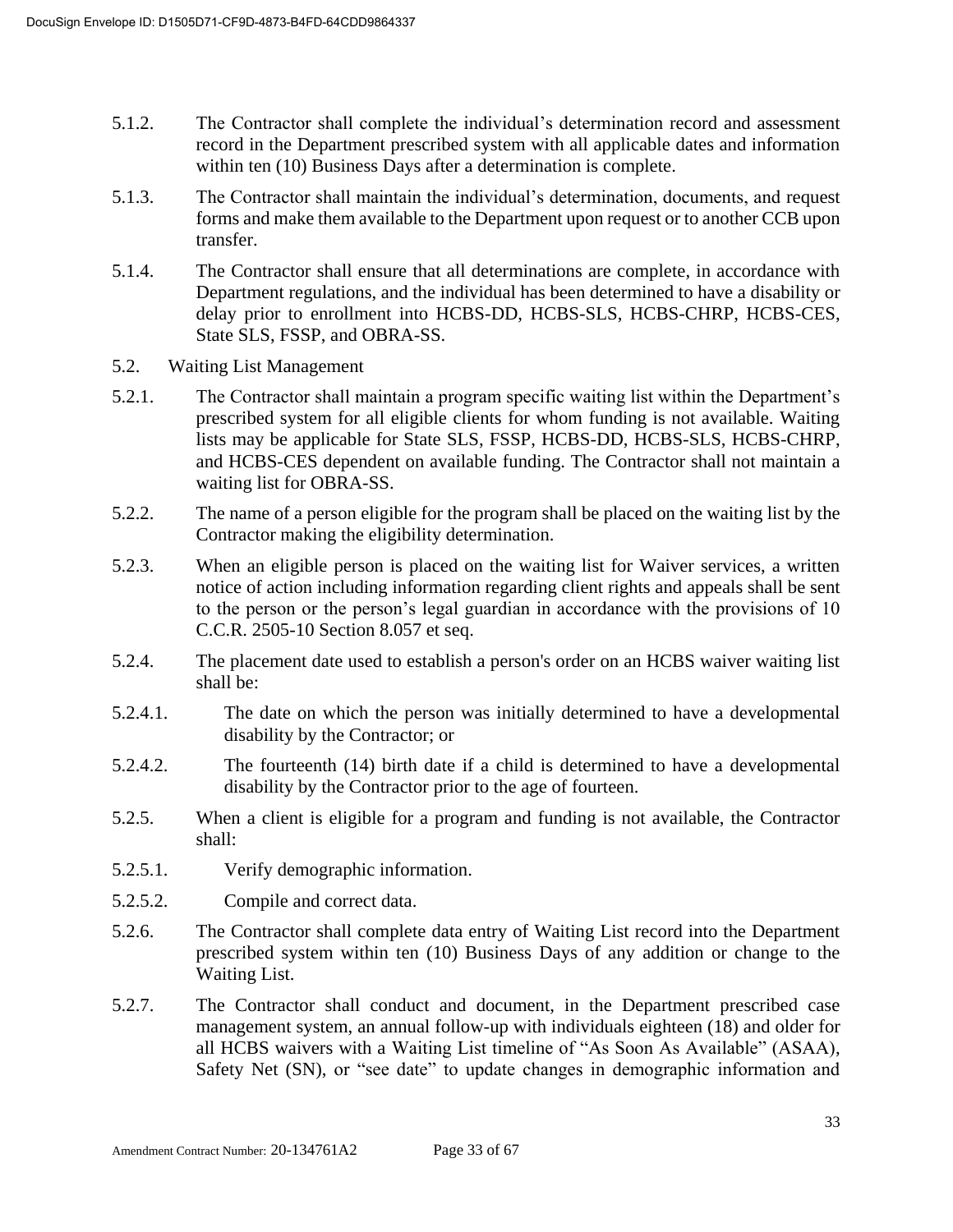ensure the individual is appropriately identified on waiting lists for the program and services the individual is eligible to receive.

- 5.2.7.1. PERFORMANCE STANDARD: One hundred percent (100%) of HCBS individuals eighteen (18) and older with an ASAA, SN, or "see date" timeline on the Waiting List contacted annually.
- 5.2.8. The Contractor shall conduct and document, in the Department prescribed case management system, an annual follow-up with individuals and families waiting for the Family Support Services Program (FSSP) or individuals waiting for State SLS services to update changes in demographic information and ensure that the individual is appropriately identified on waiting lists for the program and services the individual is eligible to receive.
- 5.2.8.1. The Contractor shall update the Department prescribed system with changes in demographic or other information within ten (10) Business Days of any change.
- 5.3. Program Enrollment from the Waiting List
- 5.3.1. When an enrollment becomes available from the HCBS-DD Waiting List, the Department will notify the Contractor of the person that will be offered an enrollment by the order of selection date.
- 5.3.1.1. The Contractor shall notify the individual of the enrollment offer within five (5) Business Days. The Contractor shall make three (3) attempts to contact the individual within a thirty (30) calendar day period. The Contractor shall document in the Departments prescribed system all attempts to contact the individual for enrollment offer. If the individual does not respond to the offer of enrollment the Contractor shall change the individuals waiting list timeline to Safety Net.
- 5.3.2. In cooperation with the local Family Support Council, the Contractor shall develop procedures for determining how and which individuals on the Waiting List will be enrolled into FSSP. These procedures must comply with Department regulations on waiting list and prioritization of funding.
- 5.3.2.1. The Contractor shall select individuals from the waiting list to enroll into FSSP in accordance with 10 CCR 2505-10 8.613(D).
- 5.3.3. The Contractor shall develop procedures for determining how and which individuals on the waiting list will be enrolled into the State SLS program in accordance with 10 C.C.R. 2505-10 Section 8.501.7. These procedures shall be made available to the Department upon request and used to select individuals from the waiting list to enroll into State SLS.
- 5.3.4. The Contractor shall remove individuals from the Waiting List or change an individual's Waiting List status to "Internal Management" when an enrollment is authorized to the individual and the individual or guardian refuses enrollment within ten (10) Business Days of the individual or guardian's response or the last attempt.
- 5.3.4.1. If an individual or guardian declines an enrollment, the Contractor shall enter the reason for declining an enrollment into the Department prescribed system Waiting List record within ten (10) Business Days of the enrollment being declined.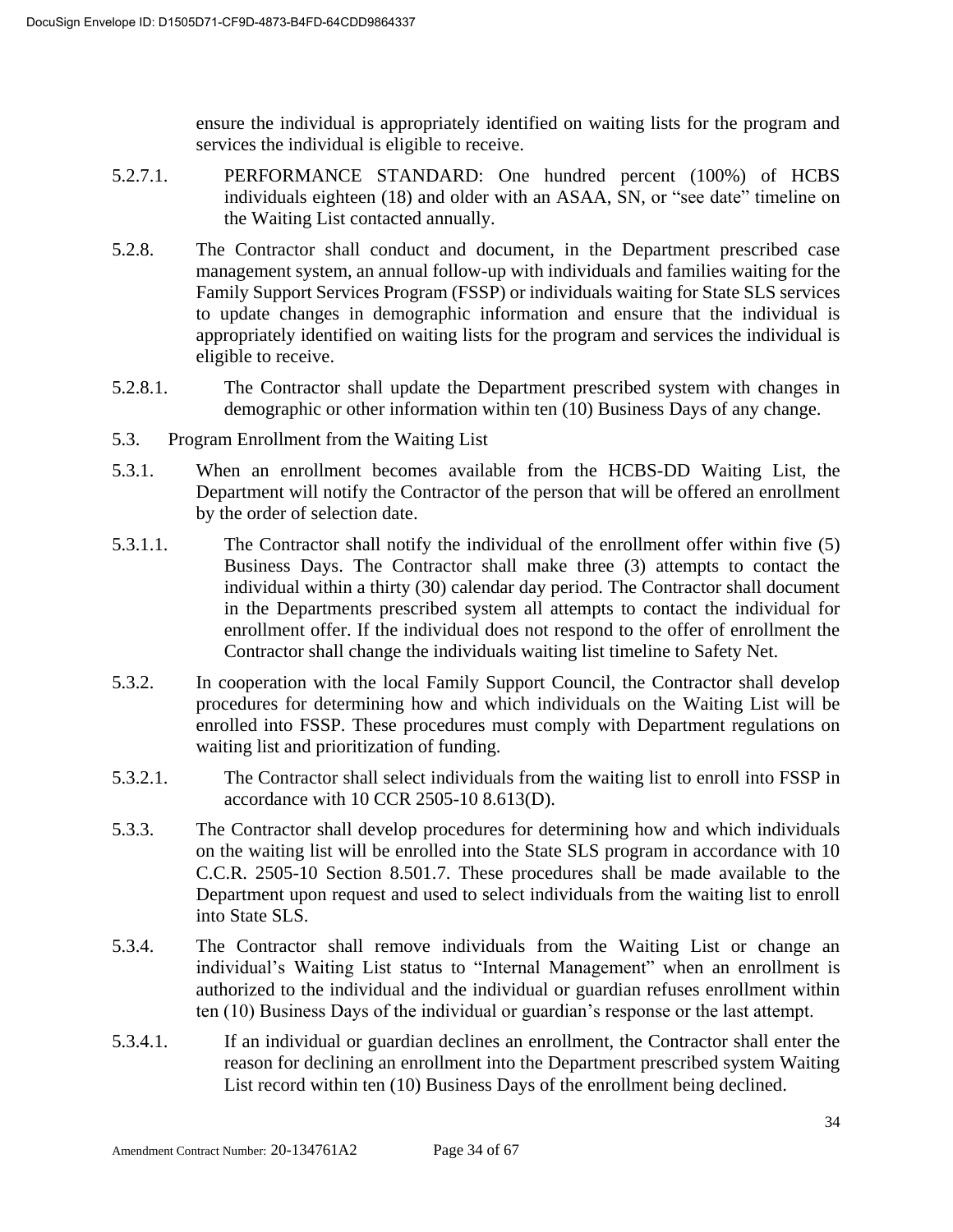- 5.3.5. The Contractor shall provide information and referrals to Clients, families and/or guardians at the time of the annual follow-up.
- 5.3.6. The Contractor shall continue to refer Clients on the Waiting List to other community resources that may be available and inform Clients of their choice of providers, waivers, and services.
- 5.3.7. The Contractor shall provide assistance completing Medicaid financial applications or other public assistance program applications at the time assistance is requested by the individual, family, or guardian.
- 5.4. Compilation and Correction of Waiting List Data
- 5.4.1. The Contractor shall correct one hundred percent (100%) of Waiting List data errors, discovered by the Department within ten (10) Business Days of notification from the Department of an error.
- 5.4.1.1. PERFORMANCE STANDARD: One hundred percent (100%) of Waiting List data corrected within ten (10) Business Days of notification.
- 5.5. Authorization and Reporting of HCBS-DD Enrollments
- 5.5.1. The Contractor shall obtain prior authorization from the Department for all enrollments into the HCBS-DD waiver.
- 5.5.2. In accordance with 10 CCR 2505 Section 8.500.7.E, the Contractor shall inform the Department of all vacancies in the HCBS-DD waiver. Vacancies shall be submitted to the Department within ten (10) Business Days.
- 5.5.2.1. DELIVERABLE: HCBS-DD Vacancy Reporting
- 5.5.2.2. DUE: Within ten (10) Business Days of vacancy.
- 5.5.3. The Contractor shall report all enrollment dates or changes to enrollment status for the HCBS-DD waiver to the Department within ten (10) Business Days.
- 5.5.3.1. DELIVERABLE: HCBS-DD Enrollment Date and Enrollment Change Reporting
- 5.5.3.2. DUE: Within ten (10) Business Days of enrollment or change to enrollment status.

#### **6. STATE GENERAL FUND PROGRAMS**

- 6.1. The Contractor shall abide by and perform its duties and obligations in conformity with relevant federal law, all pertinent federal regulations, state law, rules and regulations of the Department of Health Care Policy and Financing at 10 C.C.R. 2505-10 and the Colorado Department of Public Health and Environment at 6 C.C.R. 1011 which include, but are not limited to:
- 6.1.1. Colorado Revised Statute, Title 25.5, Article 10.
- 6.1.2. Colorado Department of Health Care Policy and Financing Regulation at 10 C.C.R. 2505-10.
- 6.1.3. Colorado Department of Health Care Policy and Financing, Office of Community Living written communications.
- 6.1.4. Colorado Department of Public Health and Environment at 6 C.C.R. 1011-1.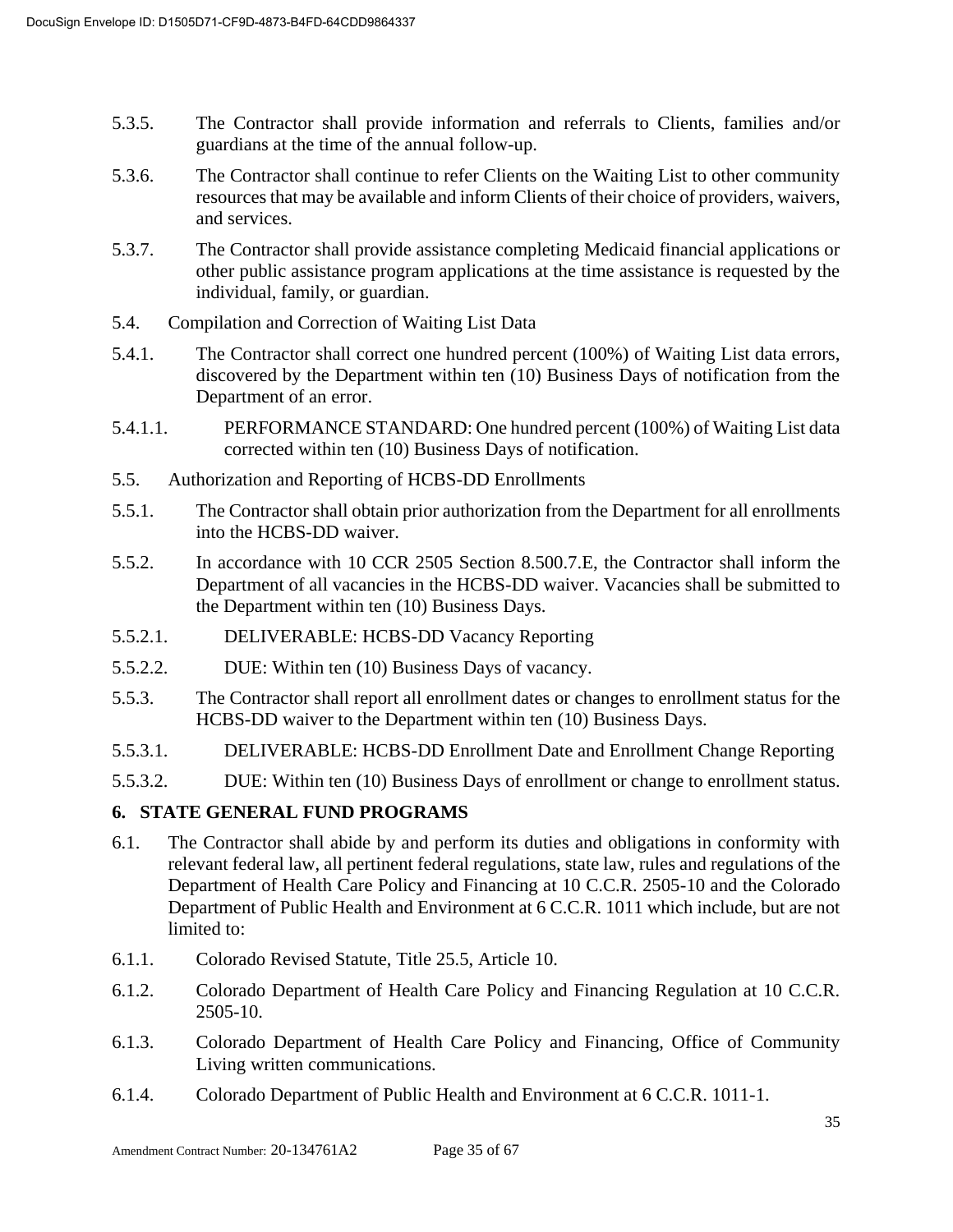- 6.2. The Contractor shall comply with existing policies, procedures and guidelines issued by state agencies.
- 6.2.1. For any policies, procedures, and guidelines issued during the Contract term, the Contractor shall comply with the policy, procedure or guideline as of its effective date, unless otherwise specified by the Department or another regulatory agency.
- 6.2.2. The Contractor's agency policies, procedures, and practices shall comply with 10 C.C.R. 2505-10, and shall be reviewed by its Board of Directors to remain in compliance.
- 6.3. Single Point of Entry
- 6.3.1. The Contractor shall be the single point of entry for persons residing in its designated service area for state funded services and supports authorized pursuant to C.R.S. Title 25.5, Article 10, to individuals with intellectual and developmental disabilities.
- 6.4. Service Support Requirements
- 6.4.1. The Contractor shall administer and purchase or provide services and supports for persons determined to be eligible under this Contract. The Contractor shall not be responsible for guaranteeing services to eligible persons under this Contract in the event that there are no Providers available to provide services.
- 6.4.2. The Contractor shall ensure that written notifications are provided to Clients and Members informing them of their rights and the potential influence the Contractor has on the Service Planning process, such as exercising free choice of providers.
- 6.5. The Contractor shall provide the Client/Members and/or guardian with written information about how to file a provider agency complaint as well as how to make a complaint against the Contractor.
- 6.6. The Contractor shall have procedures for a dispute resolution process, as described in 10 C.C.R. 2505-10, Section 8.605.2, when an action to terminate, change, reduce or deny services is initiated by the provider service agency.
- 6.7. Client/Member Records
- 6.7.1. The Contractor shall comply with reporting and billing policies and procedures established by the Department, participate in the State's management information systems and adhere to the information system requirements provided by the Department for these systems. These systems include but are not limited to: the DDD Web Application Portal/Community Contract and Management System (CCMS).
- 6.7.2. The Contractor shall:
- 6.7.2.1. Maintain Client/Member records within the Department prescribed system for the purposes of Client information management.
- 6.7.2.2. Maintain accurate and detailed documentation of State General Fund case management activities required under this Contract. All documentation must be made available to the Department upon request within ten (10) Business Days.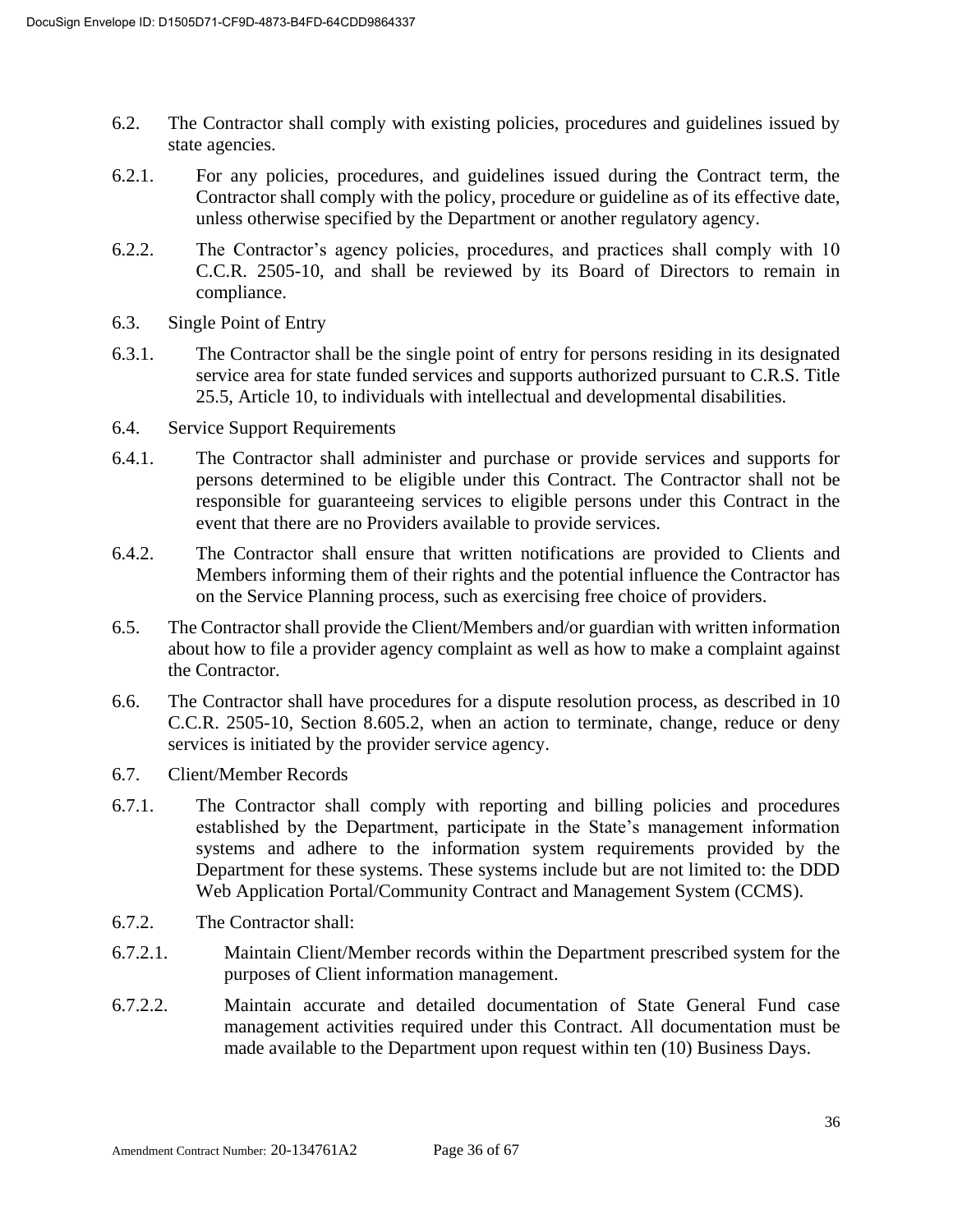- 6.7.2.3. Ensure all enrollments into the State General Funded programs comply with all requirements in Section 5.2 of this Contract and are entered into the Department prescribed system with ten (10) Business Days of the enrollment.
- 6.7.2.4. Enter all Member terminations from the State General Fund programs into the Department prescribed system within ten (10) Business Days of the termination.
- 6.7.3. The Contractor shall maintain internal documentation of all Case Management activities to substantiate any billing and make all documentation available to the Department upon request.
- 6.8. Compilation and Correction of Data
- 6.8.1. The Contractor shall correct one hundred percent (100%) of data errors, discovered by the Department, and confirm the accuracy of the data it enters into the Department prescribed system within ten (10) Business Days of notification from the Department of an error.
- 6.8.1.1. PERFORMANCE STANDARD: One hundred percent (100%) of data corrected within ten (10) Business Days of notification.
- 6.9. Program and Case Management Training
- 6.9.1. The Contractor shall ensure all Case Management staff receive the trainings listed below within one-hundred twenty (120) calendar days after the staff member's hire date and prior to being assigned independent case management duties. Case management staff must receive a refresher training as required by the Department or the Contractor. Training must include the following areas:
- 6.9.1.1. State General Fund program requirements, services, and ongoing case management
- 6.9.1.2. Determinations of Developmental Disability or Delay
- 6.9.1.3. Department Information Management Systems Documentation
- 6.9.1.4. Critical Incident Reporting
- 6.9.1.5. Mandatory Reporting
- 6.9.1.6. Disability and Cultural Competency
- 6.9.2. There will be no exemptions to the above list of required trainings as all case managers should have a basic knowledge of all case management activities regardless of ongoing duties.
- 6.9.3. The Contractor shall utilize training materials provided by the Department where applicable related to Section 6.9.1 of this Contract.
- 6.9.4. The Contractor shall participate in Department trainings. Participation can be at the time of the presented training or following the training using the materials available on the Department Website.

Case Management staff hired by the Contractor with a minimum of one-year immediate prior experience working for a Colorado CCB, may perform case management activities prior to completion of the training requirements. All outlined training at Section 6.9.1 must be completed within one-hundred twenty (120) calendar days after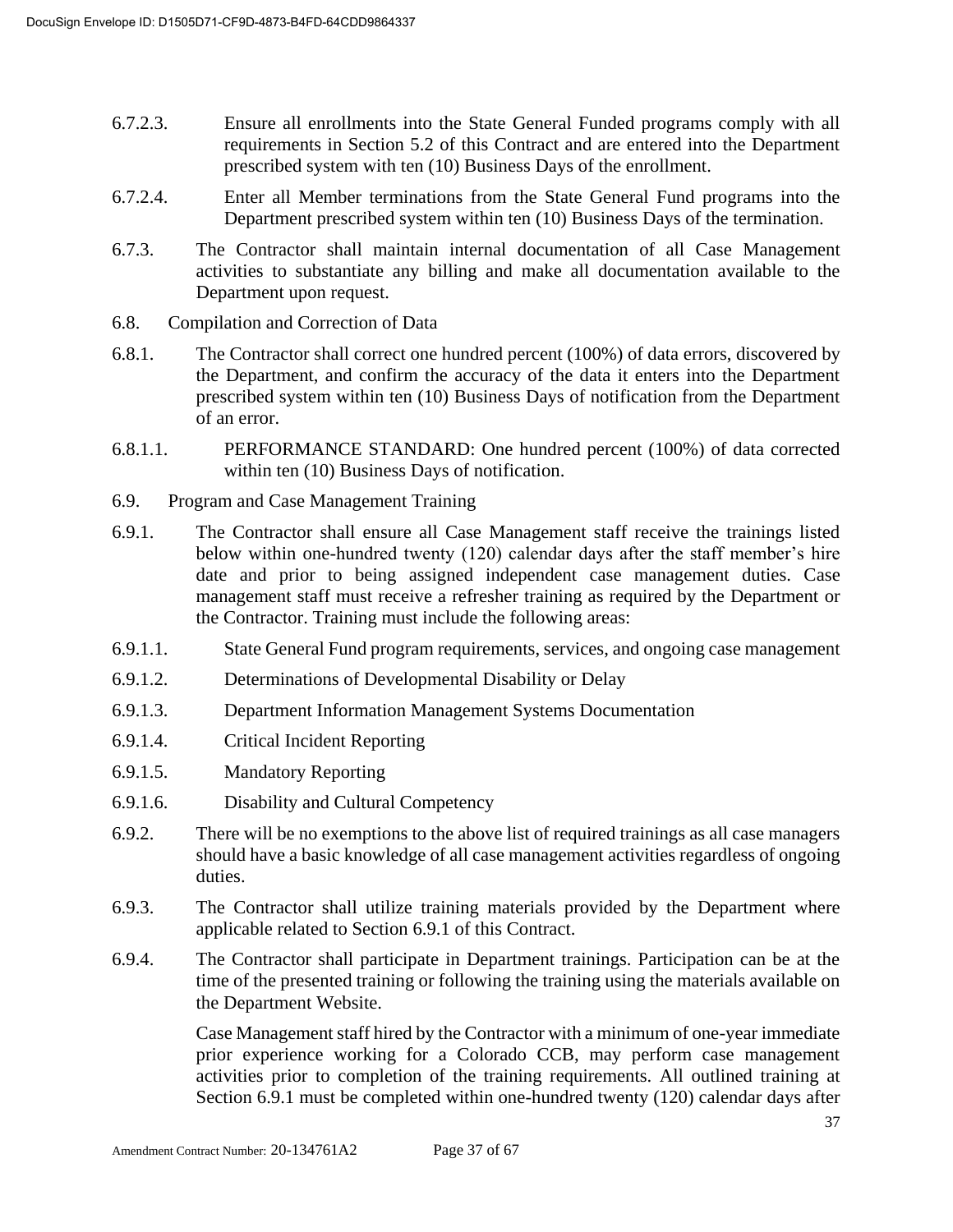the staff member's hire date, unless the Contractor can provide documentation that the required training has occurred.

- 6.9.5. The Contractor may elect to perform additional training not outlined in the Contract, but applicable to the Scope of Work.
- 6.9.6. The Contractor shall maintain supporting documentation demonstrating case managers attended the required trainings and make the information available to the Department upon request within ten (10) Business Days. Supporting documentation must at a minimum include the name and description of the training, date the training was held, case managers in attendance, and trainer sign off showing the case manager completed the training.
- 6.10. Program Expenditure Reporting
- 6.10.1. The Contractor shall report all State SLS, FSSP, and OBRA-SS expenditures on a template created by the Department. Expenditure reports will be submitted to the Department monthly for review, approval and payment.
- 6.10.1.1. DELIVERABLE: State General Fund Expenditure Reports
- 6.10.1.2. DUE: Monthly, within thirty (30) days of the end of each month; except for the June expenditure report, which shall be due June 30th or the Fiscal Year end close date determined by the Department.
- 6.10.2. The Contractor shall verify all expenditures are supported with required documentation as required in 10 C.C.R. 2505-10 Section 8.613.J.2 and 10 C.C.R. 2505-10 Section 8.501.3.
- 6.11. State Supported Living Services (State SLS)
- 6.11.1. The Contractor shall operate the State SLS program pursuant to 10 C.C.R. 2505-10 Section 8.501.
- 6.11.2. The Contractor shall not add surcharges to the purchase of covered services for State SLS.
- 6.11.3. The Contractor shall provide a list of qualified providers for all services to Members and families, during the State SLS Individual Support Plan process, and to other interested parties upon request.
- 6.11.4. The Contractor shall provide or subcontract to provide community services to individuals enrolled in State SLS who meet the intellectual and developmental disabilities criteria and the eligibility requirements for the specific program required in 10 C.C.R. 2505-10 Section 8.501.
- 6.11.5. The Department will notify the Contractor of the minimum number of individuals that shall be served through State SLS prior to the start of each State Fiscal Year (SFY). The Contractor may choose to enroll more individuals in State SLS than authorized, ensuring all individuals can be served within the funding allocated.
- 6.11.5.1. The Contractor shall serve one hundred percent (100%) of the number of State SLS enrollments authorized by the Department.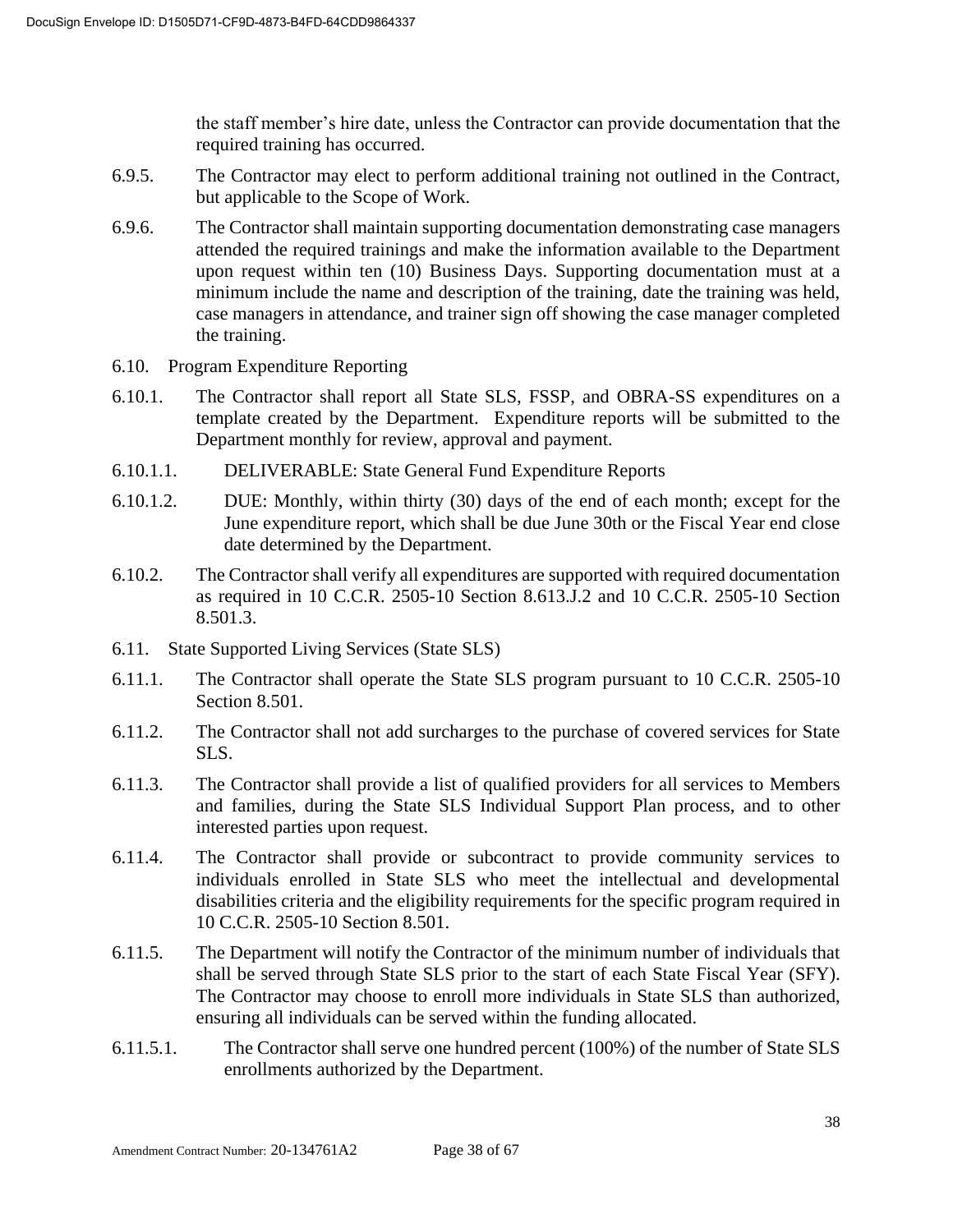- 6.11.5.1.1. PERFORMANCE STANDARD: One hundred percent (100%) of persons specified by the Department.
- 6.11.6. State SLS Eligibility
- 6.11.6.1. The Contractor shall determine eligibility for the State SLS program pursuant to 10 C.R.S. 2505-10 Section 8.501.2(2)(a).
- 6.11.6.2. Eligibility for the State SLS program does not guarantee the availability of services and supports.
- 6.11.7. State SLS Individual Support Plans
- 6.11.7.1. Pursuant to 10 C.R.S. 2505-10 Section 8.501.4.E.6 all State SLS Members must have a State SLS ISP.
- 6.11.7.2. The Contractor shall develop a State SLS Individual Support Plan (State SLS ISP) within ten (10) business days after an initial Individual Support Plan (ISP) meeting for those individuals not established with the contractor and with a Developmental Disability determination at time of referral. The Contractor shall have up to ten (10) business days to complete additional meetings and/or assessments that allow for the creation of the State SLS ISP during this time.
- 6.11.7.3. The State SLS ISP shall be developed through an in-person meeting that includes, at a minimum, the individual seeking services and the Contractor.
- 6.11.7.4. The Contractor shall utilize the ISP template prescribed by the Department.
- 6.11.7.5. The Contractor shall ensure that one hundred percent (100%) of the State SLS ISPs are developed within ten (10) business days of the individual's referral to a State General Fund program or after the initial ISP meeting.
- 6.11.7.5.1. PERFORMANCE STANDARD: One hundred percent (100%) of the State SLS ISPs are developed within ten (10) business days of the individual's referral to a State General Fund program or after the initial ISP meeting.
- 6.11.7.6. The State SLS ISP shall be effective for no more than one year and reviewed by the Contractor at least every 6 months in a face to face meeting.
- 6.11.7.7. If a client seeks additional supports or alleges a change in need, the Contractor shall review and update the ISP prior to changing the authorized services and supports.
- 6.11.7.8. The Contractor shall maintain all State SLS ISPs and supporting documentation and make them available to the Department upon request.
- 6.11.8. State SLS Ongoing Case Management
- 6.11.8.1. The Contractor shall utilize appropriated funds to perform Case Management duties in accordance with 10 C.C.R. 2505-10 Section 8.501.5(B) to include but not limited to:
- 6.11.8.1.1. Intake and referral
- 6.11.8.1.2. Determining program eligibility
- 6.11.8.1.3. Supporting individuals with learning and accessing other community resources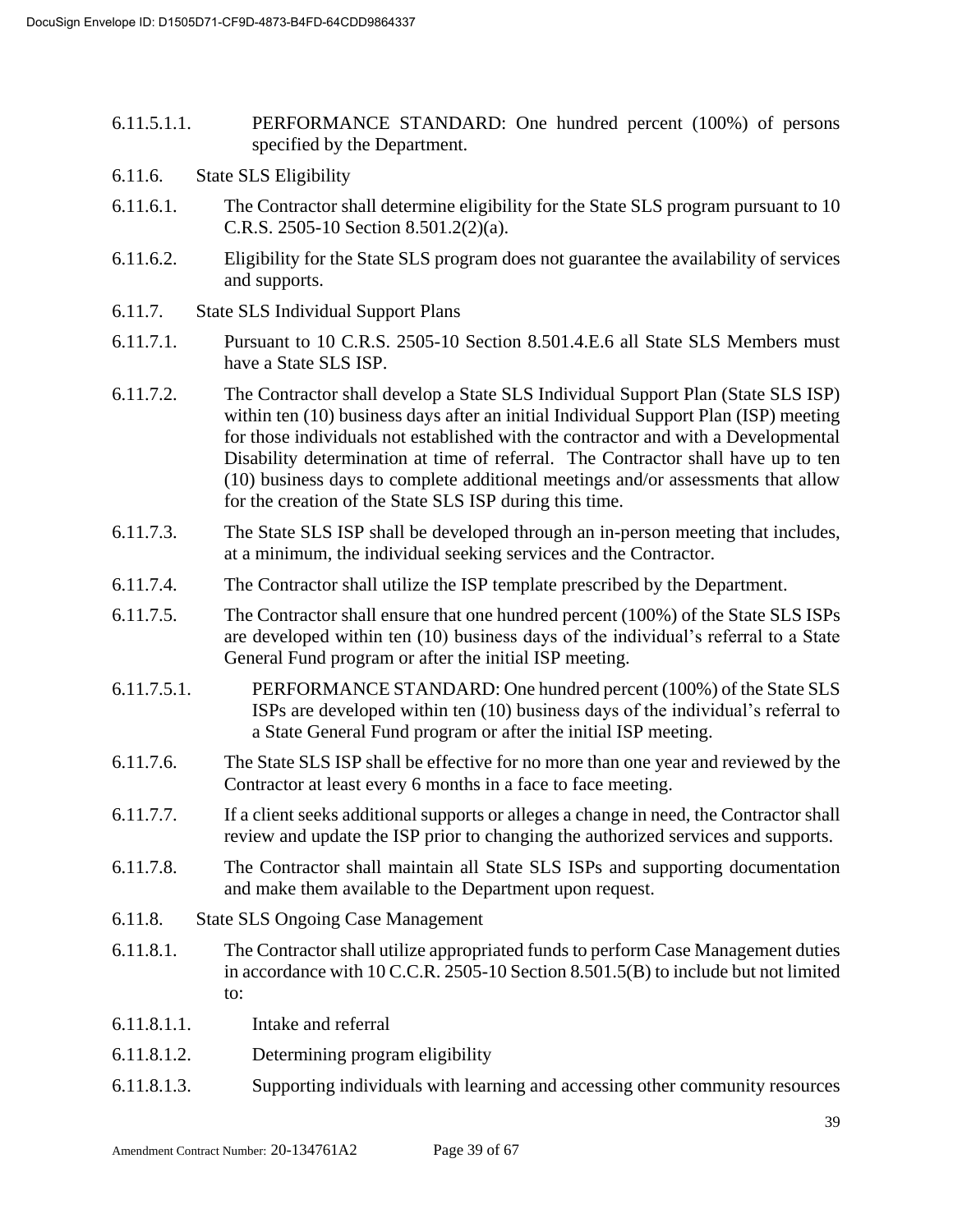- 6.11.8.1.4. Developing a State SLS Individual Support Plan and monitoring services
- 6.11.8.1.5. Maintaining the determination of eligibility for services and supports
- 6.11.8.1.6. Providing service and support authorization and coordination
- 6.11.8.1.7. Program change management
- 6.11.8.1.8. Case Management, policy and regulation training
- 6.11.8.1.9. Service records maintenance
- 6.11.8.1.10. Utilization review
- 6.11.8.2. Monitoring
- 6.11.8.2.1. Monitoring shall include at least one in person or telephone contact with the Client per quarter, based on the preference of the individual. The Contractor shall maintain internal documentation of all monitoring activities and make these records available to the Department upon request.
- 6.11.8.2.2. Monitoring activities shall include but not be limited to:
- 6.11.8.2.2.1. Monitoring all services and supports delivered pursuant to the State SLS Individual Support Plan
- 6.11.8.2.2.2. Assessing the effectiveness of the State SLS supports and services
- 6.11.8.2.2.3. Assessing if additional State SLS supports and services are needed
- 6.11.8.2.2.4. Support in assessing if the individual has become eligible for any other resources including community resources and other Medicaid resources
- 6.11.8.2.3. The Contractor shall submit a list of all ongoing case management and monitoring activities on a template prescribed by the Department.
- 6.11.8.2.3.1. DELIVERABLE: State General Fund Case Management Log
- 6.11.8.2.3.2. DUE: Monthly, the  $15<sup>th</sup>$  of each month
- 6.11.9. Transfers
- 6.11.9.1. The Contractor shall manage State SLS transfers in accordance with 10 C.R.S 2505-10 Section 8.501.6.
- 6.12. State SLS Direct Services
- 6.12.1. The Contractor shall utilize appropriated funds to provide services to support individuals with an intellectual and developmental disability living in the community in accordance with 10 C.C.R. 2505-10 Section 8.501.4(A-D).
- 6.12.2. State SLS Records Maintenance
- 6.12.2.1. When the Contractor acts as the service provider, it shall:
- 6.12.2.1.1. Maintain supporting documentation capable of substantiating all expenditures and shall make them available to the Department upon request as required in 10 C.C.R. 2505-10 Section 8.130.2.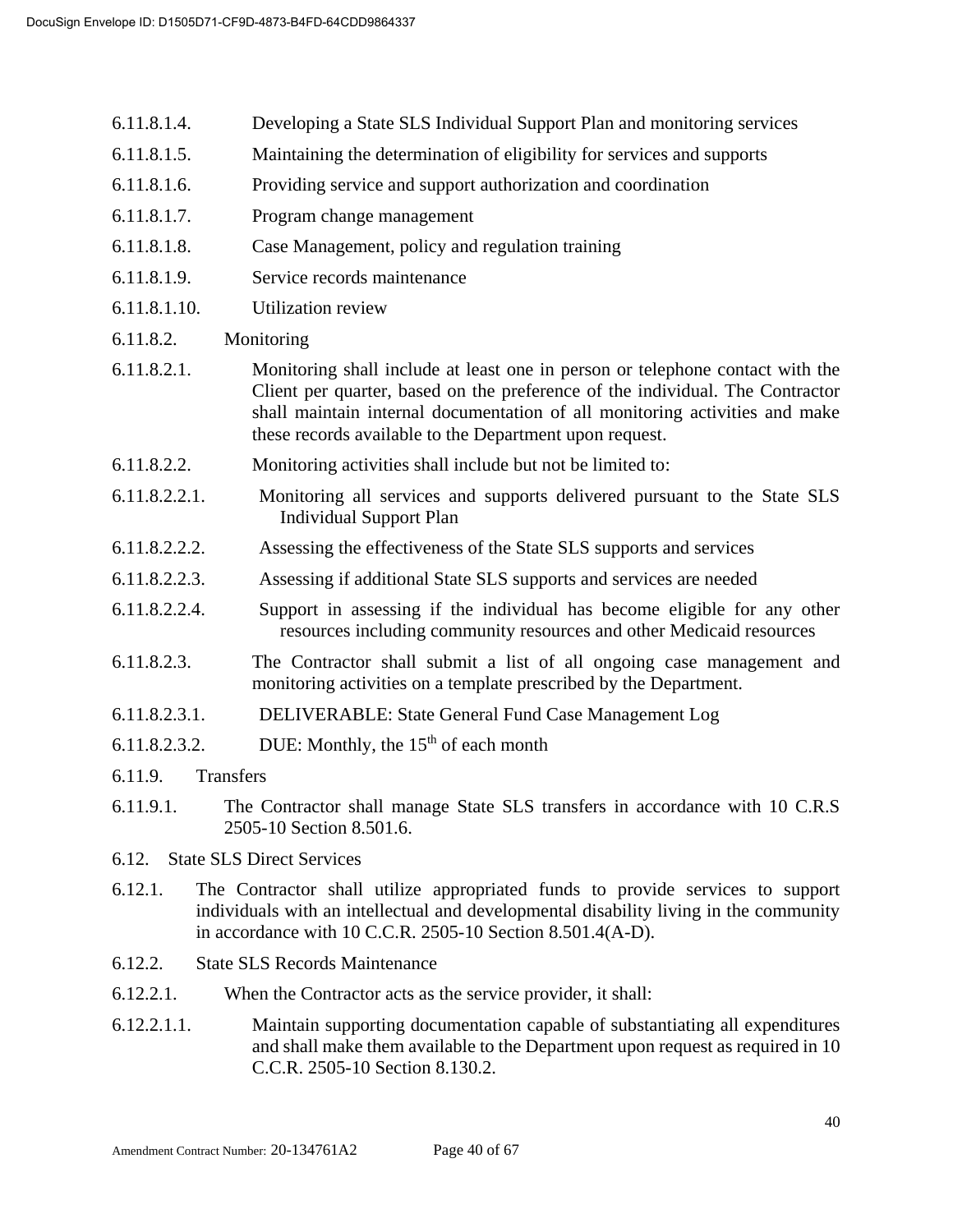- 6.12.2.1.2. Receipts, invoices, and service logs must contain, at a minimum: Member name, service description, provider name, first and/or last date of service, service rate, and amount due or paid.
- 6.12.2.1.3. If the Contractor does not maintain supporting documentation in the required format for all services rendered, the Department may recover these funds pursuant to 10 C.C.R. 2505-10 Section 8.076.
- 6.12.3. When the Contractor purchases services through a service provider not affiliated with the Contractor, the Contractor shall:
- 6.12.3.1. Maintain receipts or invoices from the service provider and documentation demonstrating that the provider was paid by the Contractor.
- 6.12.3.1.1. Receipts or invoices must contain, at a minimum: Member name, service description, provider name, first and/or last date of service, service rate, and amount due or paid.
- 6.12.3.2. Through ongoing monitoring, the Contractor shall ensure all services reimbursed by the Contractor are rendered by service providers in accordance with the State SLS Individual Support Plan.
- 6.12.3.2.1. The Contractor shall attempt to resolve any discrepancies with the service provider directly.
- 6.12.3.3. The Contractor shall notify the Department of any instances of suspected fraud or waste, and any supporting documentation at the time of discovery.
- 6.12.3.4. The Contractor shall notify all service providers that all records and supporting documentation related to services rendered through State SLS are subject to inspection and recovery by the Department pursuant to 10 C.C.R. 2505-10 Section 8.076.
- 6.13. Omnibus Budget Reconciliation Act of 1987 Specialized Services (OBRA**-**SS)
- 6.13.1. The Contractor shall provide or arrange for the provision of OBRA-SS to any individual where the Pre-Admission Screening and Resident Review (PASRR) Level II Evaluation identified the need for placement into a nursing facility and need for additional specialized services. The Contractor shall ensure that OBRA-SS are related to the individual's intellectual or developmental disability or related condition and individualized to the resident's needs.
- 6.13.2. PASRR Level II Evaluation
- 6.13.2.1. The contractor will review the PASRR Level II Evaluations received from the Skilled Nursing Facility or State appointed vendor prior to developing an OBRA-SS Individual Support Plan or providing services.
- 6.13.3. Maintaining Eligibility and Enrollment
- 6.13.3.1. The Contractor shall enroll individuals into OBRA-SS, as long as the individual resides in a nursing facility, demonstrates a need, and agrees to receive services.
- 6.13.3.1.1. Upon approval of the nursing facility admission by the SIDA and receipt of the Final Notice of Determination, the Contractor shall send referrals to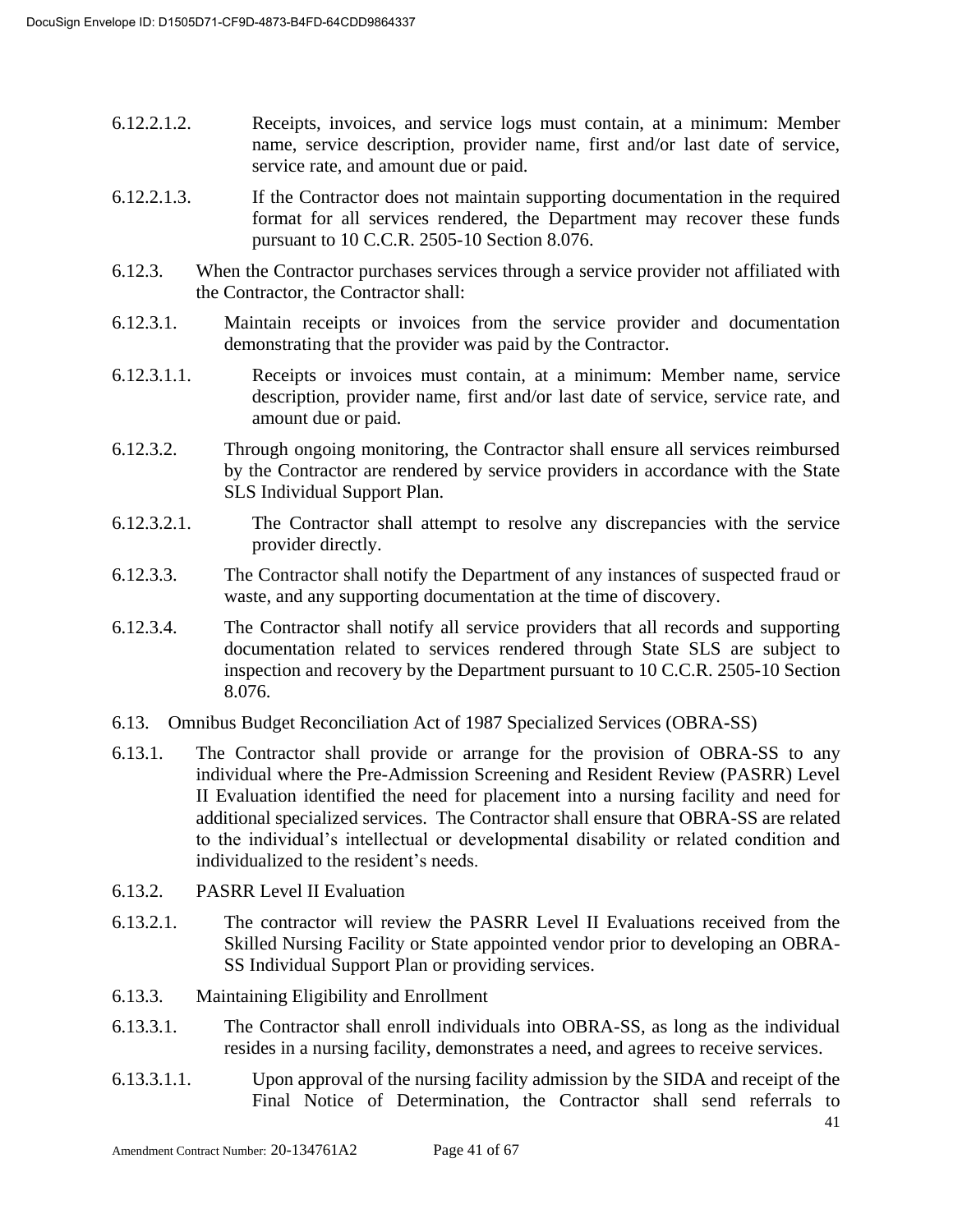subcontractors for OBRA-SS within ten (10) Business Days from the date the PASRR Notice of Determination is issued and/or received from the Skilled Nursing Facility or State appointed vendor.

- 6.13.3.2. The Contractor shall maintain Member records within the Department prescribed system. All changes to OBRA-SS enrollments, shall be entered into the Department prescribed system within ten (10) Business Days of the change. The Department may adjust the number of authorized enrollments based on fluctuating enrollments. If the individual does not receive OBRA-SS within one (1) calendar month the contractor shall inactivate the client's record in the Department prescribed system.
- 6.13.4. OBRA-SS Individual Support Plans
- 6.13.4.1. The Contractor shall develop an OBRA-SS Individual Support Plan (ISP) within ten (10) Business Days after an initial ISP meeting for those individuals not established with the contractor and with a Developmental Disability determination at time of referral. The Contractor shall have up to ten (10) Business Days to complete additional meetings and/or assessments that allow for the creation of the OBRA-SS ISP during this time.
- 6.13.4.2. The OBRA-SS ISP shall be developed through an in-person meeting that includes, at a minimum, the individual seeking services and the Contractor.
- 6.13.4.3. The Contractor shall utilize the ISP template prescribed by the Department.
- 6.13.4.4. The Contractor shall ensure that one hundred percent (100%) of the OBRA-SS Individual Support Plans are developed within ten (10) business days of the individual's referral to a State General Fund program or after the initial ISP meeting.
- 6.13.4.4.1. PERFORMANCE STANDARD: One hundred percent (100%) of the OBRA-SS ISPs are developed within ten (10) business days of the individual's referral to a State General Fund program or after the initial ISP meeting.
- 6.13.4.5. The OBRA ISP shall be effective for no more than one year and reviewed by the Contractor at least every 6 months in a face to face meeting.
- 6.13.4.6. If a client seeks additional supports or alleges a change in need, the Contractor shall review and update the ISP prior to changing the authorized services and supports.
- 6.13.4.7. The Contractor shall maintain all OBRA-SS ISPs and supporting documentation and make them available to the Department upon request.
- 6.13.5. OBRA-SS Ongoing Case Management
- 6.13.5.1. The Contractor shall utilize appropriated funds to perform Case Management duties to include but not limited to:
- 6.13.5.1.1. Intake and referral
- 6.13.5.1.2. Verifying a PASRR Level II Evaluation and Skilled Nursing Facility residency
- 6.13.5.1.3. Developing an OBRA-SS Individual Support Plan and monitoring services
- 6.13.5.1.4. Maintaining the determination of eligibility for services and supports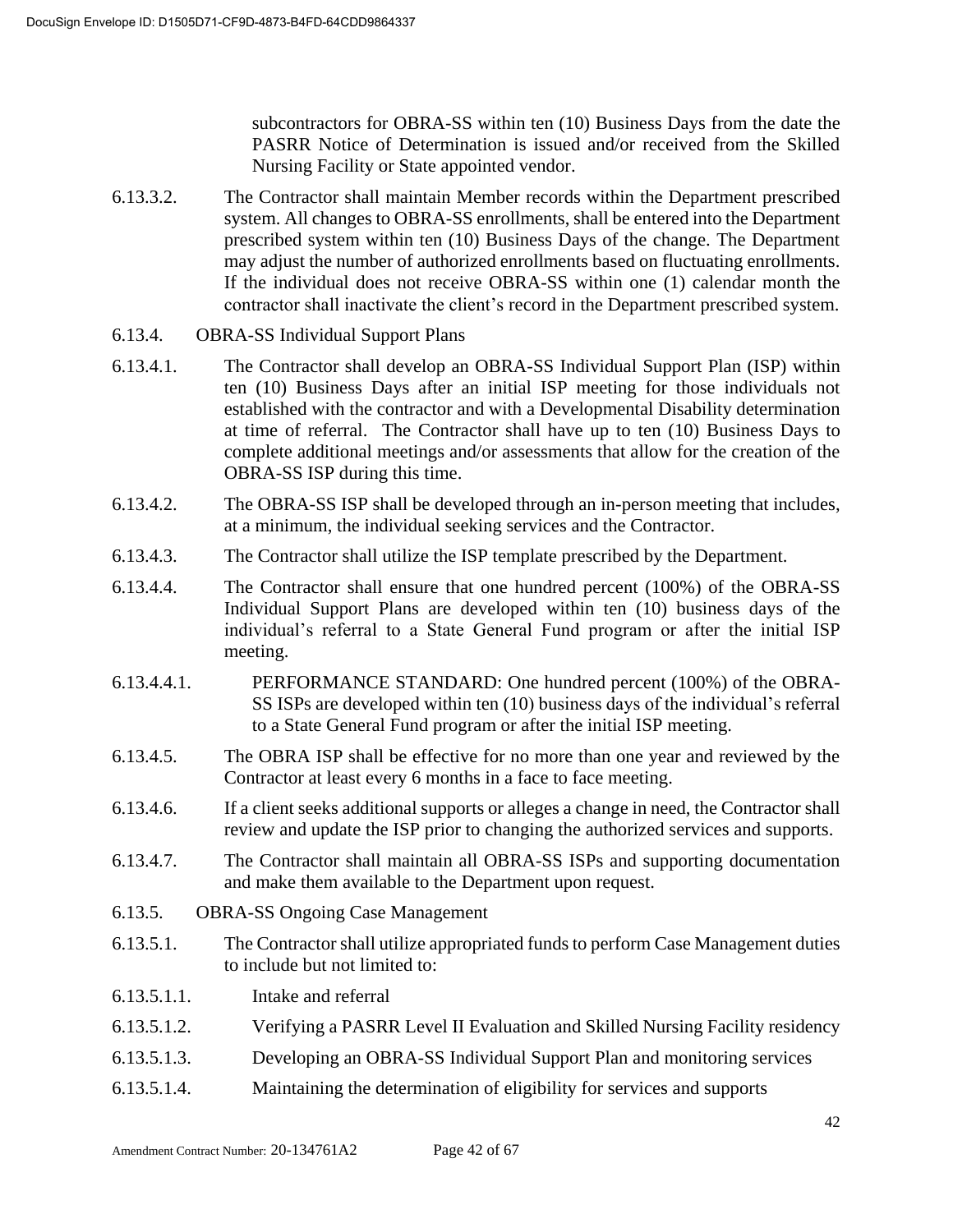- 6.13.5.1.5. Providing service and support authorization and coordination.
- 6.13.5.1.6. Ensuring there is not a duplication of authorized services with the services provided in the nursing facility.
- 6.13.5.1.7. Program change management
- 6.13.5.1.8. Service records maintenance
- 6.13.5.1.9. Case Management, policy and regulation training
- 6.13.5.1.10. Utilization review
- 6.13.5.2. Monitoring
- 6.13.5.2.1. Monitoring shall include at least one in person or telephone contact with the client per quarter, based on the preference of the individual. The Contractor shall maintain internal documentation of all monitoring activities and make these records available to the Department upon request.
- 6.13.5.2.2. Monitoring activities shall include but not be limited to:
- 6.13.5.2.2.1. Monitoring all services and supports delivered pursuant to the OBRA-SS ISP
- 6.13.5.2.2.2. Assessing the effectiveness of the supports and services
- 6.13.5.2.2.3. Assessing if additional supports and services are needed
- 6.13.5.2.2.4. Support in assessing if the individual has become eligible for any other resources including community resources or other Medicaid resources
- 6.13.5.2.3. The Contractor shall submit a State General Fund Case Management Log of all ongoing case management and monitoring activities on a template prescribed by the Department.
- 6.13.5.2.3.1. DELIVERABLE: State General Fund Case Management Log
- 6.13.5.2.3.2. DUE: Monthly, the  $15<sup>th</sup>$  of each month
- 6.13.6. OBRA-SS Direct Services
- 6.13.6.1. The Contractor shall not utilize OBRA-SS funds to purchase mental health related services. The Contractor shall seek provision of, or payment for, mental health services for those individuals through the Medicaid-funded mental health system or other local sources of funding.
- 6.13.6.2. The Contractor shall not utilize or authorize OBRA-SS funds to provide or purchase services and supports that are covered and provided by the nursing facility
- 6.13.6.3. The Contractor shall utilize appropriated funds to provide services to support individuals with intellectual and developmental disabilities living in a nursing facility. The Contractor shall not utilize funding for services that are provided by the Nursing Facility through Medicaid reimbursement. Services eligible through OBRA include:
- 6.13.6.3.1. Assistive Technology
- 6.13.6.3.2. Behavioral Consultation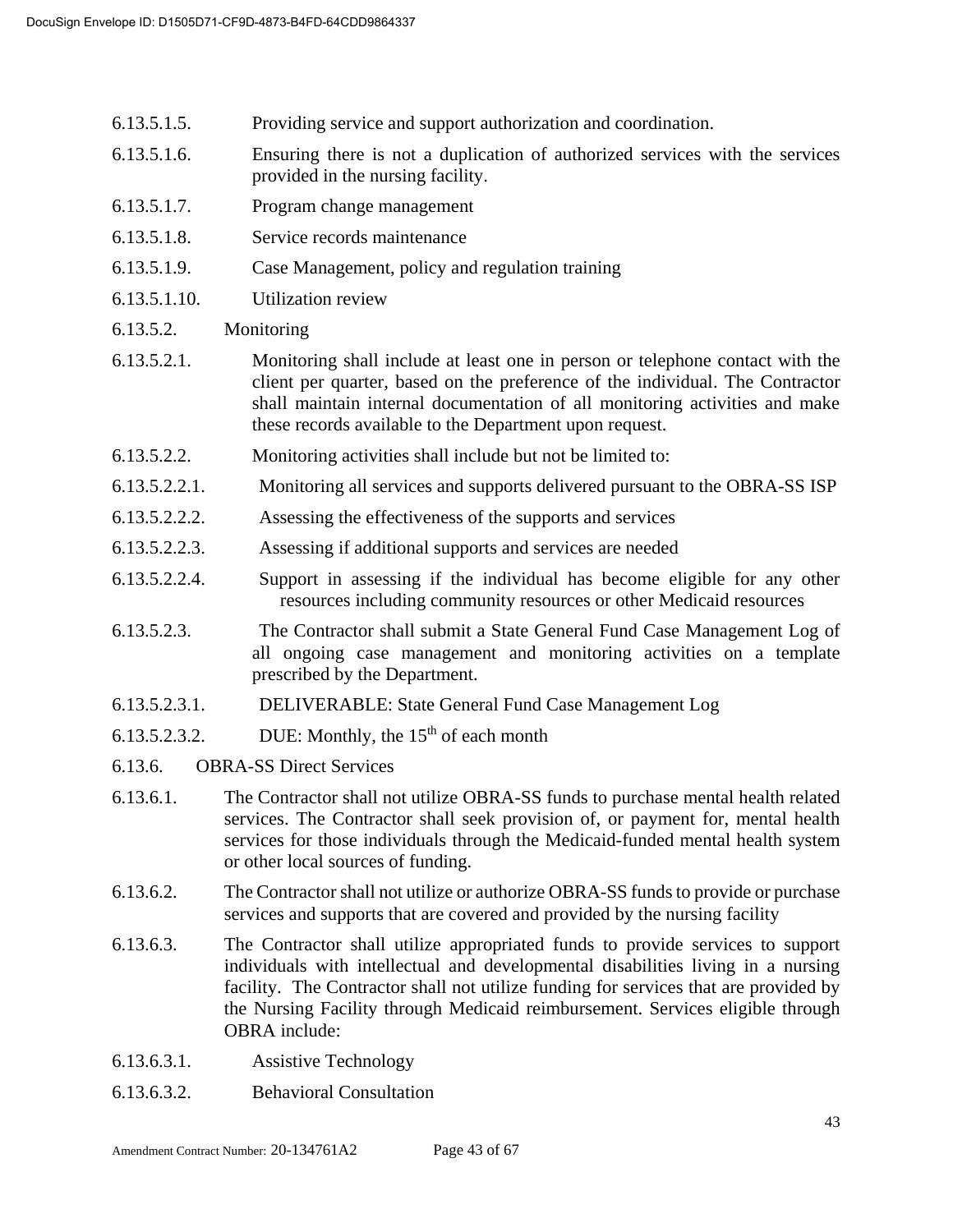- 6.13.6.3.3. Behavioral Line Services
- 6.13.6.3.4. Behavioral Counseling
- 6.13.6.3.5. Behavioral Counseling Group
- 6.13.6.3.6. Behavioral Plan Assessment
- 6.13.6.3.7. Day Habilitation Specialized Habilitation
- 6.13.6.3.8. Day Habilitation Supported Community Connections
- 6.13.6.3.9. Dental Basic
- 6.13.6.3.10. Dental Major
- 6.13.6.3.11. Mileage
- 6.13.6.3.12. Other Public Conveyance
- 6.13.6.3.13. Prevocational Services
- 6.13.6.3.14. Recreational Facility Fees/Passes
- 6.13.6.3.15. Job Coaching Individual
- 6.13.6.3.16. Job Coaching Group
- 6.13.6.3.17. Job Development Individual
- 6.13.6.3.18. Job Development Group
- 6.13.6.3.19. Job Placement
- 6.13.6.3.20. Vision
- 6.13.6.4. Services must be provided in accordance with the service definitions found in 10 C.C.R. 2505-10 Section 8.500.94.B.
- 6.13.7. OBRA-SS Records Maintenance
- 6.13.7.1. When the Contractor acts as the service provider, it shall:
- 6.13.7.1.1. Maintain supporting documentation capable of substantiating all expenditures and shall make them available to the Department upon request as required in 10 C.C.R. 2505-10 Section 8.130.2.
- 6.13.7.1.2. Receipts or invoices must contain, at a minimum: Member name, service description, provider name, first and/or last date of service, service rate, and amount due or paid.
- 6.13.7.1.3. If the Contractor does not maintain supporting documentation in the required format for all services rendered, the Department may recover these funds pursuant to 10 C.C.R. 2505-10 Section 8.076.
- 6.13.7.2. When the Contractor purchases services through a service provider not affiliated with the Contractor, the Contractor shall:
- 6.13.7.2.1. Maintain receipts or invoices from the service provider and documentation demonstrating that the provider was paid by the Contractor.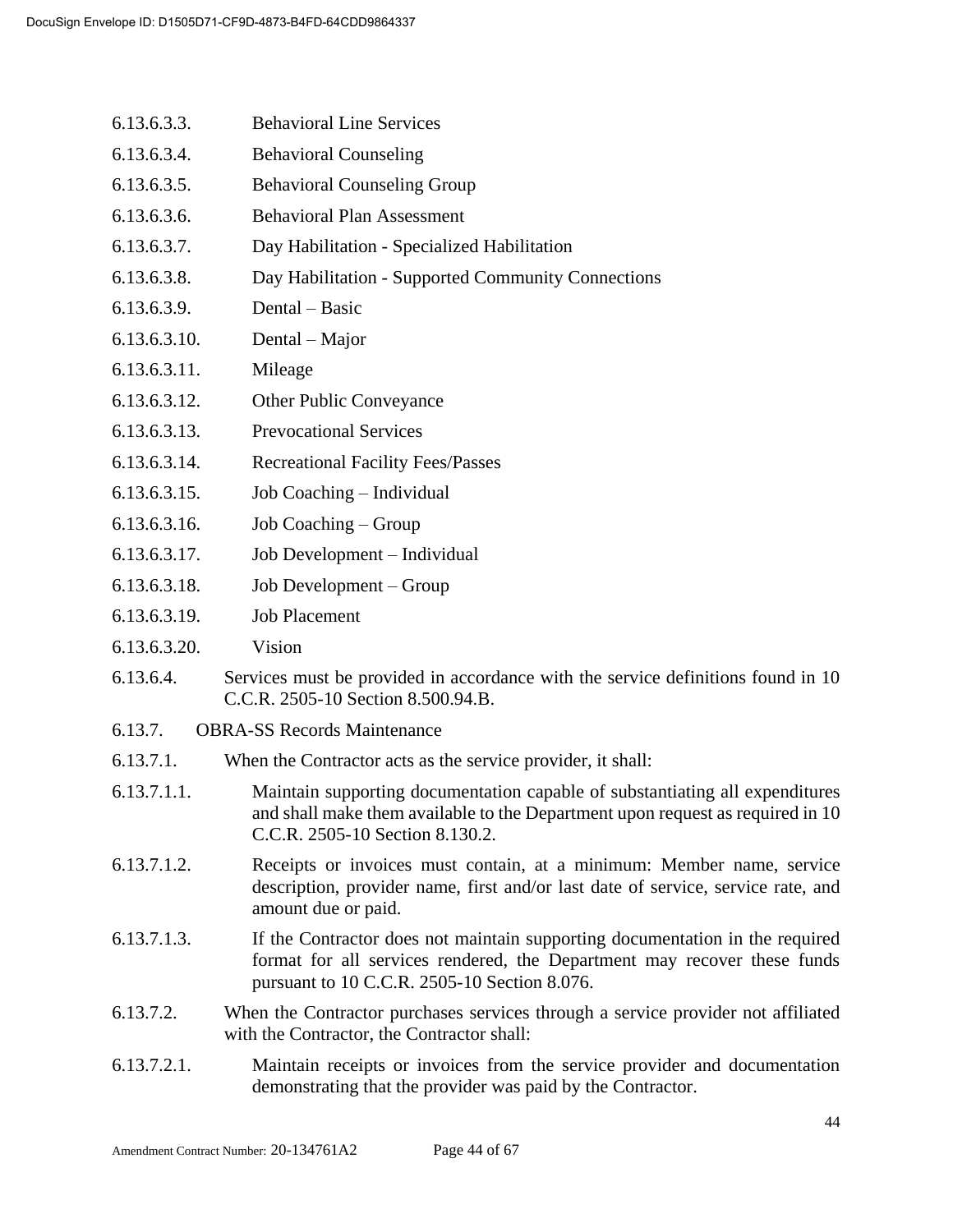- 6.13.7.2.2. Receipts or invoices must contain, at a minimum, Member name, service description, provider name, first and/or last date of service, service rate, and amount due or paid.
- 6.13.7.3. Through ongoing monitoring, the Contractor shall ensure all services reimbursed by the Contractor are rendered by service providers in accordance with the OBRA-SS Individual Support Plan.
- 6.13.7.3.1. The Contractor shall attempt to resolve any discrepancies with the service provider directly.
- 6.13.7.3.2. The Contractor shall notify the Department of any instances of suspected fraud and any supporting documentation at the time of discovery.
- 6.13.7.3.3. The Contractor shall notify all service providers that all records and supporting documentation related to services rendered through OBRA-SS are subject to inspection and recovery by the Department pursuant to 10 C.C.R. 2505-10 Section 8.076.
- 6.14. Mental Health Services Prohibited
- 6.14.1. The Contractor shall not utilize state funds to purchase mental health related services for individuals with intellectual disabilities who are Medicaid eligible and who also have a Medicaid covered mental health diagnosis.
- 6.14.2. The Contractor shall seek provision of, or payment for, mental health services for those individuals through the Medicaid funded mental health system or other local sources of funding.
- 6.15. Family Support Services Program (FSSP)
- 6.15.1. The Contractor shall provide or purchase Family Support Services pursuant to §25.5- 10-305, C.R.S. and 10 C.C.R. 2505-10 Section 8.613.
- 6.15.1.1. Eligibility, Needs Assessment, and Prioritization of Families
- 6.15.1.1.1. The Contractor shall determine individual eligibility for the FSSP pursuant to 10 C.R.S 2505-10 Section 8.613.C.(1-4).
- 6.15.1.1.2. After FSSP eligibility has been determined, the Contractor shall conduct an FSSP Needs Assessment prior to authorizing services. The Contractor shall develop a Needs Assessment Tool that is, at a minimum, inclusive of all requirements outlined in 10 C.C.R 2505-10 Section 8.613.E.7(a-e). The tool shall be included in the Contractor's Policies and Procedures for the FSSP and be made available to the Department upon request.
- 6.15.1.1.3. The Contractor shall assess all families, both on the waiting list as As Soon As Available and currently receiving FSSP services, for level of need on an annual basis in accordance with 10 CCR 2505 Section 8.613.E.
- 6.15.1.1.4. The Contractor shall submit a list of all completed FSSP Needs Assessments on a template prescribed by the Department.
- 6.15.1.1.4.1.1. DELIVERABLE: Needs Assessment List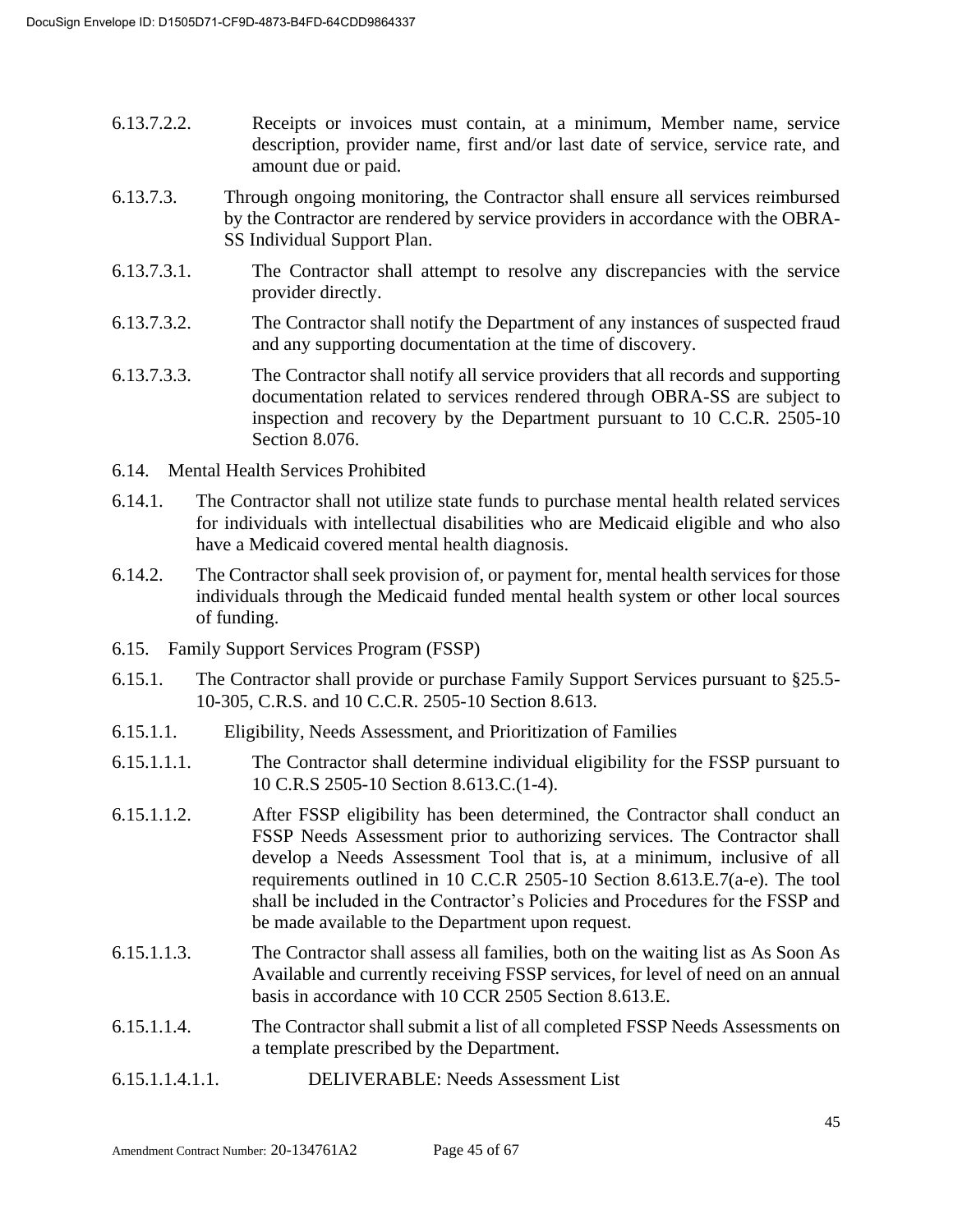6.15.1.1.4.1.2. DUE: Monthly, the  $15<sup>th</sup>$  of each month

- 6.15.2. The Department will notify the Contractor of the minimum number of individuals that shall be served through FSSP prior to the start of each State Fiscal Year (SFY). The Contractor may choose to enroll more individuals in FSSP than authorized, ensuring all individuals can be served within the funding allocated.
- 6.15.2.1. The Contractor shall serve one hundred percent (100%) of the number of FSSP enrollments authorized by the Department.
- 6.15.2.2. PERFORMANCE STANDARD: One hundred percent (100%) of persons specified by the Department.
- 6.15.3. Family Support Plans (FSP)
- 6.15.3.1. The Contractor shall ensure that individuals and families enrolled in the FSSP have an individualized Family Support Plan (FSP) which meets the requirements of an Individualized Plan, as defined in Section 25.5-10-202 and 25.5-10-211 C.R.S prior to receiving services.
- 6.15.3.2. The Contractor shall develop the FSP within ten (10) Business Days after an initial Individualized Support Plan (ISP) meeting for those individuals not established with the Contractor and with a Developmental Disability or Delay Determination at the time of referral.
- 6.15.3.3. The FSP shall be developed through a meeting that includes, at a minimum, a family representative, and the Contractor.
- 6.15.3.4. The Contractor shall utilize the FSP template prescribed by the Department.
- 6.15.3.5. The Contractor shall ensure that one hundred percent (100%) of the FSPs are developed within ten (10) Business Days of the individual's referral to FSSP or after the initial ISP meeting.
- 6.15.3.5.1. PERFORMANCE STANDARD: One hundred percent (100%) of the FSPs are developed within ten (10) Business Days of the individual's referral to FSSP or after the initial ISP meeting.
- 6.15.3.6. The FSP shall be effective for no more than one year.
- 6.15.3.7. If the Member seeks additional supports or alleges a change in need, the Contractor shall review and update the FSP prior to changing the authorized services and supports.
- 6.15.3.8. The Contractor shall maintain all FSPs and supporting documentation and make them available to the Department upon request.
- 6.15.4. FSSP Ongoing Case Management
- 6.15.4.1. Pursuant to 10 C.R.S 2505-10 Section 8.613.G the Contractor shall provide case management for the FSSP, to include coordination of services provided for individuals with an IDD or Developmental Delay that consists of facilitating enrollment, assessing needs, locating, coordinating and monitoring needed FSSP funded services, and monitoring the effective and efficient provision of services across multiple funding sources.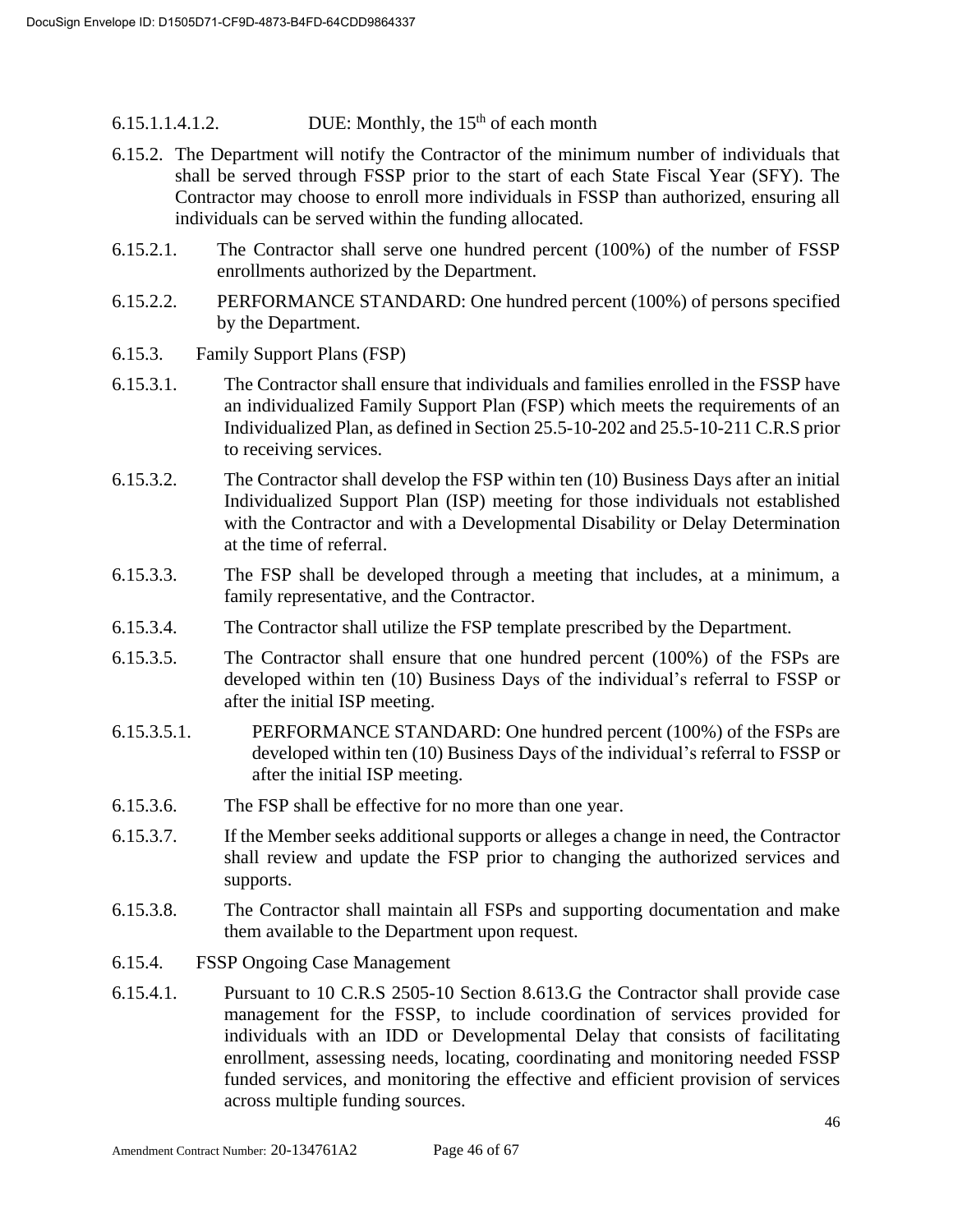- 6.15.4.2. The Contractor shall not charge families to provide direct services and case management for Family Support Services.
- 6.15.4.3. The Contractor shall provide a list of qualified providers for all services to applicants, Member(s) and families, during the individualized planning process, and to other interested parties upon request.
- 6.15.4.4. The Contractor shall utilize appropriated funds to perform case management duties in accordance with 10 CCR 2505 8.613.G to include but not limited to:
- 6.15.4.4.1. Development, application assistance, and annual re-evaluation of the Family Support Plan (FSP) which shall be conducted at least once per year and include making changes to the FSP as indicated
- 6.15.4.4.2. Providing service authorization and support coordination to include but not limited to assessing the effectiveness of FSSP supports and services
- 6.15.4.4.3. Ensuring all services and supports are delivered in accordance with the FSP
- 6.15.4.4.4. Supporting the individual in assessing eligibility for other community and/or Medicaid resources
- 6.15.4.4.5. Service records maintenance
- 6.15.4.4.6. Case Management, policy and regulation training
- 6.15.4.4.7. Utilization review
- 6.15.4.5. The Contractor shall submit a list of all ongoing case management activities on a template prescribed by the Department.
- 6.15.4.5.1. DELIVERABLE: State General Fund Case Management Log
- 6.15.4.5.2. DUE: Monthly, the  $15<sup>th</sup>$  of each month
- 6.15.5. FSSP Direct Services
- 6.15.5.1. The Contractor shall utilize appropriated FSSP funds to reimburse or advance funds to families for expenses that are incurred as a result of supporting the family and/or individual with an intellectual or developmental disability or delay living in the family home.
- 6.15.5.2. The Contractor shall only authorize and advance or reimburse services that are needed as a result of the individual's Intellectual and Developmental Disability or Developmental Delay and shall not be approved if the need is a typical age-related need. Correlation between the need and the disability must be documented in the FSP.
- 6.15.5.3. The Contractor shall ensure that all services are provided in the most cost-effective manner, meaning the least expensive manner to meet the need.
- 6.15.5.4. The Contractor shall ensure that all services are authorized pursuant to the FSP.
- 6.15.5.5. The Contractor shall utilize FSSP funds to provide funding to families for expenses referenced in §25.5-10-305(a-j), C.R.S and 10 C.R.S. 2505-10 Section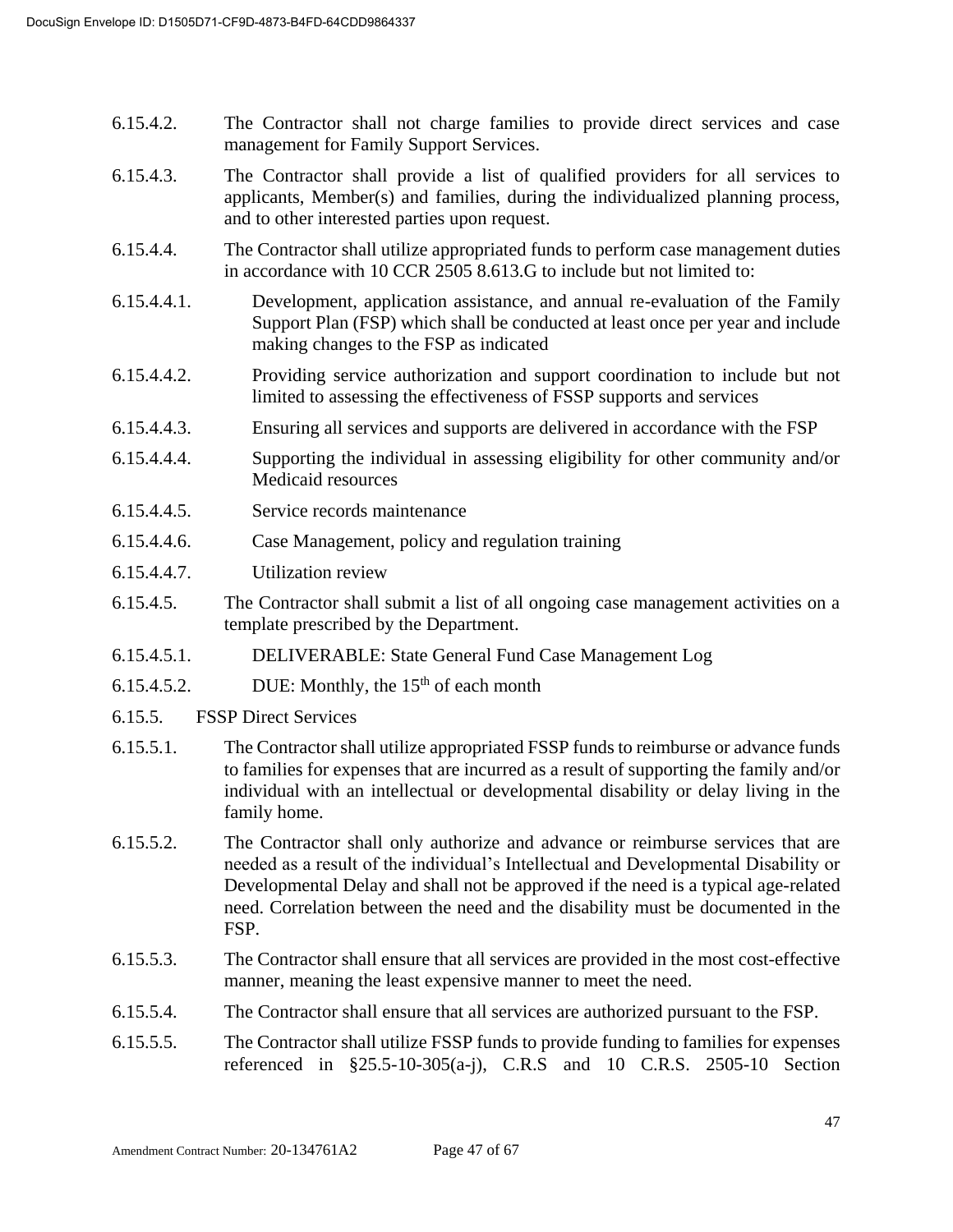$8.613(F)(8)(a-h)$ . The Contractor shall not authorize or provide any service that is not outlined in these regulations.

- 6.15.5.6. The Contractor shall ensure the authorized services through FSSP are not duplicative of other resources the family has access to, including HCBS waivers, third party insurance, etc.
- 6.15.5.7. The Contractor shall prioritize funding for the FSSP pursuant to 10 C.R.S 2505-10 Section 8.613.E(1-2).
- 6.15.6. Family Support Council
- 6.15.6.1. The Contractor shall establish and maintain a Family Support Council (FSC) pursuant to §25.5-10-304, C.R.S. and 10 C.C.R. 2505-10 Section 8.613.B.
- 6.15.6.1.1. The Contractor shall notify the Department in writing of any changes to the FSC within ten (10) Business Days.
- 6.15.6.1.2. The Contractor shall provide an orientation and training to all FSC members on the duties and responsibilities of the FSC. The training and orientation shall be documented with a record of the date of the training, who provided the training, training topic, and names of attendees. The Contractor shall make the training and orientation materials available to the Department upon request.
- 6.15.6.1.3. The Contractor shall ensure the FSC fulfills all duties outlined in 10 C.C.R. 2505-10 Section 8.613.B. The Contractor shall document meeting minutes and submit them to the Department. The Contractor shall document all FSC meetings on a template prescribed by the Department.
	- 6.15.6.1.3.1. DELIVERABLE: FSC Meeting Minutes
	- 6.15.6.1.3.2. DUE: Monthly, by the  $15<sup>th</sup>$  of each month and by June  $30<sup>th</sup>$ or the Fiscal Year end close date determined by the Department for any meetings held in June.
- 6.15.7. FSSP Evaluation
- 6.15.7.1. In coordination with the FSC, the Contractor shall be responsible for evaluating the effectiveness of the FSSP on an annual basis. The Contractor shall ensure the annual program evaluation addresses all areas required in 10 CCR 2505-10 Section 8.613.K.
- 6.15.7.2. The Contractor shall provide the Annual Evaluation Report to the Department for review and approval.
- 6.15.7.2.1.1. DELIVERABLE: Annual Evaluation Report
- 6.15.7.2.1.2. DUE DATE: No later than June 30th of each Fiscal Year
- 6.15.8. FSSP Annual Program Report
- 6.15.8.1. The Contractor shall create and submit an annual FSSP Program Report to the Department. The FSSP Program Report shall contain all requirements outlined in 10 CCR 2505-10 Section 8.613.M.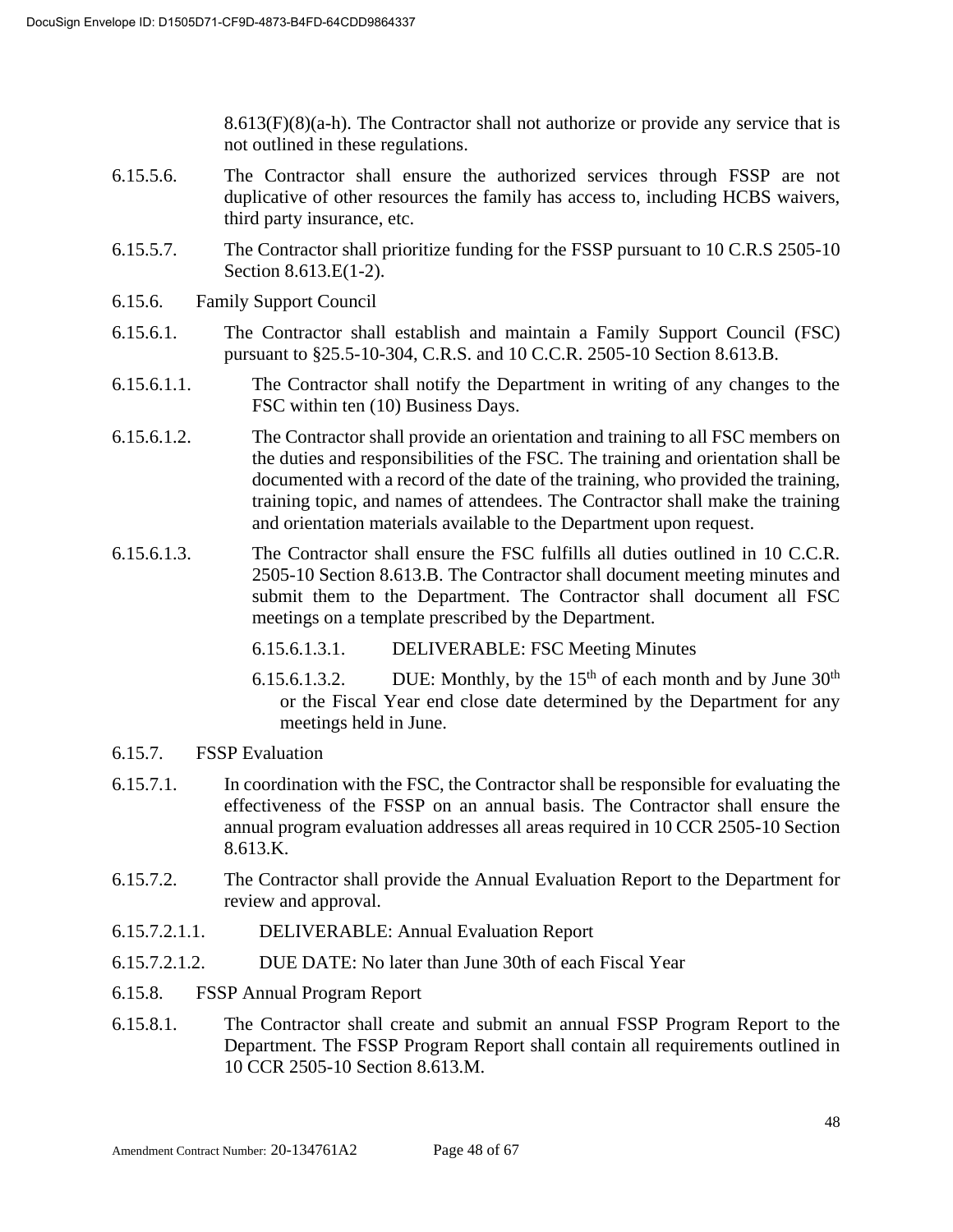- 6.15.8.2. The Contractor shall provide the FFS Program Report to the Department for review and approval.
- 6.15.8.2.1. DELIVERABLE: FSSP Program Report
- 6.15.8.2.2. DUE: Annually, October 1st of each Fiscal Year
- 6.15.9. FSSP Records Maintenance
- 6.15.9.1. The Contractor shall maintain supporting documentation capable of substantiating all expenditures and reimbursements made to providers, Members and/or families.
- 6.15.9.2. When the Contractor purchases services or items directly for Members and/or families, the Contractor shall:
- 6.15.9.2.1. Maintain receipts or invoices from the service provider and documentation demonstrating that the provider was paid by the Contractor.
- 6.15.9.2.2. Receipts or invoices must contain, at a minimum: Member and/or family name, provider name, first and/or last date of service, item(s) or service(s) purchased, item(s) or service(s) cost and amount due or paid.
- 6.15.9.3. When the Contractor reimburses Members and/or families for services or items, the Contractor shall:
- 6.15.9.3.1. Ensure the Member and/or family provides the Contractor with receipts or invoices prior to reimbursement.
- 6.15.9.3.2. Maintain receipts or invoices from the Member and/or family, and documentation demonstrating that the Client and/or family was reimbursed by the Contractor.
- 6.15.9.3.3. Ensure all receipts or invoices provided by the Members and/or family contain, at a minimum: Member and/or family name, provider name, first and/or last date of service, item(s) or service(s) purchased, items(s) or service(s) cost, and amount paid.
- 6.15.9.4. When the Contractor provides funding to Members and/or families for the purchase of services or items in advance, the Contractor shall:
- 6.15.9.4.1. Establish policies and procedures outlining the Contractor's processes for advancing funds, ensuring supporting documentation is received by the Member and/or family, and remedial action steps the Contractor will take if supporting documentation is not received. The policies and procedures shall identify timelines and shall be made available to the Department upon request.
- 6.15.9.4.2. Notify the Member and/or family that they are required to submit invoices or receipts to the Contractor of all purchases made prior to the close of the State Fiscal Year.
- 6.15.9.4.3. Ensure the Member and/or family provides the Contractor with receipts or invoices.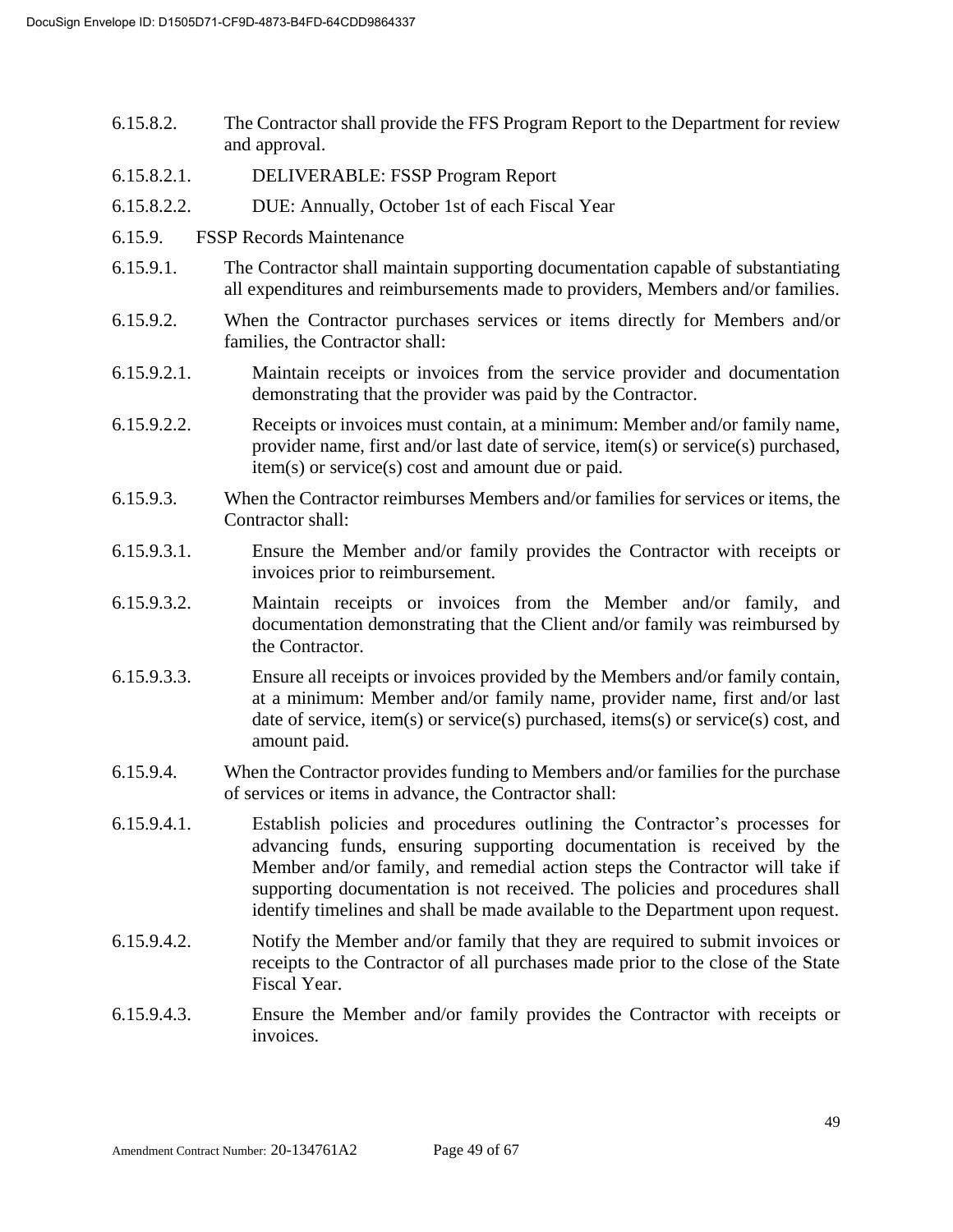- 6.15.9.4.4. Maintain receipts or invoices from the Members and/or family, and documentation demonstrating that the Members and/or family was provided with advanced funds by the Contractor.
- 6.15.9.4.5. Ensure all receipts or invoices provided by the Members and/or family contain, at a minimum: Members and/or family name, provider name, first and/or last date of service, item(s) or service(s) purchased, items(s) or service(s) cost, and amount paid.
- 6.15.9.4.6. The Contractor shall ensure the documentation received by the Member and/or family, indicates that the amount was paid.
- 6.15.9.4.7. If a Member and/or family does not submit invoices or receipts, the Contractor shall document all attempts to obtain receipts or paid invoices and any remedial action taken. The Contractor shall make all supporting documentation available to the Department upon request.
- 6.15.9.4.8. If the Contractor cannot provide supporting documentation as described in this section, the Department may recover any unsubstantiated expenditures from the Contractor.

## **7. MEDICAID PROGRAMS**

- 7.1. Rules, regulations and references:
- 7.1.1. The Contractor shall abide by and perform its duties and obligations in conformity with relevant federal law, all pertinent federal regulations, state law, and regulations of the Department of Health Care Policy and Financing, Colorado Department of Human Services, and the Colorado Department of Public Health and Environment which include but are not limited to:
- 7.1.1.1. Colorado Revised Statute, Title 25.5, Article 10.
- 7.1.1.2. Colorado Department of Health Care Policy and Financing, Office of Community Living written communications.
- 7.1.1.3. Colorado Department of Public Health and Environment at 6 C.C.R. 1011-1.
- 7.1.1.4. Colorado Department of Human Services 12 C.C.R. 2509-8 7.700.
- 7.1.1.5. The Contractor shall comply with all State Medicaid regulations promulgated by the Department. These regulations include, but are not limited to, Department regulations regarding:
- 7.1.1.5.1. The HCBS-DD waiver, 10 C.C.R. 2505-10 Sections 8.500 to 8.500.80,
- 7.1.1.5.2. The HCBS-SLS waiver, 10 C.C.R. 2505-10 Sections 8.500.90 to 8.500.102,
- 7.1.1.5.3. The HCBS-CES waiver, 10 C.C.R. 2505-10 Section 8.503, et seq.,
- 7.1.1.5.4. The HCBS-CHRP waiver, 10 C.C.R. 2505-10 Section 8.508,
- 7.1.1.5.5. Long Term Care, 10 C.C.R. 2505-10 Sections 8.400 to 8.401,
- 7.1.1.5.6. Recipient Appeals, 10 C.C.R. 2505-10 Section 8.507, and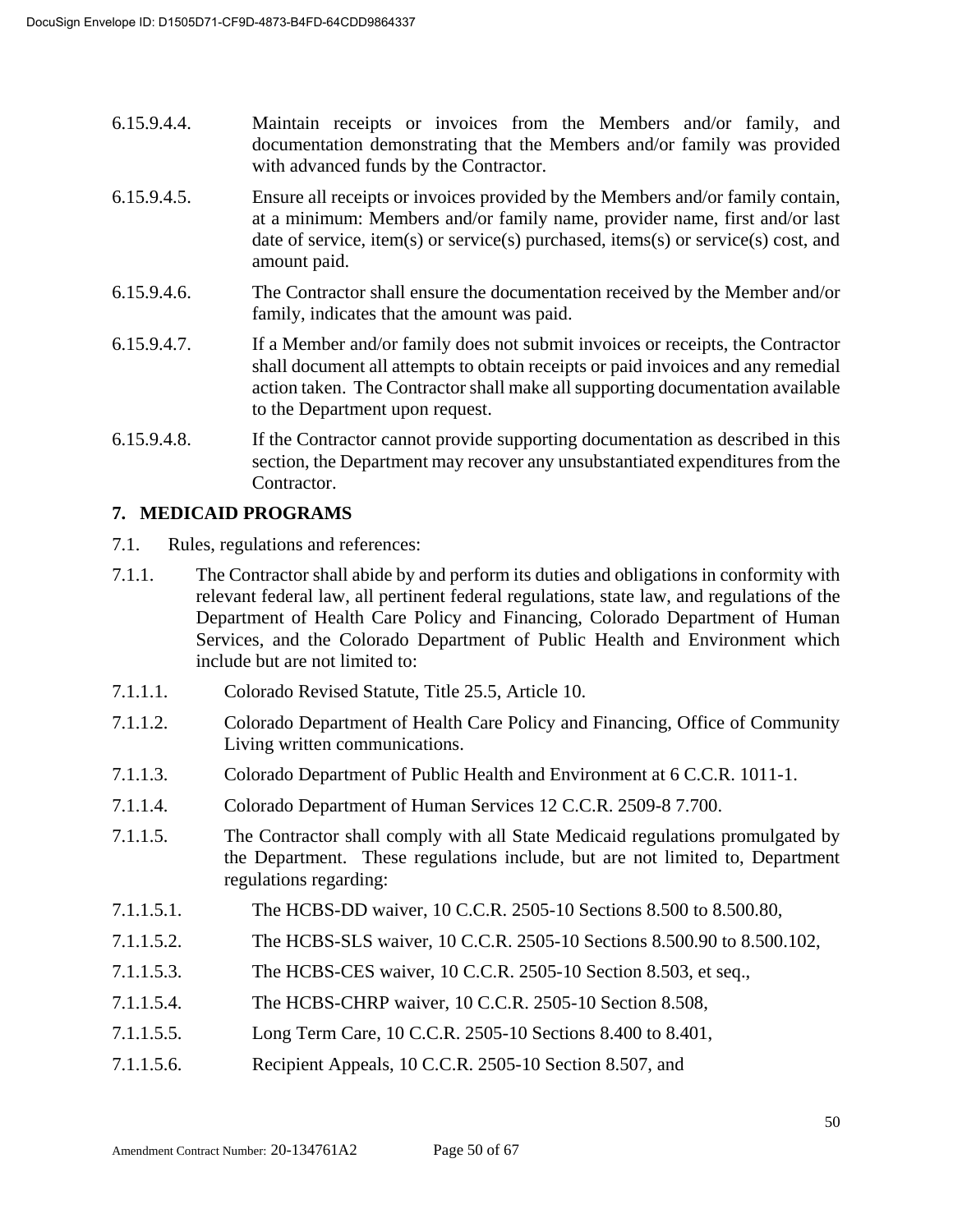- 7.1.1.5.7. Services for Individuals with Intellectual and Developmental Disabilities, 10 C.C.R. 2505-10 Sections 8.600, et seq.
- 7.1.2. The Contractor shall perform its obligations in conformity with the provisions of Title XIX of the Social Security Act and other applicable federal and state laws and regulations.
- 7.1.3. The Contractor shall ensure applicant and Client rights are protected in accordance with Title XIX of the Social Security Act, other applicable federal and state laws, and Department regulations.
- 7.2. Training
- 7.2.1. The Contractor shall ensure that all Case Management staff receive the trainings listed below within one hundred and twenty (120) calendar days after the staff member's hire date and prior to being assigned independent case management duties. Case Management staff must receive a refresher training as required by the Department, the Department approved vendor or the Contractor. Training must include the following areas:
- 7.2.1.1. Medicaid LTSS programs Eligibility
- 7.2.1.2. Intake and Referral
- 7.2.1.3. Determination of Developmental Disability or Delay
- 7.2.1.4. Medicaid LTSS programs Level of Care Evaluation and Determination
- 7.2.1.5. Medicaid LTSS programs Notices and Appeals
- 7.2.1.6. Department Information Management Systems Documentation
- 7.2.1.7. Long Term Home Health
- 7.2.1.8. Applicable Federal and State laws and regulations for LTSS programs
- 7.2.1.9. Critical Incident Reporting
- 7.2.1.10. Waiver requirements and services
- 7.2.1.11. Mandatory Reporting
- 7.2.1.12. Disability and Cultural Competency
- 7.2.1.13. Participant Directed Training
- 7.2.2. There will be no exemptions to the above list of required trainings as all case managers should have a basic knowledge of all case management activities regardless of ongoing duties.
- 7.2.3. The Contractor shall utilize training materials provided by the Department where applicable related to Section 7.2.1 of this Contract.
- 7.3. The Contractor shall participate in Department trainings. Participation can be at the time of the presented training or following the training using the materials available on the Department Website.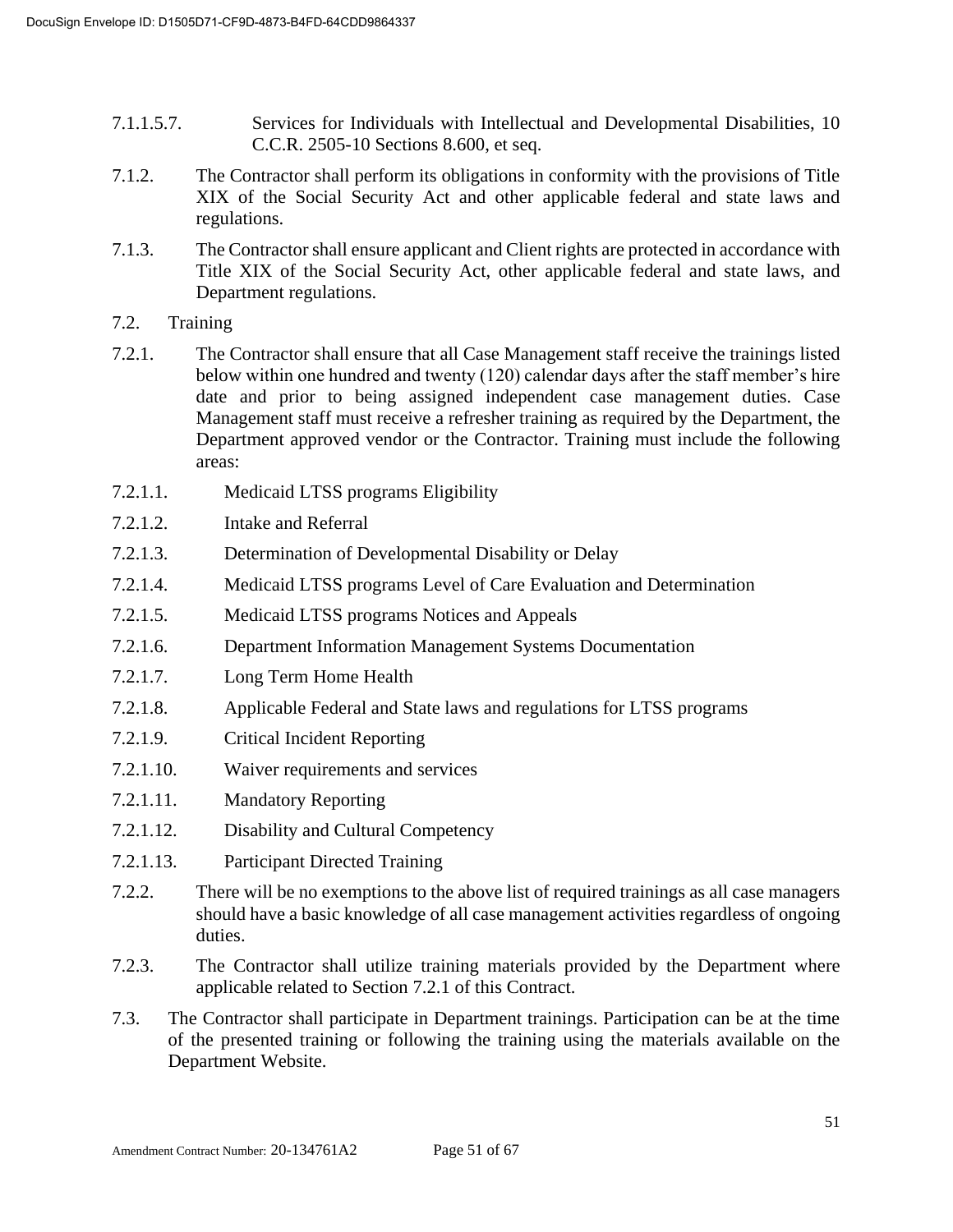- 7.4. The Contractor may elect to perform additional training not outlined in the Contract, but applicable to the Scope of Work. The Contractor may utilize the Department's Case Management Training Template to identify trainings attended that are not required by the Department.
- 7.5. Case Management staff hired by the Contractor with a minimum of one-year immediate prior experience working for a Colorado CCB, may perform case management activities prior to completion of the training requirements. All outlined training at Section 7.2.1 must be completed within one-hundred twenty (120) calendar days after the staff member's hire date, unless the Contractor can provide documentation that the required training has occurred.
- 7.5.1. The Contractor shall provide the date all Case Management staff, including new and existing staff, were hired and the dates of received training in the areas identified in Section 7.2.1. of this Contract, using the reporting template provided by the Department for review, approval and payment.
- 7.5.1.1. DELIVERABLE: Case Management Training
- 7.5.1.2. DUE: Semi-annually, January  $15<sup>th</sup>$ ; and June  $30<sup>th</sup>$  or the Fiscal Year end close date set by the Department
- 7.6. The Contractor shall maintain supporting documentation demonstrating case managers attended the required trainings and make the information available to the Department upon request. Supporting documentation must include the name and description of the training, date the training was held, case managers in attendance, and trainer sign off showing the case manager completed the training.
- 7.7. Medicaid Administrative Functions
- 7.7.1. Intake and Referral
- 7.7.1.1. The Contractor shall provide information to all individuals regarding the programs and services available for individuals with I/DD.
- 7.7.1.2. The Contractor shall screen individuals to determine if the individual may be eligible for programs and services for individuals with I/DD.
- 7.7.1.3. For individuals seeking an HCBS program, the Contractor shall enter a referral into the Department's prescribed system.
- 7.7.1.4. All referrals are entered into the Department's prescribed system within three (3) Business Days from the date of referral.
- 7.7.2. Level of Care Evaluation and Determination
- 7.7.2.1. The Contractor shall provide staff that meet the qualifications set forth in state statutes and regulations to perform all level of care evaluations and determinations.
- 7.7.2.2. The Contractor shall conduct an Initial Level of Care Evaluation and Determination for all new applicants to HCBS-DD, HCBS-SLS, HCBS-CES, and HCBS-CHRP waivers, and the Intermediate Care Facilities for Individuals with Intellectual Disabilities (ICF-IID). Initial Level of Care Evaluations and Determinations include the following Assessment Event types: Initial Review, HCBS-DD Waitlist,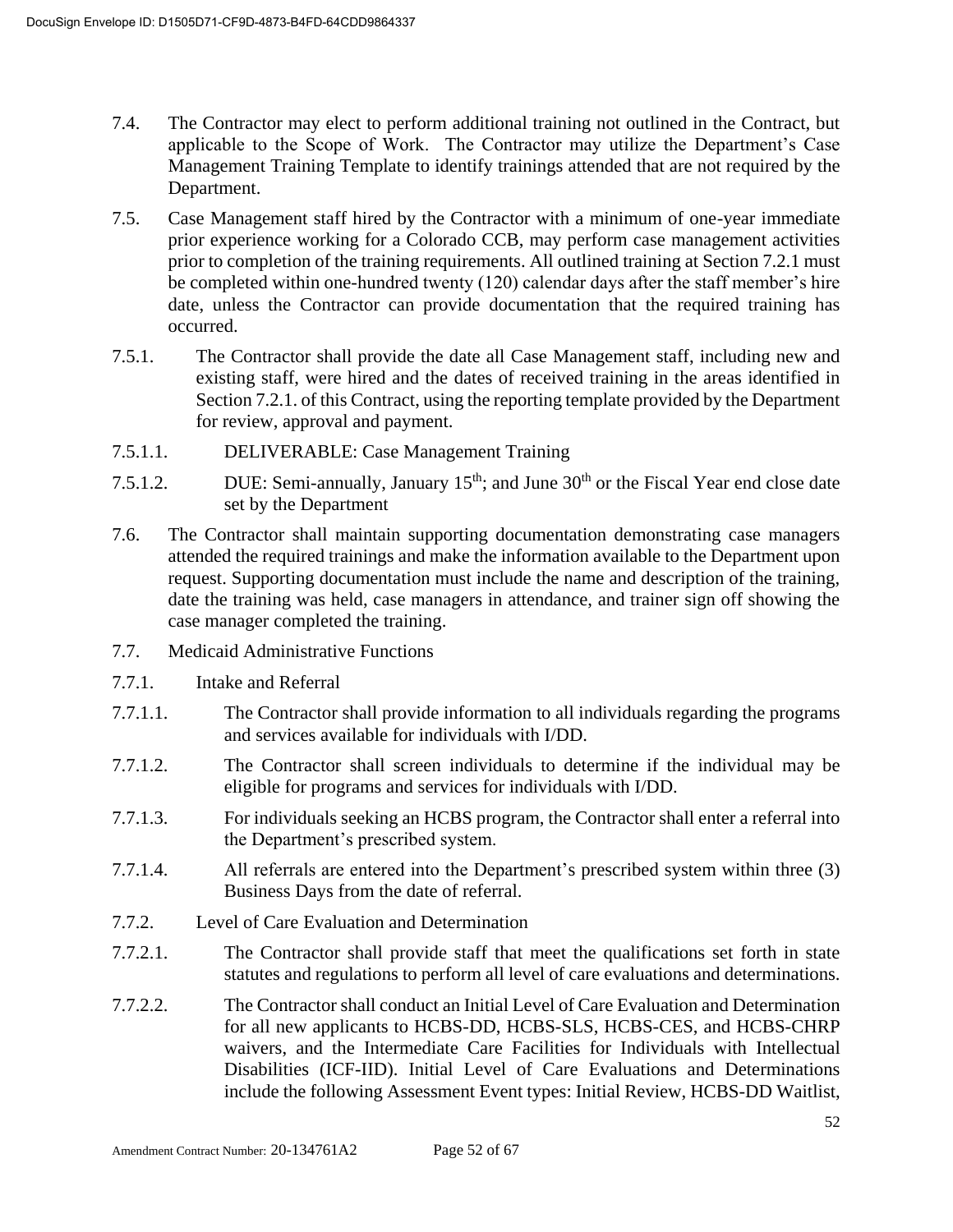Deinstitutionalization (DI), and Reverse Deinstitutionalization. Continued Stay Review Level of Care Evaluations and Determinations include the following Assessment Event types: Continued Stay Review and Unscheduled Review.

- 7.7.2.2.1. An Unscheduled Review Assessment Event Type shall be utilized when a Level of Care Evaluation and Determination is completed due to a significant change in the Member functioning and support needs including documented medical conditions, post hospitalization, or significant change in activities of daily living.
- 7.7.2.3. The Contractor shall conduct an Initial Level of Care Evaluation and Determination in accordance with the following timelines:
- 7.7.2.3.1. Ten (10) Business Days for individuals residing in the community, upon completion of the DD determination, when the individual requests HCBS waiver services, and upon verifying Medicaid eligibility or submission of a Medicaid application.
- 7.7.2.3.2. Five (5) Business Days from the date of referral for individuals residing in a nursing facility or ICF-IID.
- 7.7.2.3.3. Two (2) Business Days from the date of referral for individuals residing in a hospital.
- 7.7.2.3.4. The Contractor shall enter and verify the evaluation into the Benefits Utilization System (BUS) within ten (10) Business Days of completing the evaluation.

7.7.2.3.4.1. PERFORMANCE STANDARD: Initial Level of Care Evaluation and Determination

- 7.7.2.3.4.2. DUE: Within ten (10) Business Days after completing the evaluation. The Contractor shall verify that an individual needs an institutional level of care by receiving a Professional Medical Information Page (PMIP) signed by a medical professional and dated no earlier than six (6) months from the certification start date and no later than ninety (90) days from the evaluation date of an Initial Level of Care Evaluation and Determination; and within ninety (90) calendar days of the certification start date and before the certification end date for a Continued Stay Review (CSR) for all applicants and individuals currently receiving services through the HCBS-DD, HCBS-SLS, HCBS-CES, and HCBS-CHRP waivers, and the Intermediate Care Facilities for Individuals with Intellectual Disabilities (ICF-IID).The Contractor shall conduct all Level of Care Evaluations face-to-face with the individual, at minimum, and in the place where the individual resides.
- 7.7.2.4. The Contractor shall conduct a Continued Stay Review every twelve (12) months for Clients who are continually enrolled for the HCBS-DD, HCBS-SLS, HCBS-CES, and HCBS-CHRP waivers. The Contractor shall enter the review into the BUS within ten (10) Business Days of completing the evaluation.
- 7.7.2.4.1. PERFORMANCE STANDARD: Continued Stay Review
- 7.7.2.4.2. DUE: Within ten (10) Business Days after completing the Review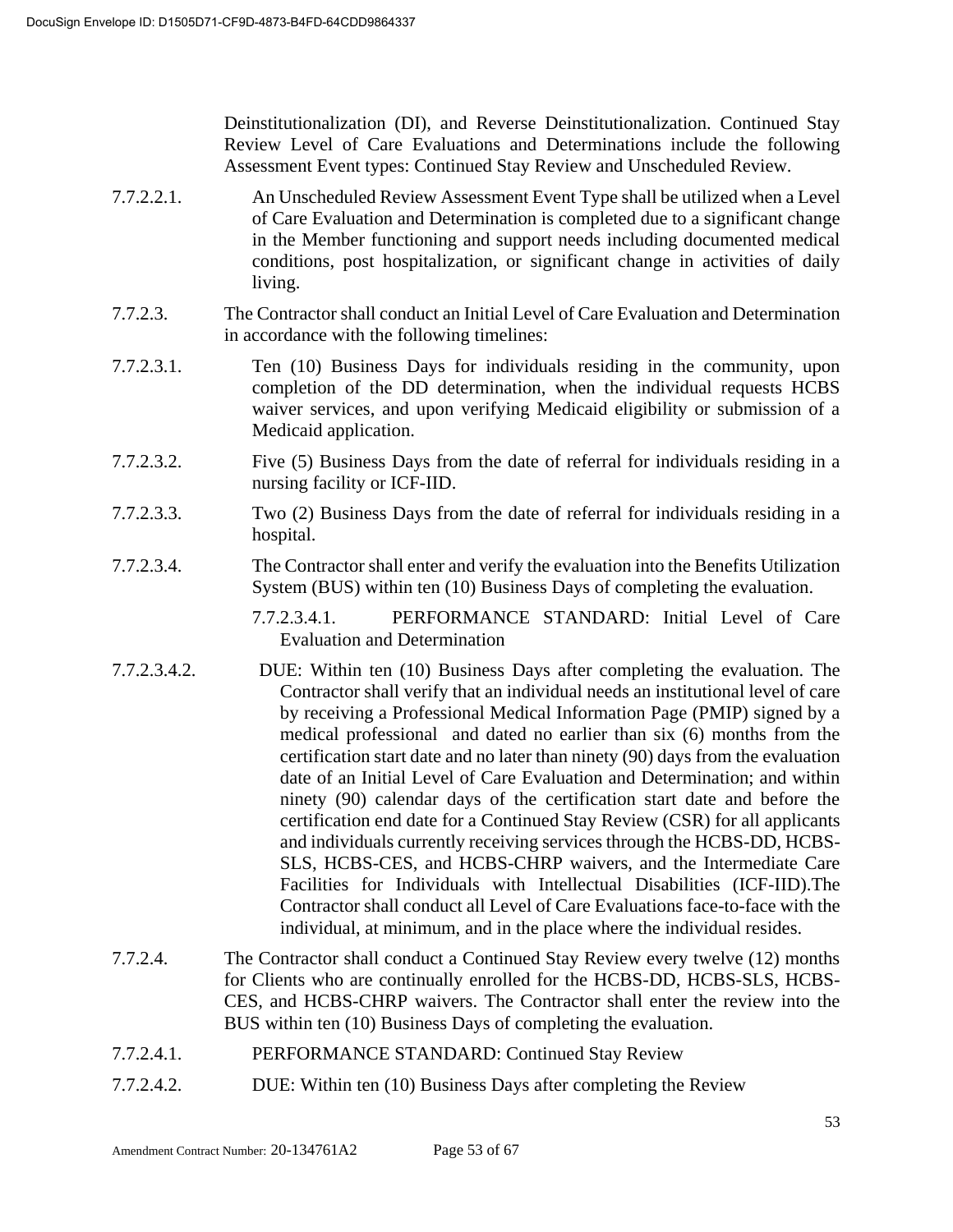- 7.7.2.5. The Contractor shall enter and verify the Continued Stay Review into the BUS within ten (10) Business Days of completing the assessment. Failure by the Contractor to complete the annual Level of Care Evaluation and Determination shall cause a break in payment authorization for waiver services for the Client.
- 7.7.2.6. The Contractor shall ensure that this break in payment authorization shall not affect the continued delivery of waiver services to the Client. Service costs incurred during a break in payment authorization are non-allowable costs.
- 7.7.2.7. The Contractor shall bear the sole financial responsibility of all costs incurred during this break in payment authorization and shall be responsible for reimbursing providers for any loss in funding as a result of the break in payment authorization.
- 7.7.2.7.1. The Contractor shall notify all providers of the discontinuation of services no later than eleven (11) calendar days prior to the certification end date that services shall not be authorized past the certification end date.
- 7.7.3. Supports Intensity Scale-A Assessment
- 7.7.3.1. The Contractor shall conduct a Supports Intensity Scale-A (SIS) assessment for all HCBS-DD and HCBS-SLS enrollments and reassessments when criteria set forth at 10 C.C.R. 2505-10 Section 8.612.1.H are met. The Contractor shall not be reimbursed for a SIS assessment prior to the individual being determined eligible for a waiver through the Level of Care Evaluation and Determination and confirmation of financial eligibility. The Contractor shall not be reimbursed for SIS reassessments without prior authorization from the Department to conduct the SIS reassessment.
- 7.7.3.2. The Contractor shall conduct all initial SIS Assessments within forty-five (45) calendar days from the date of the Initial Level of Care Evaluation and Determination. The Contractor shall conduct all SIS reassessments within fortyfive (45) calendar days from the date of approval from the Department.
- 7.7.3.3. The Contractor shall enter the SIS Assessment into SIS-A Online within thirty (30) calendar days of completing the assessment.
- 7.7.3.3.1. PERFORMANCE STANDARD: SIS-A Assessment
- 7.7.3.3.2. DUE: Within thirty (30) calendar days of completing the assessment
- 7.7.4. HCBS-CHRP Support Need Level Assessment
- 7.7.4.1. The Contractor shall conduct a Support Need Level Assessment for all HCBS-CHRP enrollments and re-assessments as set forth by the Department's prescribed guidelines.
- 7.7.4.2. The Contractor shall conduct an initial Support Need Level Assessment within forty-five (45) calendar days from the date of the Initial Level of Care Evaluation and Determination. The Contractor shall conduct all reassessments as necessary client's needs change.
- 7.7.4.3. The Contractor shall maintain all Support Need Level Assessments and supporting documentation and make it available to the Department upon request.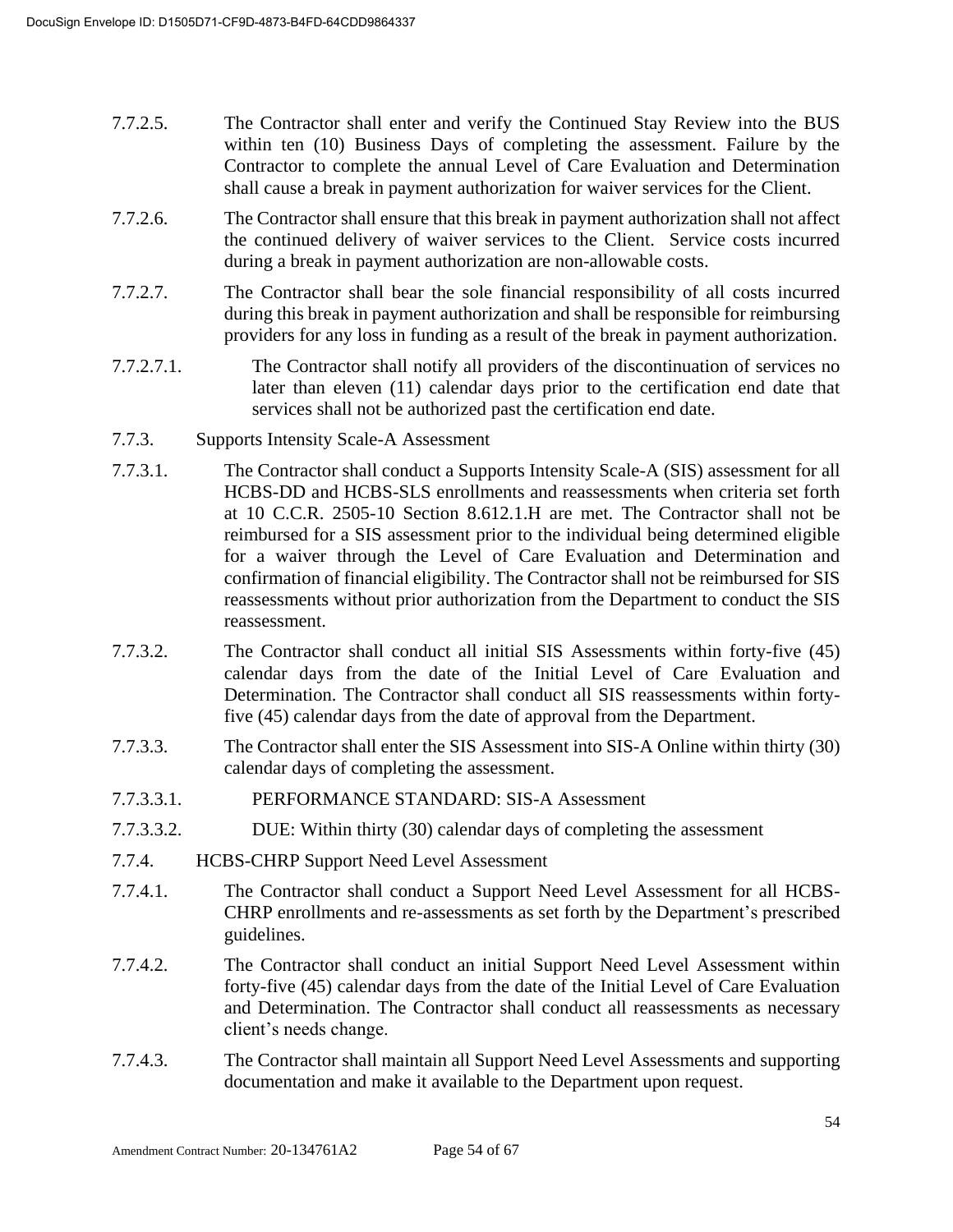- 7.7.4.3.1. PERFORMANCE STANDAND: Support Need Level Assessment
- 7.7.4.3.2. DUE: Within ten (10) Business Days of the Department's request

#### 7.7.5. HCBS-CES Applications

- 7.7.5.1. The Contractor shall complete initial and CSR applications for persons applying for the HCBS-CES waiver as set forth by the Department's prescribed guidelines.
- 7.7.5.1.1. Initial HCBS-CES applications shall be submitted to the designated entity for review no more than thirty (30) days after the initial LOC is completed or no more than thirty (30) days after the Applicant/family has chosen enrollment onto the HCBS – CES waiver.
- 7.7.5.1.2. CSR HCBS-CES applications shall be submitted to the designated entity in accordance with timelines as set forth in 7.6.2., in order to prevent any break in services.
- 7.7.5.2. The Contractor shall maintain all HCBS-CES applications and supporting documentation and make it available to the Department upon request.
- 7.7.6. Management Information Systems and Reporting
- 7.7.6.1. The Contractor shall comply with reporting and billing policies and procedures established by the Department, participate in the State's management information systems and adhere to the information system requirements provided by the Department for these systems. These systems include but are not limited to: the DDD Web Application Portal/Community Contract and Management System (CCMS) and the Benefits Utilization System (BUS).
- 7.7.6.2. The Contractor shall:
- 7.7.6.2.1. Utilize the Department prescribed system for the purpose of Client information management.
- 7.7.6.2.2. Provide accurate documentation of administrative activities required under this Contract. Timely documentation shall be completed within ten (10) Business Days and entered into the Department prescribed system.

#### 7.7.7. Appeals

- 7.7.7.1. The Contractor shall represent the Department and defend any adverse action in accordance with 10 CCR 2505-10, Sections 8.057 *et. seq.* in all appeals initiated during this Contract. The Contractor shall coordinate with the Department for any adverse actions necessitating Department attendance at a hearing.
- 7.7.7.2. The Contractor shall represent its actions at Administrative Law hearings when the Client or Member appeals a denial or adverse action affecting Client's or Member's program eligibility or receipt of services.
- 7.7.7.3. The Contractor shall process appeals in accordance with schedules published by the State of Colorado Office of Administrative Courts and rules promulgated by the Department.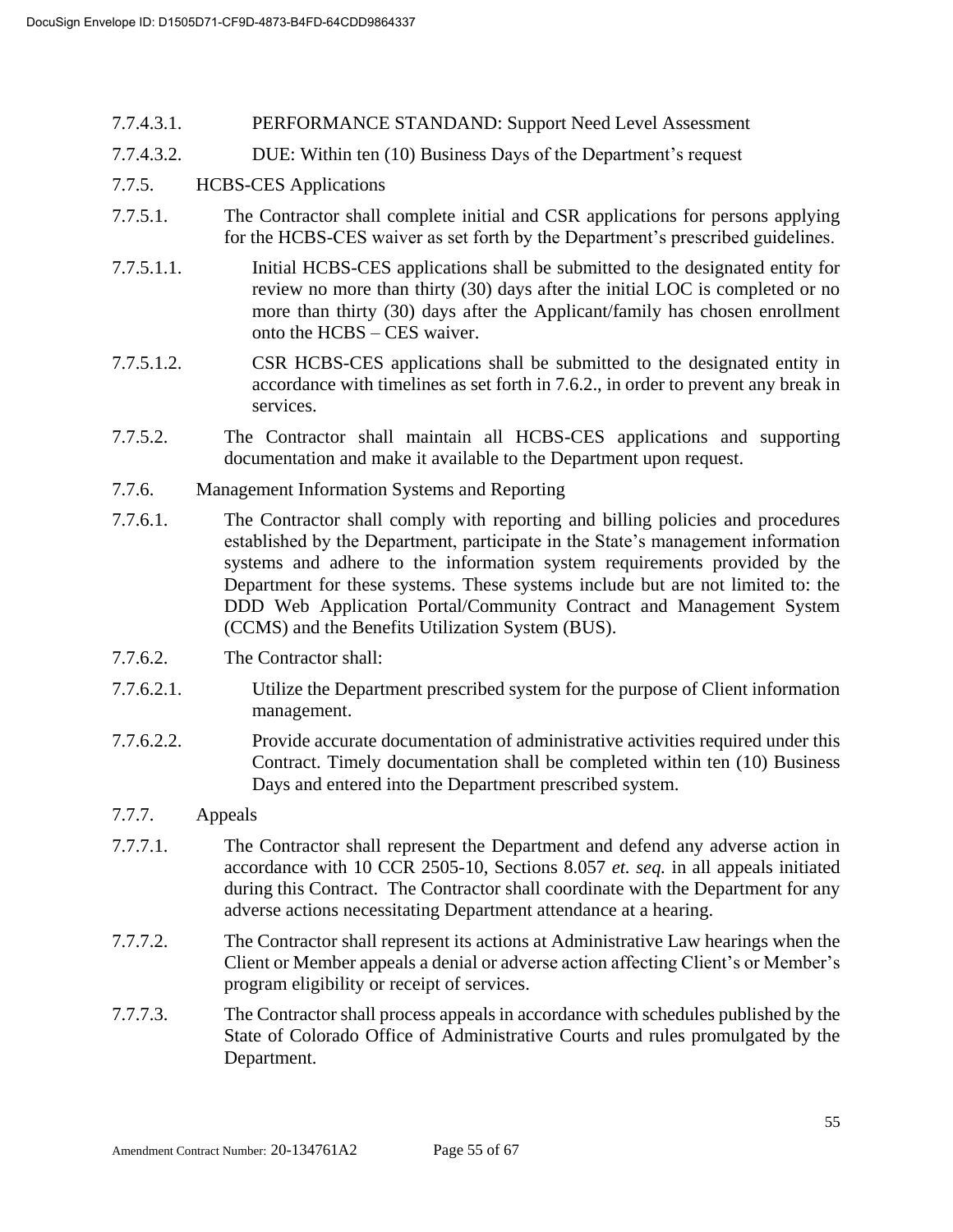- 7.7.7.4. The Contractor shall develop an Appeals Packet which contains all relevant documentation to support the Contractor's denial or adverse action.
- 7.7.7.5. The Contractor shall develop the Appeals Packet no earlier than twenty (20) Business Days prior to the date of a scheduled hearing.
- 7.7.7.6. The Contractor shall submit appeal ruling exceptions to the Office of Administrative Courts when applicable and include all relevant information.
- 7.7.7.7. The Contractor shall cooperate with the Office of the State Attorney General for any case in which it is involved.
- 7.7.7.8. The Contractor shall document all appeals where the Contractor attends any hearing in an Administrative Law Court.
- 7.7.7.9. The Contractor shall enter all Appeals and Hearing information, and follow-up, into the Department prescribed system and maintain detailed documentation.
- 7.7.7.10. The Contractor shall make the Appeals Packets available to the Department upon request by the Department.

## **8. ACCOUNTING**

- 8.1. The Contractor's accounting methods shall conform to the standards of Generally Accepted Accounting Principles (GAAP), and any updates thereto, throughout the Term of the Contract.
- 8.2. The Contractor shall establish and maintain internal control systems and standards that apply to the operation of the organization.
- 8.3. The Contractor shall establish any necessary cost accounting systems to identify the application of funds and record the amounts spent.
- 8.4. The Contractor shall document all transactions and funding sources and this documentation shall be available for examination by the Department within ten (10) Business Days of the Department's request.
- 8.4.1. DELIVERBALE: Transaction and Funds Documentation
- 8.4.2. DUE: Within ten (10) Business Days of the Department's Request

#### **9. SUBRECIPIENT STATUS AND REQUIREMENTS**

- 9.1. The Contractor has been determined to be a Subrecipient under 2 C.F.R. Chapter I, Chapter II, Part 200 et al. Uniform Administrative Requirements, Cost Principles, and Audit Requirements for Federal Awards; Final Rule (the "Final Rule"), released December 26, 2013 and subsequently updated, and thus shall be required to follow all requirements and guidance contained in the Final Rule.
- 9.2. Single Audits
- 9.2.1. Under the Final Rule, all Non-Federal Entities, as defined in the Final Rule, expending \$750,000.00 or more from all federal sources (direct or from pass-through entities) must have a single or program-specific audit conducted for that year in accordance with Subpart F of the Final Rule.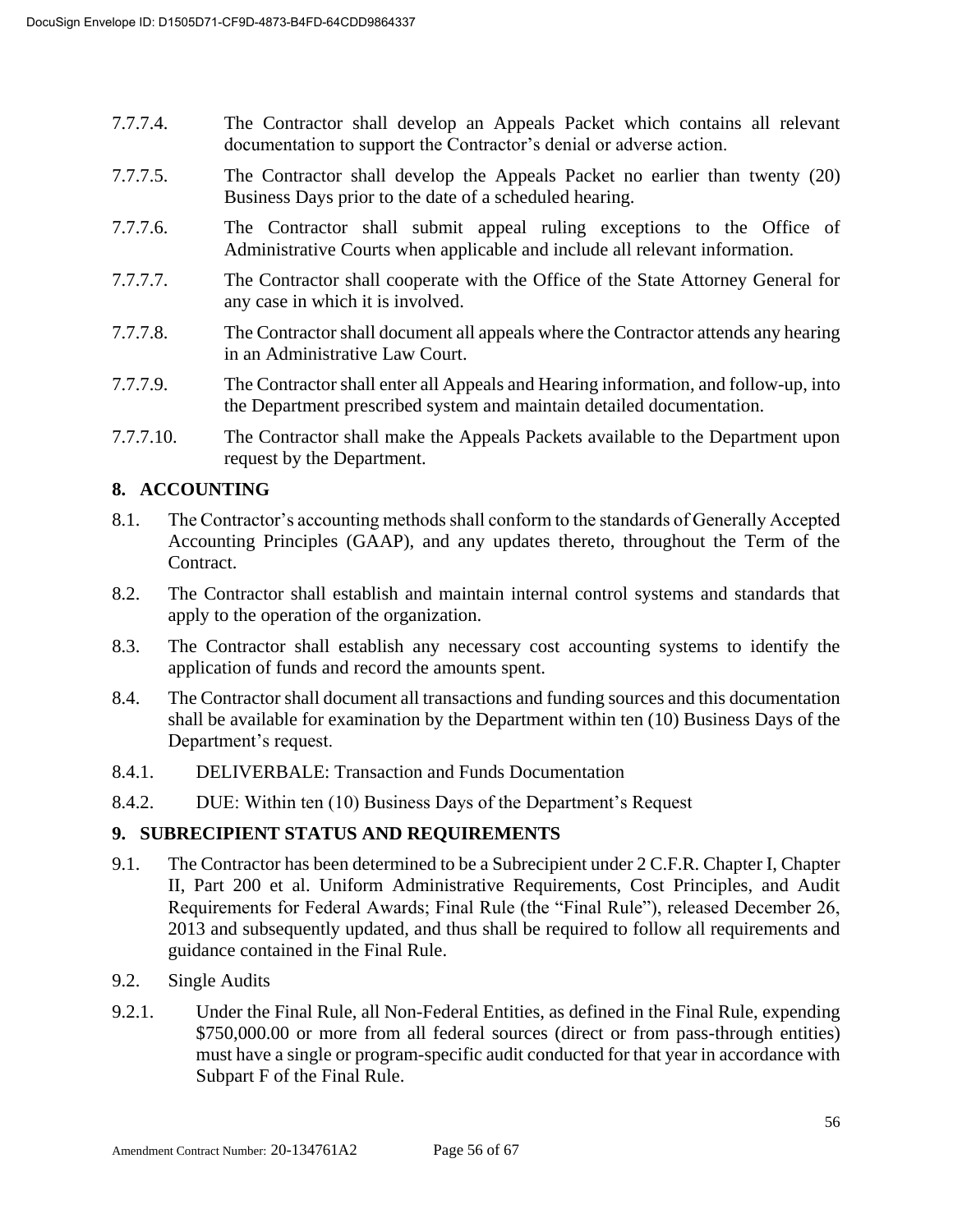- 9.2.2. The Contractor shall notify the State when expected or actual expenditures of federal assistance from all sources equal or exceed \$750,000.00.
- 9.2.3. If the expected or actual expenditures of federal assistance from all sources do not equal or exceed \$750,000.00 the Contractor shall provide an attestation to the State that they do not qualify for a Single Audit.
- 9.2.4. Pursuant to the Final Rule §200.512 (a)(1) the Single Audit must be completed and submitted to the Department within the earlier of thirty (30) calendar days after receipt of the auditor's report(s), or nine (9) months after the end of the audit period. If the due date falls on a Saturday, Sunday, or federal holiday, the reporting package is due the next Business Day.
- 9.2.4.1. DELIVERABLE: Single Audit
- 9.2.4.2. DUE: Within the earlier of thirty (30) calendar days after receipt of the auditor's report(s), or nine (9) months after the end of the audit period
- 9.2.5. If the Contractor did not receive enough federal funds to require a Single Audit, the Contractor shall submit an attestation form stating a Single Audit was not required utilizing the Department's template.
- 9.2.5.1. DELIVERABLE: Attestation Form
- 9.2.5.2. DUE: Within the earlier of thirty (30) calendar days after receipt of the auditor's report(s), or nine (9) months after the end of the audit period
- 9.2.6. The audit period shall be the Contractor's Fiscal Year.

## **10. COMPENSATION**

- 10.1. State Funded Program Compensation
- 10.1.1. The compensation under this Contract shall consist of fee for service reimbursement for all State General Fund activities. The Department shall pay the Contractor for the State SLS and OBRA-SS activities at the rates shown in the table in Section 10.1.10 and direct services for State SLS and OBRA-SS at the rates posted and distributed on the Department's [website](https://www.colorado.gov/pacific/hcpf/provider-rates-fee-schedule) on the Provider Rates and Fee Schedule. The Department shall pay the Contractor for FSSP activities at the rates shown in the table in Section 10.1.10 and direct services for FSSP at a dollar per unit. Reimbursement for activities and services performed by the Contractor shall not exceed the maximum amount identified in the Contractor's individual allocation made by written notice by the State to the Contractor. The Department, in its sole discretion, may increase or decrease the individual Contractor allocations under this Contract by notifying the Contractor's Representative.
- 10.1.2. The liability of the State, at any time, for such payment shall be limited to the unexpended amount remaining of such funds and available to the Department.
- 10.1.3. Increases or decreases in the amount of State funding during the term of this Contract may be made by written notice by the State to the Contractor or by amendment of the Contract for the following circumstances:
- 10.1.3.1. If necessary to fully utilize program appropriations.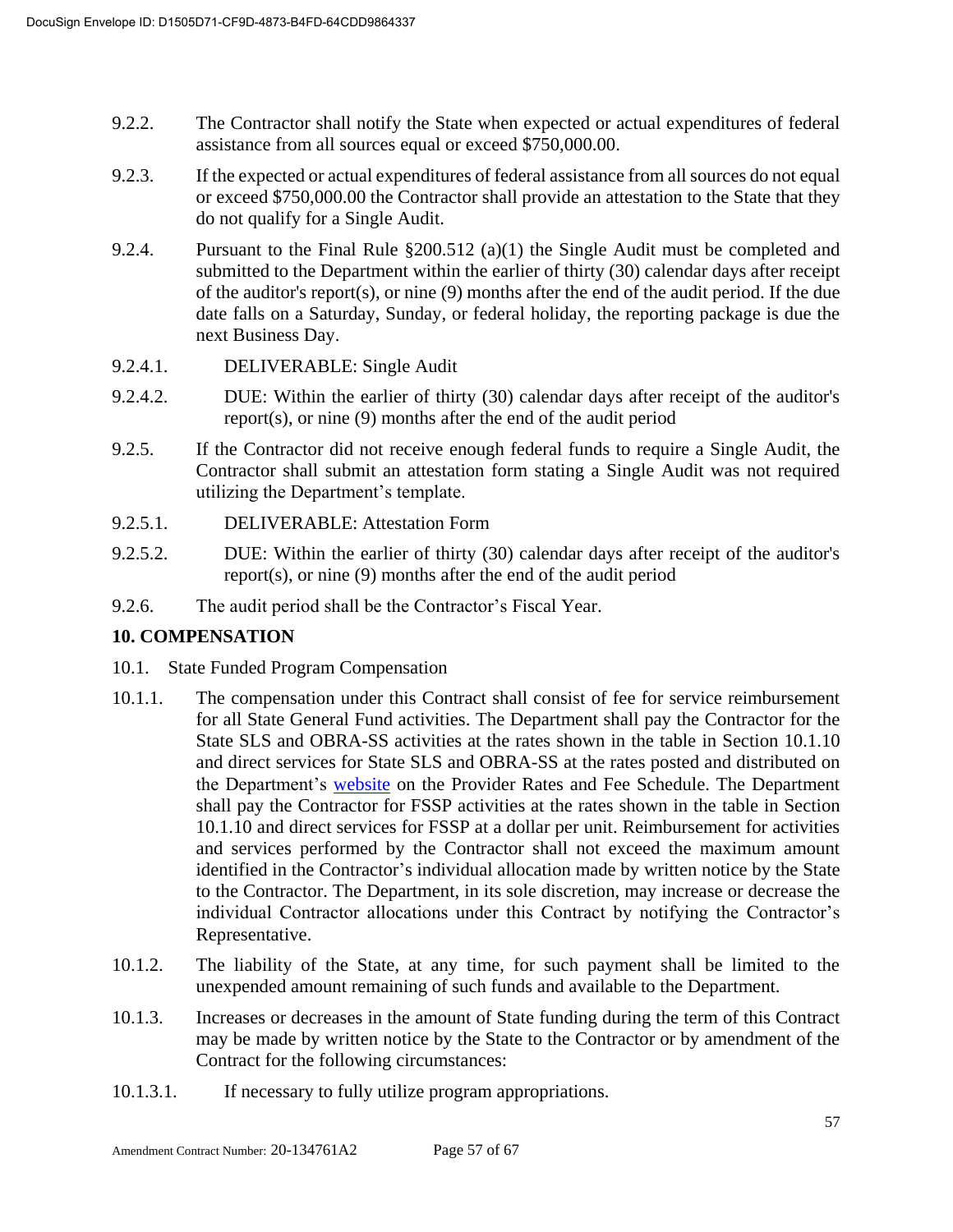- 10.1.3.2. Adjustments to reflect prior year final contract utilization and current year expenditures.
- 10.1.3.3. Supplemental appropriation changes resulting in an increase or decrease in the amounts originally appropriated and available for the purposes of this program.
- 10.1.3.4. Closure of programs and/or termination of related contracts.
- 10.1.3.5. Delay or difficulty in implementing new programs or services.
- 10.1.3.6. Other special circumstances as deemed necessary by the Department.
- 10.1.3.7. Member receiving services transfers from the Contractor to another CCB.
- 10.1.3.8. Changes in Member utilization due to changing needs, new enrollments, terminations, and/or delays in services.
- 10.1.4. Payments shall be made in accordance with rates identified in Section 10.1.10 of this Contract as determined by the Department and may be amended during the term of the contract. When the Contractor's maximum allocation of State funding has been paid to the Contractor, no additional funds shall be provided under this Contract.
- 10.1.5. Payment pursuant to this Contract is contingent upon the Contractor, or subcontractor(s), securing and properly maintaining all necessary licenses, certifications, approvals, etc., required to properly provide the services or goods covered by the contract.
- 10.1.6. Unexpended Funds
- 10.1.6.1. The Contractor shall remit any funds disbursed under this Contract for FSSP, State SLS, and OBRA-SS that are not expended by close of the State's Fiscal Year. If the Contractor does not expend all funds, the Department shall invoice for repayment of all unspent funds no later than October 31st of the following Fiscal Year.
- 10.1.6.2. The Contractor shall notify the Department of any discrepancies within ten (10) Business Days of receiving this invoice.
- 10.1.6.3. Repayment of all funds shall be remitted to the Department no later than December 31st of the following Fiscal Year.
- 10.1.7. Adjustments to Fund Disbursement Amounts
- 10.1.8. The Department reserves the right to make adjustments during the Contract period and post-period adjustment to disbursements following the end of the Contract period, or an adjustment to the Fiscal Year contract if:
- 10.1.8.1. The Contractor does not achieve the Performance Standards identified for each program.
- 10.1.8.2. The Contractor has not remitted unexpended service funds as set forth in Section 10.1.6 of this Contract.
- 10.1.9. State General Fund Program Rates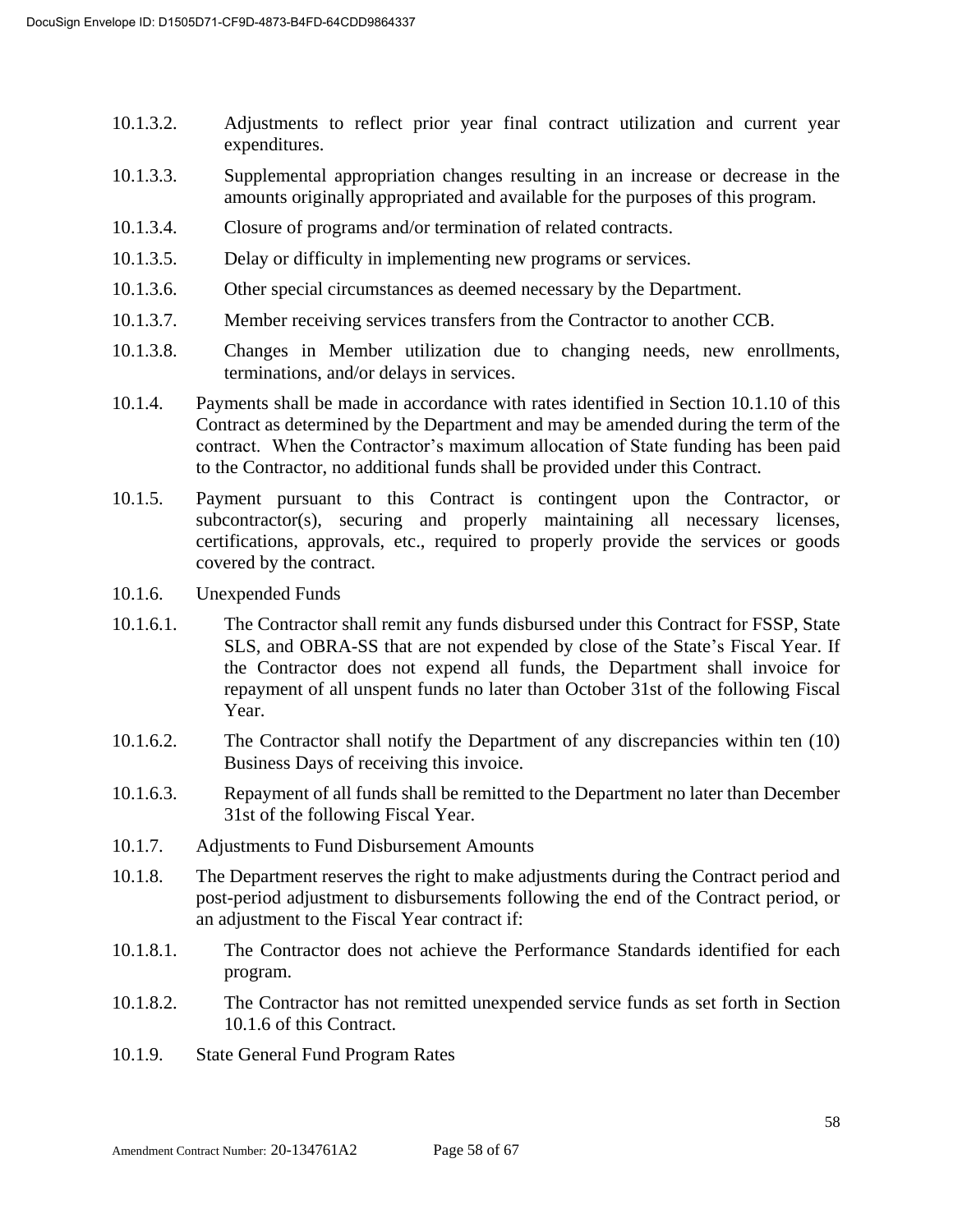- 10.1.9.1. To administer the tiered payments, the Department has utilized enrollment data to determine the agency size definitions:
- 10.1.9.1.1. Agency Size Table

| STATE GENERAL FUND PROGRAM AGENCY SIZE TABLE |                  |                 |  |
|----------------------------------------------|------------------|-----------------|--|
| <b>Description</b>                           | <b>State SLS</b> | <b>FSSP</b>     |  |
| <b>Small Agency</b>                          | 1-20 Members     | 1-100 Members   |  |
| Medium Agency                                | 21-60 Members    | 101-300 Members |  |
| Large Agency                                 | $61+$ Members    | $301+$ Members  |  |

- 10.1.9.2. The Contractor shall be assigned as a small, medium, or large agency for State SLS and FSSP in writing through each agency's individual allocation using the table in 10.1.9.1.1.
- 10.1.9.3. Based on the Colorado Rural Health Center County Designation [map,](https://coruralhealth.org/resources/maps-resource) released by the State Office of Rural Health, the Department has determined the Contractor to be a Rural/Frontier Agency.
- 10.1.10. State General Fund Program Rate Table

| STATE GENERAL FUND PROGRAM RATE TABLE                           |                         |                   |  |
|-----------------------------------------------------------------|-------------------------|-------------------|--|
| <b>Description</b><br>Rate<br><b>Frequency</b>                  |                         |                   |  |
| Critical Incident Reporting &<br><b>Investigation: MANE</b>     | \$317.89                | Per Incident      |  |
| Critical Incident Reporting &<br><b>Investigation: Non-MANE</b> | \$42.53                 | Per Incident      |  |
| Human Rights Committee                                          | \$114.46                | Per Packet        |  |
| <b>Waiting List Management</b>                                  | \$89.61                 | Per Contact       |  |
| <b>DD</b> Determination                                         | \$421.92                | Per Determination |  |
| Delay Determination                                             | \$251.02                | Per Determination |  |
| State SLS and OBRA-SS Complaints                                | Small Agency: \$118.62  | Quarterly         |  |
| <b>Trend Analysis</b>                                           | Medium Agency: \$158.81 |                   |  |
|                                                                 | Large Agency: \$200.92  |                   |  |
| State SLS and OBRA-SS CIRs Trend                                | Small Agency: \$195.02  | Quarterly         |  |
| Analysis                                                        | Medium Agency: \$314.97 |                   |  |
|                                                                 | Large Agency: \$456.43  |                   |  |
| <b>State SLS Ongoing Case Management</b>                        | \$132.74                | Monthly           |  |
| <b>State SLS In Person Monitoring</b>                           | \$96.32                 | Per Contact       |  |
| <b>State SLS Expenditure Report</b>                             | Small Agency: \$365.45  | Monthly           |  |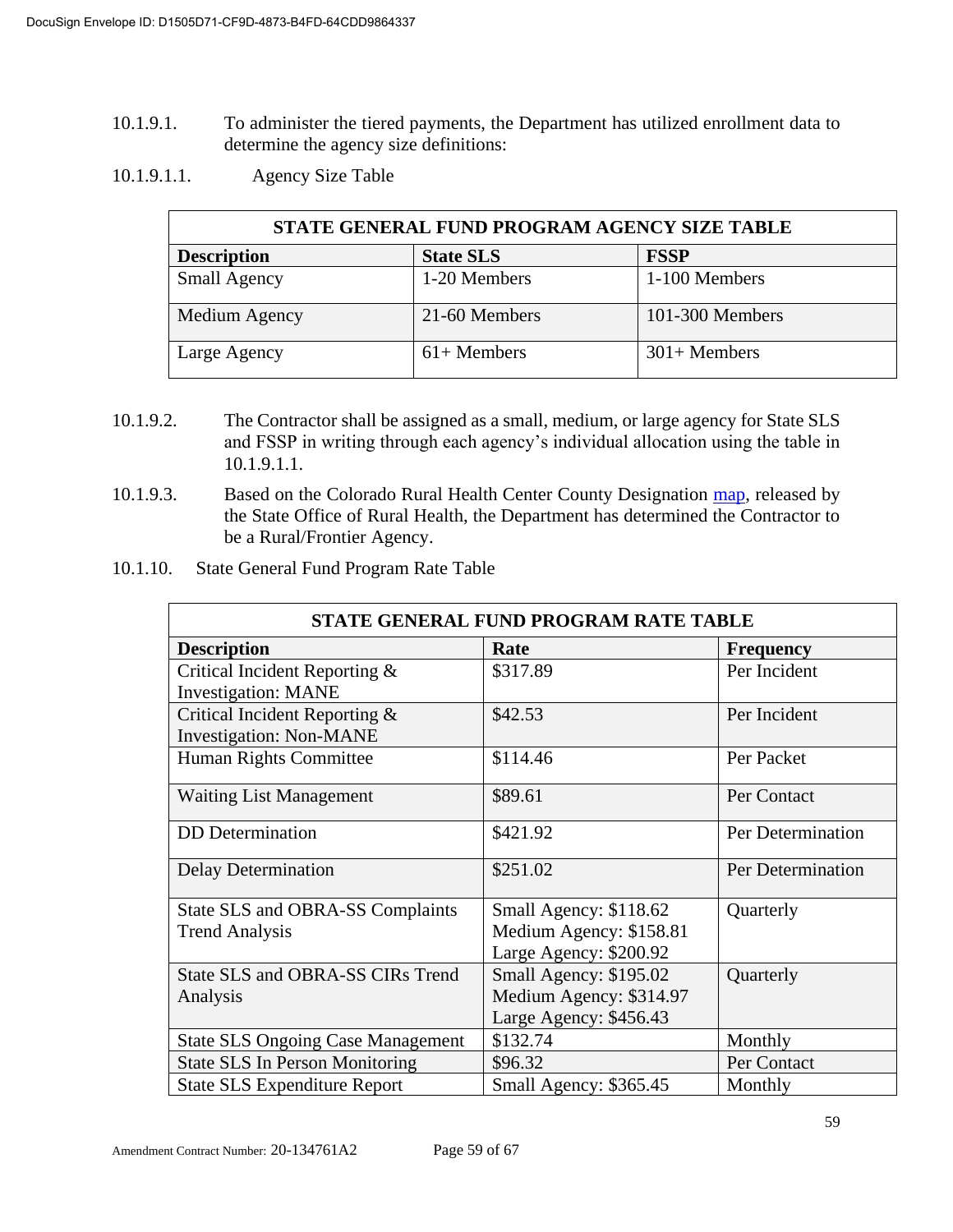|                                           | Medium Agency: \$460.90 |                   |
|-------------------------------------------|-------------------------|-------------------|
|                                           | Large Agency: \$569.70  |                   |
| <b>OBRA-SS Ongoing Case Management</b>    | \$127.27                | Monthly           |
| <b>OBRA-SS In Person Monitoring</b>       | \$96.32                 | Per Contact       |
| <b>OBRA-SS Expenditure Report</b>         | \$336.45                | Monthly           |
| <b>FSSP Ongoing Case Management</b>       | \$75.60                 | Monthly           |
| <b>FSSP Most In Need Assessment</b>       | \$30.27                 | Per Assessment    |
| <b>FSSP Expenditure Report</b>            | Small Agency: \$268.23  | Monthly           |
|                                           | Medium Agency: \$382.25 |                   |
|                                           | Large Agency: \$506.71  |                   |
| <b>Family Support Council Meetings</b>    | \$380.82                | Per Meeting       |
| <b>FSSP</b> Annual Report                 | \$566.09                | Annually          |
| <b>FSSP</b> Program Evaluation            | \$481.78                | Annually          |
| <b>State SLS and OBRA-SS Rural Travel</b> | \$34.45                 | Per In Person ISP |
| Add-On (ISP, Monitoring) For Rural $\&$   |                         | and Monitoring    |
| <b>Frontier Counties</b>                  |                         | Contact           |

- 10.1.11. The rates shown above are determined by the approved appropriation from the Colorado General Assembly. The Department, at its discretion, shall have the option to increase or decrease these rates as the Department determines is necessary based on its approved appropriation or to correct an administrative error in rate calculations. To exercise this option, the Department shall provide written notice to Contractor in a form substantially similar to the Sample Option Letter shown as an Exhibit to Appendix B, and any new rates table or exhibit shall be effective as of the effective date of that notice unless the notice provides for a different date. The Department may modify the rates shown in this section based on the Medicaid Provider rate increases authorized by the Colorado legislature or due to an administrative error. In the event that the Department does modify these rates, the Department may modify them through the use of an Option Letter.
- 10.1.12. The rates for State SLS and OBRA-SS direct services will be posted on the Department's [website](https://www.colorado.gov/pacific/hcpf/provider-rates-fee-schedule) on the Provider Rates and Fee Schedule. The Contractor shall bill all FSSP direct services at a dollar per unit.
- 10.2. Administrative Function Compensation
- 10.2.1. The compensation under the Contract shall consist of fee for service reimbursement for administrative case management services. The Department shall pay the Contractor at the rates shown in the following table in Section 10.2.3 upon the Department's approval of all deliverables and services.
- 10.2.2. To administer the tiered payments, the Department has utilized enrollment data to determine the following agency size definitions:
- 10.2.2.1. Agency Size Table

| <b>ADMINISTRATIVE FUNCTIONS AGENCY SIZE TABLE</b> |                     |  |  |  |
|---------------------------------------------------|---------------------|--|--|--|
| <b>Description</b>                                | <b>Member Count</b> |  |  |  |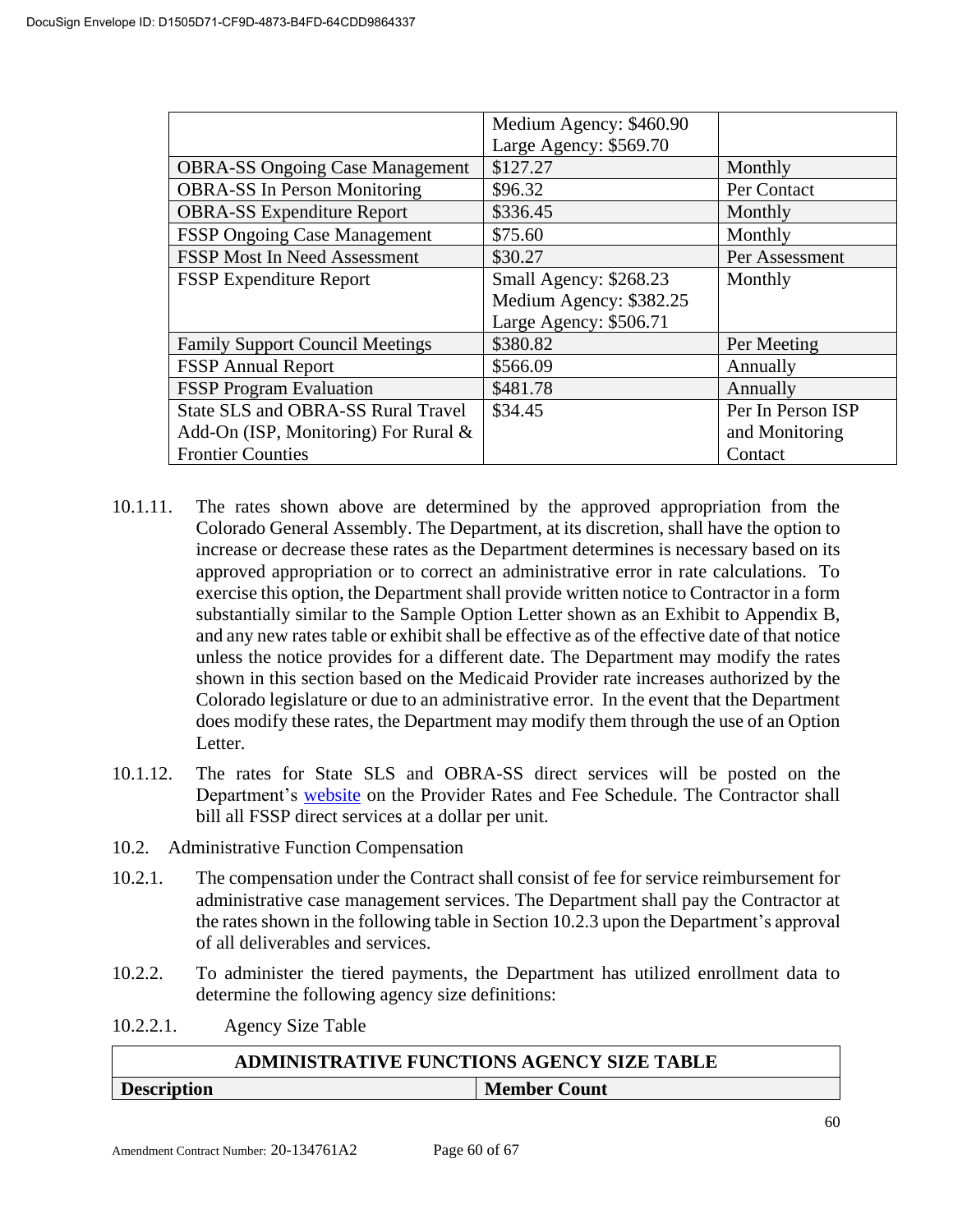| <b>Small Agency</b> | 1-700 Members    |
|---------------------|------------------|
| Medium Agency       | 701-1500 Members |
| Large Agency        | $1501 +$ Members |

- 10.2.2.2. Based on the table in 10.2.2.1, the Department has determined the Contractor to be a Small Agency.
- 10.2.2.3. Based on the Colorado Rural Health Center County Designation [map,](https://coruralhealth.org/resources/maps-resource) released by the State Office of Rural Health, the Department has determined the Contractor to be a Rural/Frontier Agency.
- 10.2.3. Administrative Functions Rate Table

| <b>ADMINISTRATIVE FUNCTIONS RATE TABLE</b>     |                                                                                   |                                                            |  |
|------------------------------------------------|-----------------------------------------------------------------------------------|------------------------------------------------------------|--|
| <b>Description</b>                             | Rate                                                                              | <b>Frequency</b>                                           |  |
| <b>Operations Guide</b>                        | \$7,331.00                                                                        | Annually - Year<br>1 of the Contract                       |  |
| <b>Operations Guide Update</b>                 | \$1,309.63                                                                        | Annually $-$<br>Years 2, 3, 4,<br>and 5 of the<br>Contract |  |
| <b>Community Outreach Plan</b>                 | Small Agency: \$1,225.49<br>Medium Agency: \$2,256.18<br>Large Agency: \$3,286.86 | Annually                                                   |  |
| <b>Complaint Trend Analysis</b>                | Small Agency: \$1,474.83<br>Medium Agency: \$1,986.95<br>Large Agency: \$2,498.18 | Quarterly                                                  |  |
| Critical Incident Reporting &<br>Investigation | \$5.81                                                                            | Monthly, Per<br>Member<br>Enrolled                         |  |
| <b>Critical Incident Trend Analysis</b>        | Small Agency: \$2,424.78<br>Medium Agency: \$3,916.18<br>Large Agency: \$5,675.06 | Quarterly                                                  |  |
| <b>Case Management Training</b>                | \$594.03                                                                          | Semi-Annually                                              |  |
| Appeals – Creation of Packet                   | \$338.03                                                                          | Per Packet                                                 |  |
| Appeals – Attendance at Hearing                | \$451.51                                                                          | Per Hearing                                                |  |
| Human Rights Committee                         | \$114.46                                                                          | Per Member<br>Reviewed                                     |  |
| <b>Waiting List Management</b>                 | \$89.61                                                                           | Per Contact                                                |  |
| <b>DD</b> Determination                        | \$421.92                                                                          | Per<br>Determination                                       |  |
| <b>Delay Determination</b>                     | \$251.02                                                                          | Per<br>Determination                                       |  |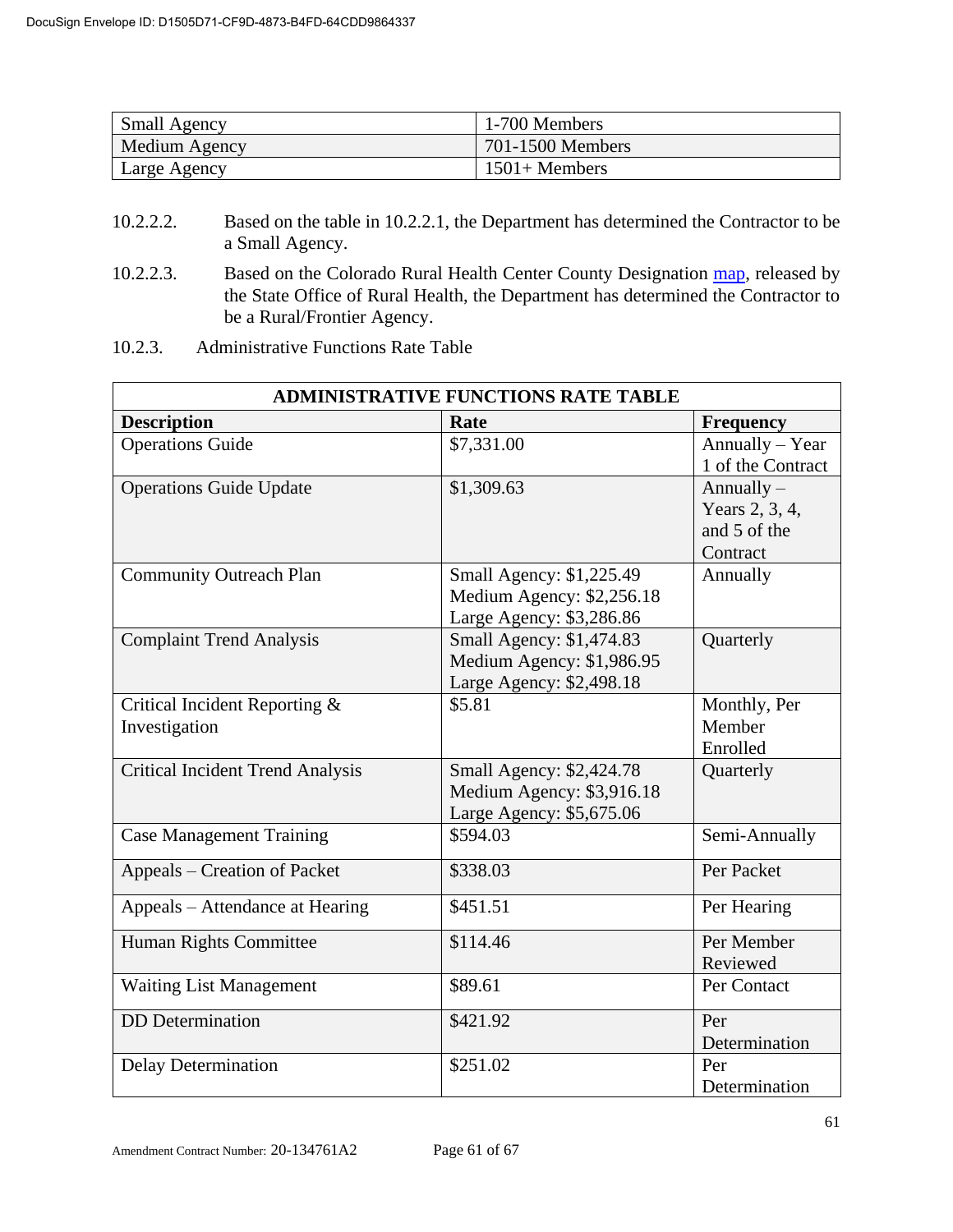| Initial Level of Care Evaluation And   | \$217.51 | Per Evaluation  |
|----------------------------------------|----------|-----------------|
| Determination                          |          |                 |
| Continued Stay Review – Level of Care  | \$196.83 | Per Evaluation  |
| <b>Evaluation And Determination</b>    |          |                 |
| Rural Travel Add-On (Initial, CSR) For | \$34.45  | Per Initial or  |
| <b>Rural &amp; Frontier Counties</b>   |          | <b>CSR</b>      |
| <b>HCBS-CES</b> Applications – Initial | \$174.00 | Per Application |
| HCBS-CES Applications – CSR            | \$131.28 | Per Application |
| <b>SIS-A Assessments</b>               | \$328.37 | Per Assessment  |
| <b>HCBS-CHRP Support Need Level</b>    | \$151.98 | Per Asssessment |
| Assessment                             |          |                 |

- 10.2.4. The rates shown above are determined by the approved appropriation from the Colorado General Assembly. The Department, at its discretion, shall have the option to increase or decrease these rates as the Department determines is necessary based on its approved appropriation or to correct an administrative error in rate calculations. To exercise this option, the Department shall provide written notice to Contractor in a form substantially similar to the Sample Option Letter shown as an exhibit to Appendix B, and any new rates table or exhibit shall be effective as of the effective date of that notice unless the notice provides for a different date. The Department may modify the rates shown in this section based on the Medicaid Provider rate increases authorized by the Colorado legislature or due to an administrative error. In the event that the Department does modify these rates, the Department may modify them through the use of an Option Letter.
- 10.3. Billing and Payment Procedures
- 10.3.1. Unless otherwise provided, and where appropriate, the Department shall establish billing procedures and pay the Contractor for Administrative Functions and State General Fund Programs, at a rate determined by the Department, performed and accepted pursuant to the terms of this Contract.
- 10.3.2. The Contractor shall be reimbursed for Administrative Functions at the frequency and criteria identified in Section 11 of this Contract, Invoicing and Payment Procedures.
- 10.3.3. The Contractor shall be reimbursed for State General Fund Programs at the frequency and criteria identified in Section 11 of this Contract, Invoicing and Payment Procedures up to the total allocation amount established by the Department and defined within Section 10 of this Contract, Compensation.

#### **11. INVOICING AND PAYMENT PROCEDURES**

- 11.1. Operations Guide
- 11.1.1. The Contractor shall develop an Operations Guide that meets all requirements outlined in this Contract for year one (1). The Contractor shall receive payment for the Operations Guide once the deliverable has been reviewed and approved by the Department.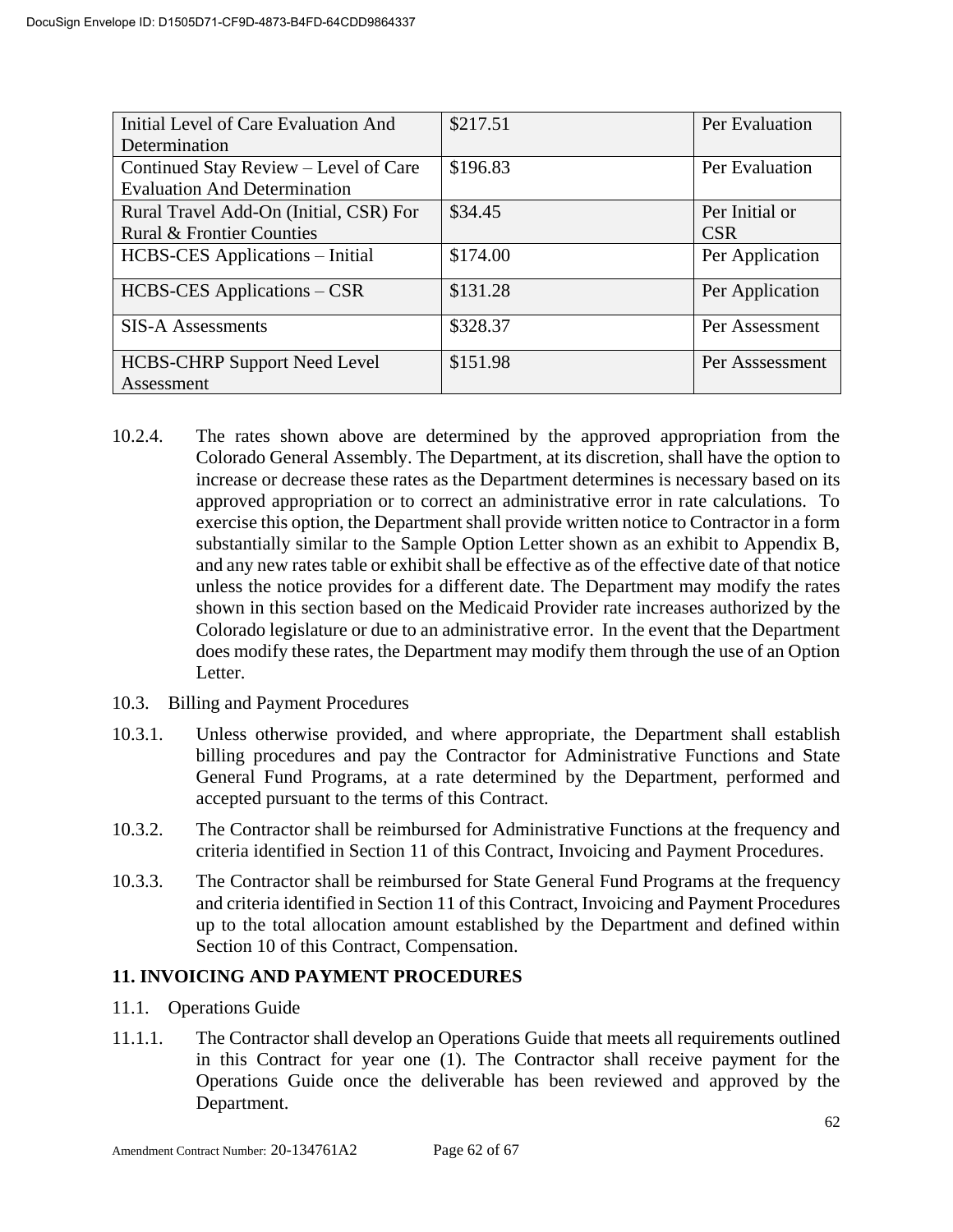- 11.2. Operations Guide Updates
- 11.2.1. The Contractor shall review the Operations Guide for years two (2), three (3), four (4), and five (5) of this Contract, and determine if any modifications are required. Updates shall include but not be limited to any changes in the Work, in the Department's processes and procedures, or in the Contractor's processes and procedures. The Contractor shall submit the Annual Operations Guide Update as well as a summary of all changes to the Department or an explanation demonstrating that the Operations Guide was reviewed, and the Contractor determined that no edits were necessary. The Department shall review the Operations Guide Update and the summary to determine whether significant modifications were completed. The Contractor shall receive payment for the updated Operations Guide only after the Department has determined that significant changes were made, and the Department has approved the deliverable. If minor changes or no changes were completed the Contractor shall not receive payment for this deliverable. The Department does not consider changes such as updating dates, contact information or locations to be significant changes.
- 11.3. Community Outreach Plan
- 11.3.1. The Contractor shall submit a Community Outreach Plan on an annual basis to the Department. The Contractor shall receive payment for the Community Outreach Plan after it has been reviewed and accepted by the Department.
- 11.4. Developmental Disability and Delay Determinations
- 11.4.1. The Contractor shall input all disability determinations into the Department prescribed system within the required timeframes. The Department will pay disability determinations, based on data pulled from the Department prescribed system on the eighteenth (18) day of the month for determinations from the previous month.
- 11.5. HCBS Critical Incident Reports (CIRs) and Investigations
- 11.5.1. The Contractor shall ensure all CIRs have been entered in the Department prescribed system within the required timeframe. The Department will pay per member enrolled each month based on actively enrolled member pulled from the Department prescribed system on the eighteenth (18) day of the month for enrollments from the previous month.
- 11.6. SGF Critical Incident Reporting and Investigation: MANE and Non-MANE
- 11.6.1. The Contractor shall ensure all CIRs have been entered in the Department prescribed system within the required timeframe. The Department will pay for all CIRs MANE and CIRs Non-MANE based on data pulled from the Department's prescribed system on the eighteenth (18) day of the month for CIRS from the previous month.
- 11.7. Level of Care Evaluation and Determination
- 11.7.1. The Contractor shall input all Level of Care Evaluations and Determinations into the Department prescribed system within the required timeframe. The Department will pay for all required Initial Assessments with the following event type: Initial Review, HCBS-DD Waitlist, Deinstitutionalization (DI), and Reverse Deinstitutionalization. The Contractor shall be reimbursed for only one HCBS-DD waiting list evaluation and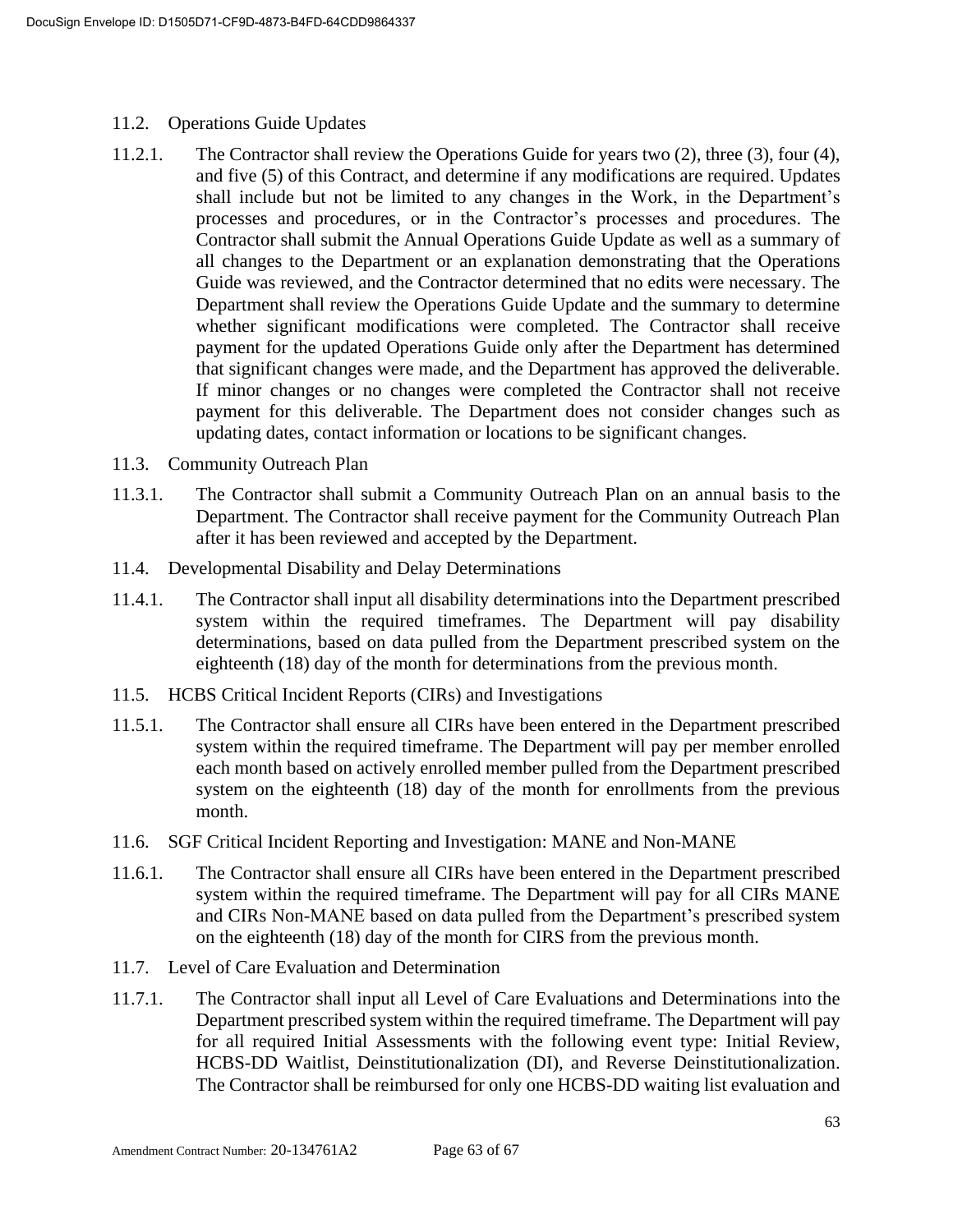determination. The Department will pay for all required Continued Stay Reviews with the following event type: Continued Stay Review and Unscheduled Review. The Contractor shall only be reimbursed for Unscheduled Reviews required by a member's significant change in condition. The Department will pay the Contractor using data pulled from the Department prescribed system on the eighteenth (18) day of the month for assessments from the previous month. The Department shall not pay for Waitlist Reviews completed for those HCBS waivers that do not have a Waiting List. If the Contractor has been designated as a rural/frontier CCB by the Department, an additional rural add-on payment will be added to each evaluation.

- 11.8. HCBS-CES Applications
- 11.8.1. The Contractor shall submit all HCBS-CES applications to the Department's vendor for review and approval. The Department will pay for initial application per person applying for HCBS-CES per year, as well as CSR HCBS-CES application each year thereafter. The Department will not pay for initial or CSR applications that were denied due to being incomplete. Incomplete applications include any application that did not contain: a signature page, a completed Level of Care, DD or Delay Determination date, dates of service, or partial application (missing pages) which are required from the Contractor necessary to process the application. An incomplete application denial is different than a denial for the client not meeting nighttime and/or daytime criteria. The Department will pay for HCBS-CES applications from reports received by the Department's vendor on the eighteenth (18) of the month for assessments from the previous month.
- 11.9. Waiting List Management
- 11.9.1. The Contractor shall input all waiting list management contacts with individuals and families into the Department prescribed system within the required timeframe. The Department will pay for required Waiting List contacts from data pulled from the Department prescribed system on the eighteenth (18) of the month for assessments from the previous month. The Department shall not pay for more than one (1) contact per individual on the HCBS-DD ASAA and SN waiting list and State SLS or FSSP ASAA waiting list per year.
- 11.10. CIRs Trend Analysis
- 11.10.1. The Contractor shall receive payment for the quarterly CIRs Trend Analysis deliverable once the Department has reviewed and accepted the Deliverable. If the original submission is rejected by the Department, the Contractor shall not receive payment until a revised deliverable has been received and accepted by the Department. If the Deliverable shows that zero (0) Critical Incidents were received and no trends were identified that quarter, the Contractor shall not receive payment for the deliverable.
- 11.11. Complaint Log and Trend Analysis
- 11.11.1. The Contractor shall receive payment for the quarterly Complaint Log and Trend Analysis deliverable once the Department has reviewed and accepted the Deliverable. If the original submission is rejected by the Department, the Contractor shall not receive payment until a revised deliverable has been received and accepted by the Department. If the Deliverable shows that zero (0) complaints were received and no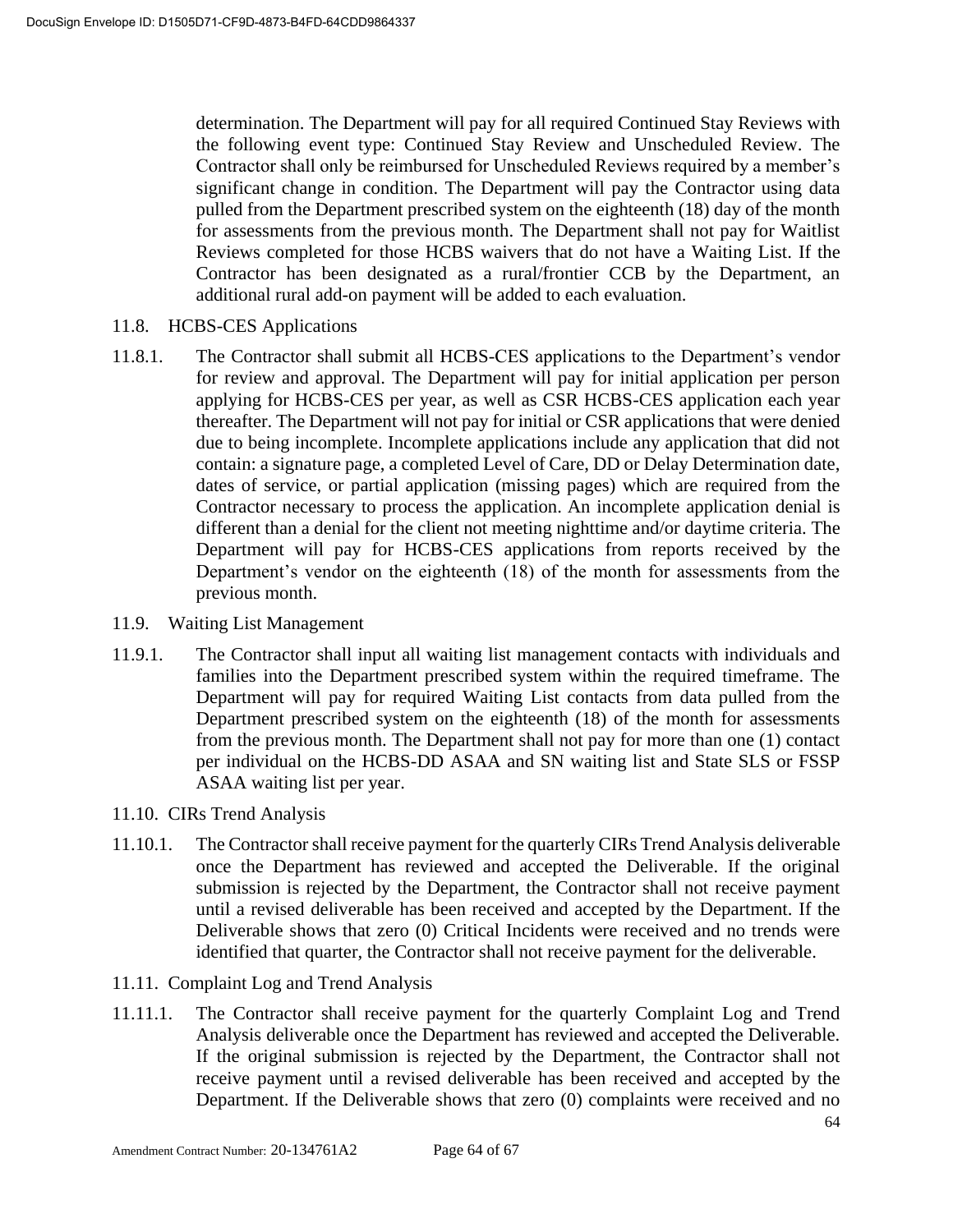trends were identified that quarter, the Contractor shall not receive payment for the deliverable.

- 11.12. Case Management Training
- 11.12.1. The Contractor shall receive payment for the Case Management Training deliverable once the Department has reviewed and accepted the Deliverable. If the original submission is rejected by the Department, the Contractor shall not receive payment until a revised deliverable has been received and accepted by the Department. If a case manager did not receive one or more of the required trainings prior to being assigned independent duties, the Contractor shall not receive payment for the Deliverable until all trainings have been provided. The Contractor shall have thirty (30) calendar days to provide any outstanding trainings and resubmit the deliverable.
- 11.13. Appeal Packets and Hearings
- 11.13.1. The Contractor shall input all appeal and hearing information into the Department prescribed system within the required timeframe. The Department will pay for all appeal hearings attended and appeal packets created from data pulled from the Department prescribed system on the eighteenth (18) day of the month for appeals from the previous month. The Contractor shall maintain all supporting documentation and packets related to all Appeals.
- 11.14. SIS-A Assessments
- 11.14.1. The Contractor shall input all SIS assessments into SIS Online by the last day of the month. The Contractor shall invoice the Department for all completed assessments by the fifteenth (15) day of the month for all assessments from the previous month. The Department will pay for all assessments once the invoice is reviewed and accepted. All invoices shall be submitted on the format prescribed by the Department.
- 11.15. HCBS-CHRP Support Need Level Assessment
- 11.15.1. The Contractor shall maintain all supporting documentation related to the Support Need Level Assessment and make it available to the Department upon request. The Contractor shall invoice the Department for all completed assessments by the fifteenth (15) day of the month for all assessments completed in the previous month. The Department will pay for assessments once the invoice and supporting documentation is reviewed and accepted. All invoices shall be submitted on the format prescribed by the Department.
- 11.16. Human Rights Committee Member Review
- 11.16.1. The Contractor shall invoice the Department for all members reviewed during a Human Rights Committee meeting by the fifteenth (15) day of the month for all meetings held in the previous month. The Department will pay for each member reviewed once the invoice has been reviewed and accepted. All invoices shall be submitted on the format prescribed by the Department. The Contractor shall maintain all supporting documentation related to a Human Rights Committee meeting and make it available to the Department upon request.
- 11.17. FSSP Needs Assessment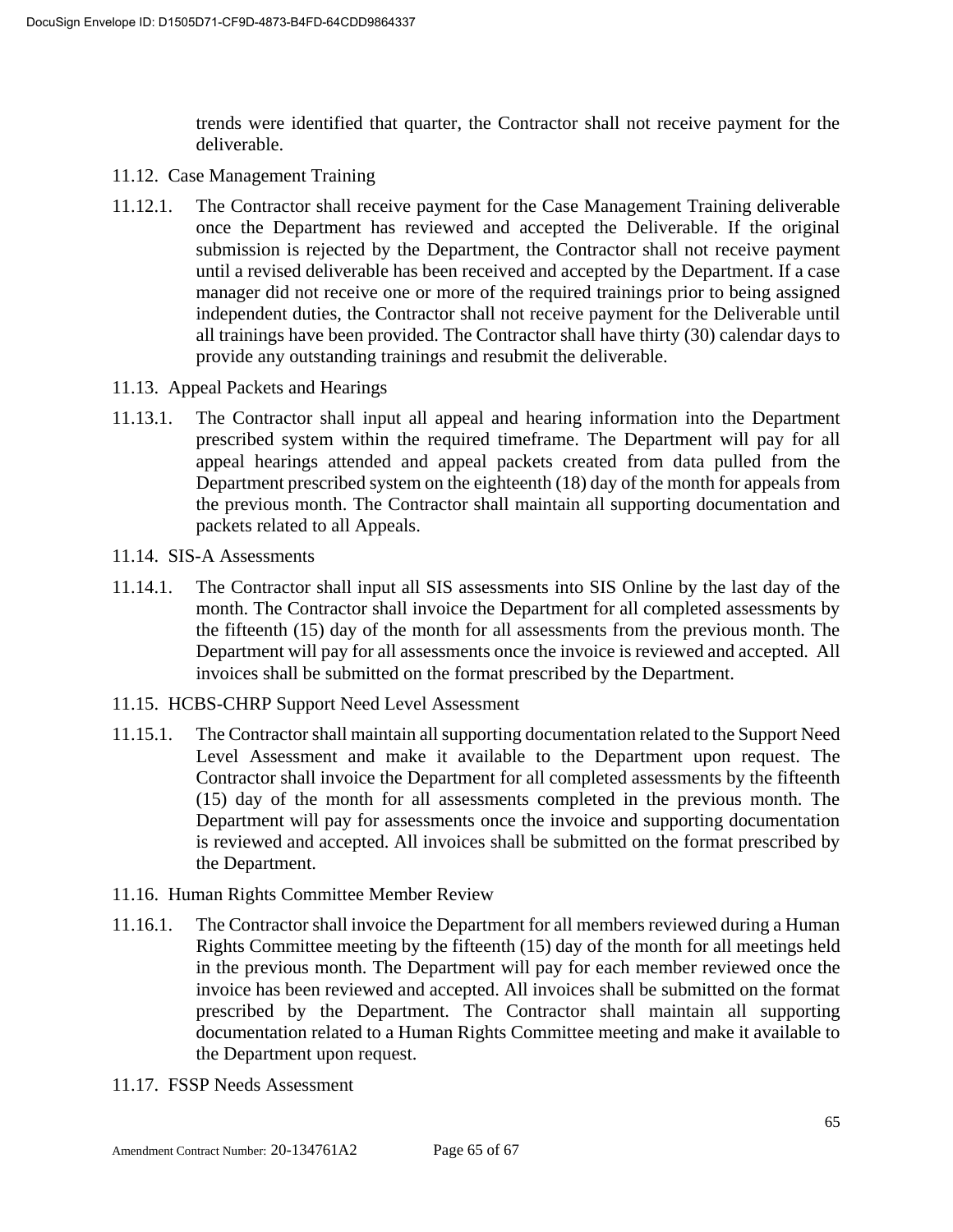- 11.17.1. The Contractor shall receive payment for one (1) most in need assessment for members enrolled or on the ASAA waiting list per fiscal year. The Contractor shall invoice the Department for all completed assessments by the fifteenth (15) day of the month for all assessments completed in the previous month. The Department will pay for assessments once the invoice has been reviewed and accepted. All invoices shall be submitted on the format prescribed by the Department. The Contractor shall maintain all most in need assessment documents and make them available to the Department upon request.
- 11.18. Family Support Council Meetings
- 11.18.1. The Contractor shall submit meeting minutes to the Department for FSC meetings attended by the fifteenth (15) day of the month for meetings attended in the previous month, and by June 30<sup>th</sup> or the Fiscal Year end close date determined by the Department for all meetings attended in June. The Department will pay for up to four (4) FSC meetings attended within the Fiscal Year once the invoice and supporting documentation has been reviewed and accepted. The Contractor shall maintain all supporting documentation related to an FSC meeting and make it available to the Department upon request.
- 11.19. State General Fund Ongoing Case Management and In Person Monitoring Contacts
- 11.19.1. The Contractor shall invoice the Department for all allowable ongoing case management and in person monitoring contacts for State SLS, OBRA-SS, and FSSP members by the fifteenth (15) day of the month for all activities conducted in the previous month. The Department will pay for up to one (1) in person monitoring contact per member per Fiscal Year for State SLS and OBRA-SS. The Contractor shall invoice the ongoing case management PMPM for State SLS as defined in Section 6.11.8, OBRA-SS as defined in Section 6.13.5, and FSSP as defined in Section 6.15.4 for each month the Contractor conducts an allowable case management activity. For Contractors designated as rural or frontier, the Department will pay an additional rural add-on rate for up to one (1) in person individual service plan meeting and one (1) in person monitoring visit per member for State SLS and OBRA-SS. All case management and monitoring activities shall be submitted on the format prescribed by the Department. The Contractor shall only invoice for in person monitoring and ongoing case management activities if the activity is completed and documented. The Contractor shall maintain internal documentation of all case management and in person monitoring activities and make these records available to the Department upon request.
- 11.20. Annual FSSP Report
- 11.20.1. The Contractor shall submit an FSSP Report on an annual basis to the Department. The Contractor shall receive payment for the Annual FSSP Report after it has been reviewed and accepted by the Department.
- 11.21. FSSP Evaluation Report
- 11.21.1. The Contractor shall submit an FSSP Evaluation Report on an annual basis to the Department. The Contractor shall receive payment for the FSSP Evaluation Report after it has been reviewed and accepted by the Department.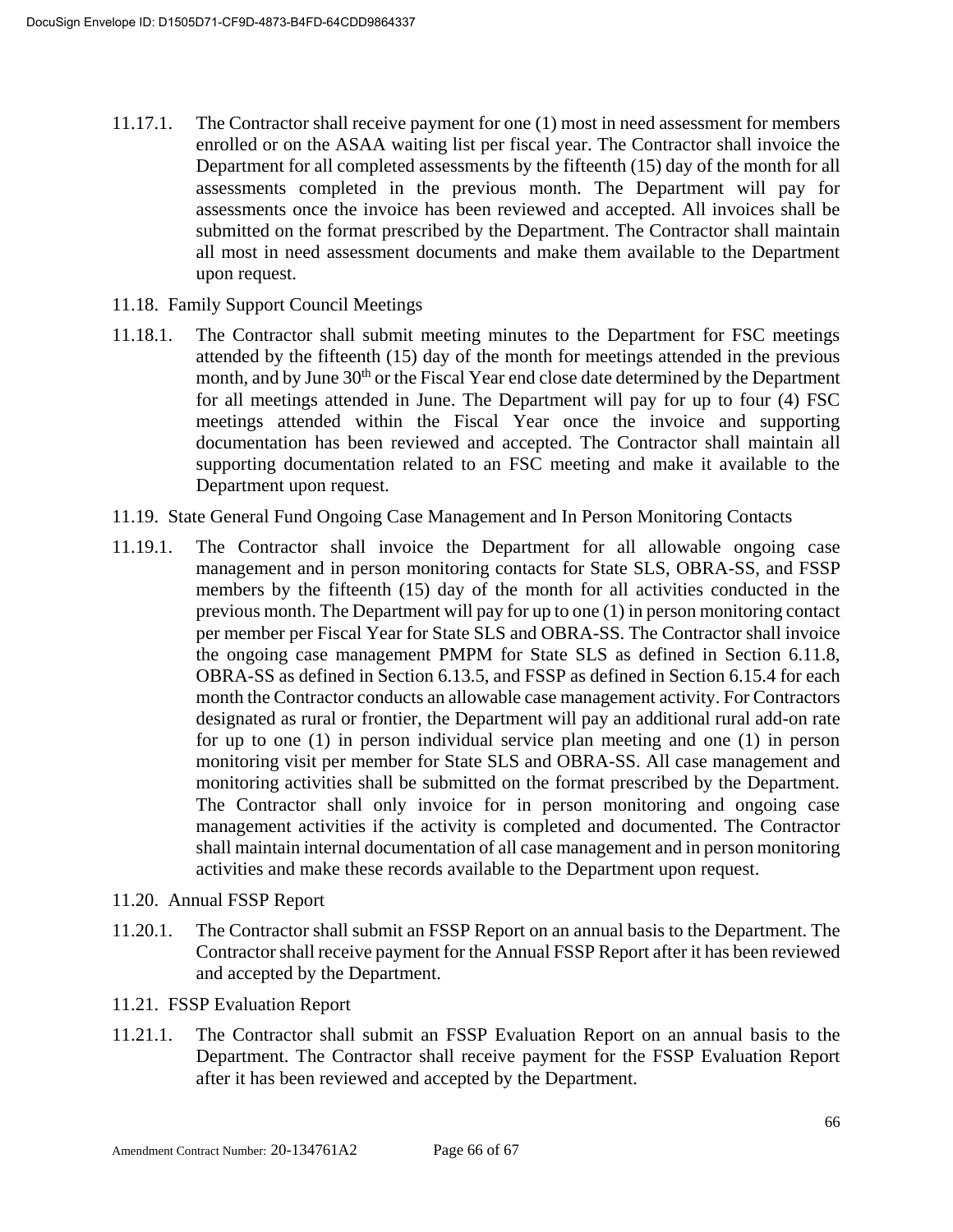- 11.22. The due dates identified in this section shall be adhered to, and information entered into the Department's prescribed systems and/or submitted to the Department by a date identified in this Contract. For the month of June, the Department will notify the Contractor of the modified due date to account for year-end closing.
- 11.23. Payment and Billing Errors
- 11.23.1. The Contractor shall review all payments made by the Department to ensure accuracy within ten (10) Business Days of receiving a payment summary.
- 11.23.2. The Contractor shall notify the Department of any errors in billing or payment within ten (10) Business Days of receiving a payment summary on the Department's prescribed template to ensure over and under payments are adjusted.
- 11.23.2.1. DELIVERABLE: Payment Correction Form
- 11.23.2.2. DUE: Within ten (10) Business Days of receiving a payment summary from the Department.
- 11.23.3. The Department shall notify the Contractor of any overpayment or underpayment identified through an internal review process.
- 11.23.3.1. If an overpayment is confirmed by the Department, the overpayment amount will be withheld from the next monthly reimbursement to the Contractor and, if necessary, from each monthly payment thereafter to the Contractor, until all overpayment of funds is recovered.
- 11.24. If an underpayment is confirmed, the amount will be included on the next monthly reimbursement to the Contractor.
- 11.25. Closeout Payments
- 11.25.1. Notwithstanding anything to the contrary in this Contract, all payments for the final month of this Contract shall be paid to Contractor no sooner than ten (10) days after the Department has determined that Contractor has completed all of the requirements of the Closeout Period.

#### EXHIBIT END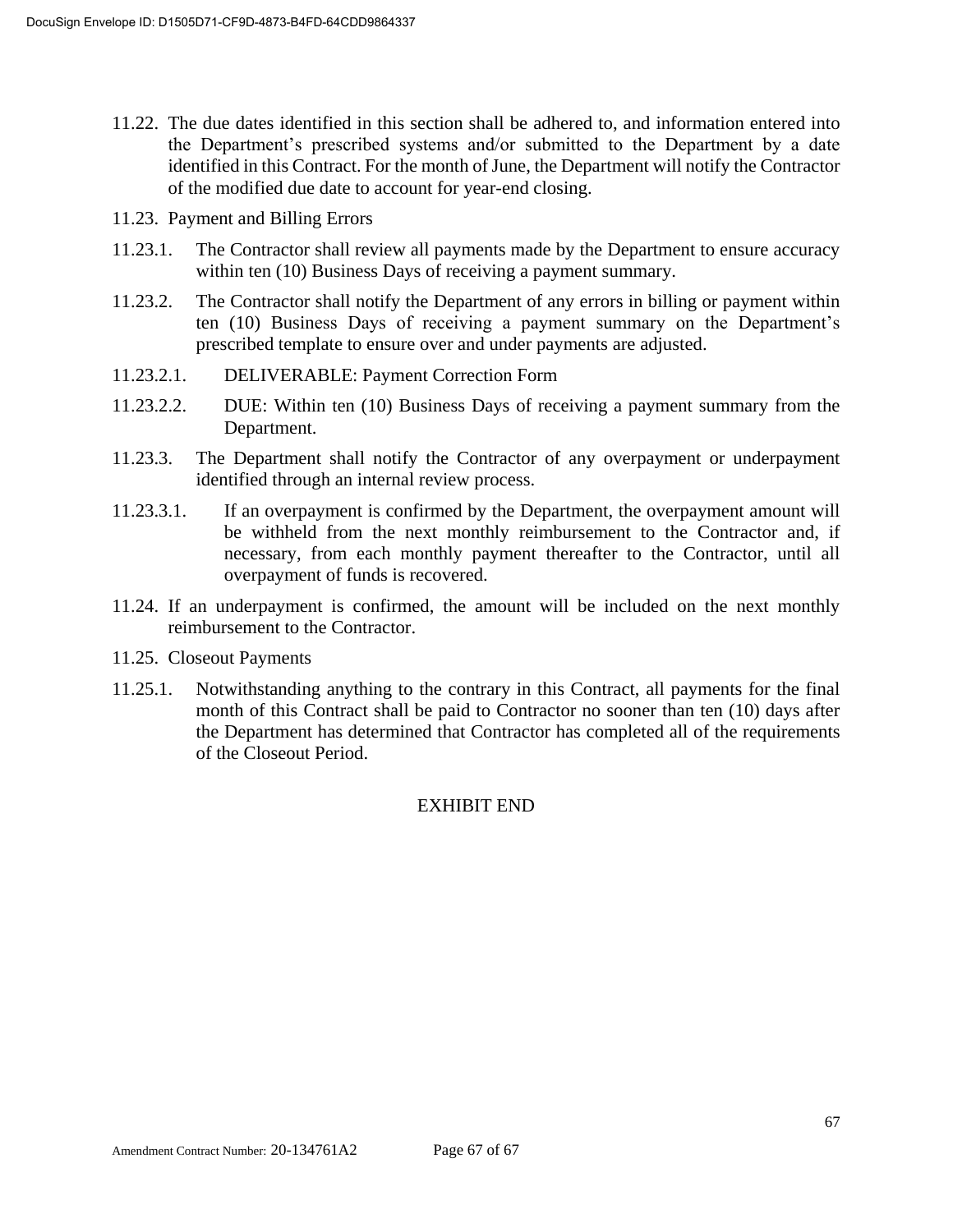## **EXHIBIT D, SUPPLEMENTAL PROVISIONS FOR FEDERAL AWARDS**

For the purposes of this Exhibit only, Contractor is also identified as "Subrecipient." This Contract has been funded, in whole or part, with an award of Federal Funds. In the event of a conflict between the provisions of these Supplemental Provisions for Federal Awards, the Special Provisions, the Contract or any attachments or exhibits incorporated into and made a part of the Contract, the Supplemental Provisions for Federal Awards shall control. In the event of a conflict between the Supplemental Provisions for Federal Award and the FFATA Supplemental Provisions (if any), the FFATA Supplemental Provisions shall control.

- 1) Federal Award Identification
	- i. Subrecipient: Blue Peaks Developmental Services, Incorporated.;
	- ii. Subrecipient Data Universal Numbering System (DUNS) Number:85276475;
	- iii. The Federal Award Identification Number (FAIN): 1805CO5ADM;
	- iv. The Federal Award date is: July 1, 2020;
	- v. The subaward period of performance start date is July 1, 2020 and the end date is June 30, 2021;
	- vi. Federal Funds:

| Contract or<br><b>Fiscal Year</b> | <b>Amount of Federal Funds</b><br>obligated by this Contract | <b>Total amount of Federal</b><br>Funds obligated to the | Total amount of the<br>Federal Award |
|-----------------------------------|--------------------------------------------------------------|----------------------------------------------------------|--------------------------------------|
|                                   |                                                              | Subrecipient                                             |                                      |
| FY2020-21                         | To Be Determined,                                            | To Be Determined,                                        | To Be Determined,                    |
|                                   | Dependent on Caseload                                        | Dependent on Caseload                                    | Dependent on                         |
|                                   |                                                              |                                                          | Caseload                             |

- vii. Federal Award project description: To secure case management, associated utilization review services, and other administrative activities for applicants and individuals of the Home and Community Based Services Developmental Disabilities (HCBS-DD), Home and Community Based Services Developmentally Disabled Supported Living Services (HCBS-SLS), Home and Community Based Children's Habilitation Residential Program (HCBS-CHRP), and Home and Community Based Services Children's Extensive Support (HCBS-CES) Medicaid Waivers. The Contractor was selected by the State in accordance with Colorado Revised Statute (C.R.S.) Title 25.5, Article 10.
- viii. The name of the Federal awarding agency is the United States Centers for Medicare & Medicaid Services (CMS); the name of the pass-through entity is the Colorado Department of Health Care Policy & Financing (HCPF); and the contact information for the awarding official is Amanda Allen, Financial Compliance Unit Supervisor, Office of Community Living, 1570 Grant Street, Denver, CO 80203, [Amanda.Allen@state.co.us,](mailto:Amanda.Allen@state.co.us) 303-866-5668.
	- ix. The Catalog of Federal Domestic Assistance (CFDA) number is 93.778, the name is Medical Assistance Program, and the dollar amount is To Be Determined, Dependent on Caseload.
	- x. This award is not for research & development.